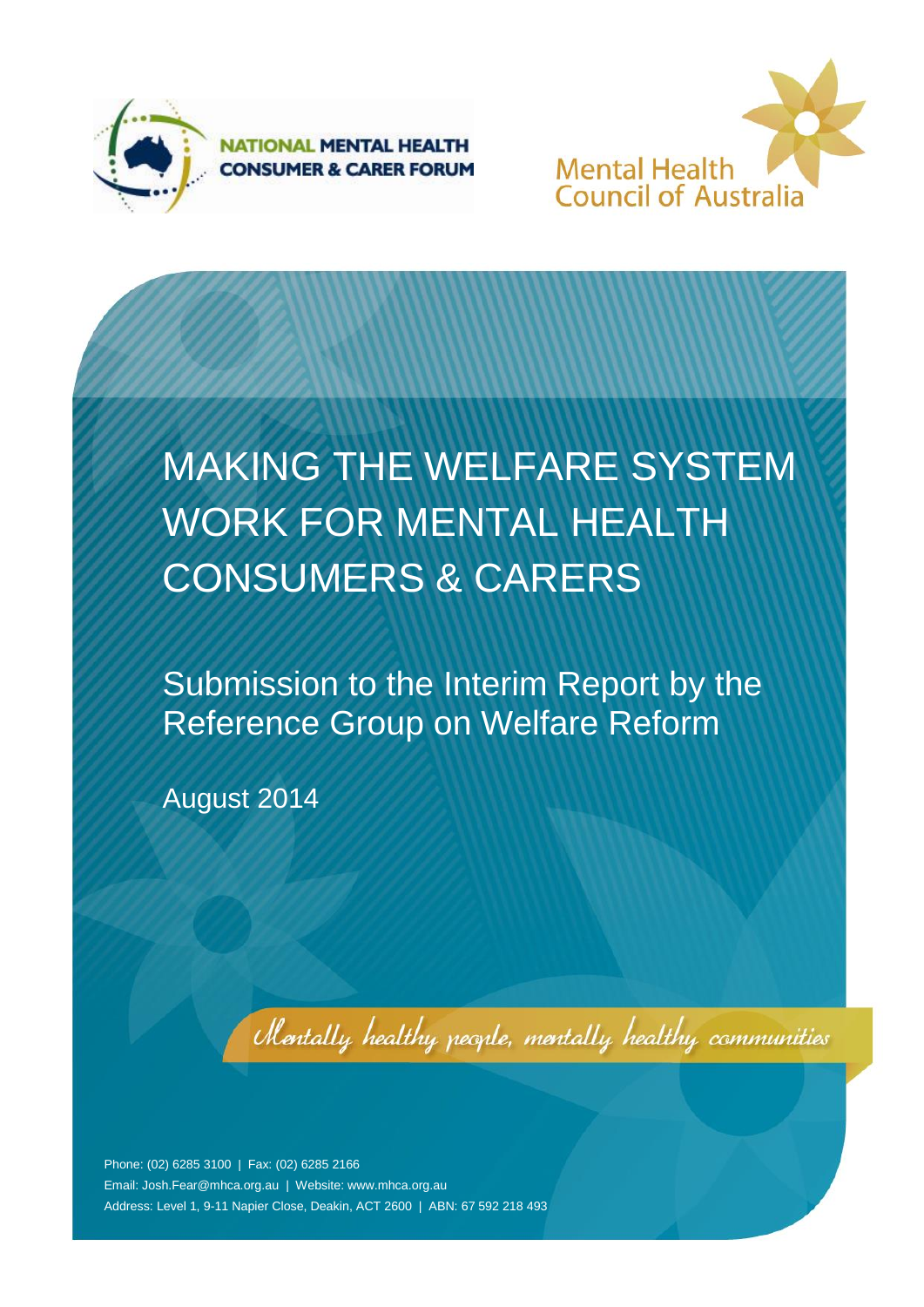# **TABLE OF CONTENTS**

| 3. Mental illness, barriers to employment and labour market realities  14 |  |
|---------------------------------------------------------------------------|--|
|                                                                           |  |
|                                                                           |  |
|                                                                           |  |
|                                                                           |  |
|                                                                           |  |
|                                                                           |  |
|                                                                           |  |
|                                                                           |  |
|                                                                           |  |
|                                                                           |  |
|                                                                           |  |
|                                                                           |  |
|                                                                           |  |
|                                                                           |  |
|                                                                           |  |
|                                                                           |  |
|                                                                           |  |
|                                                                           |  |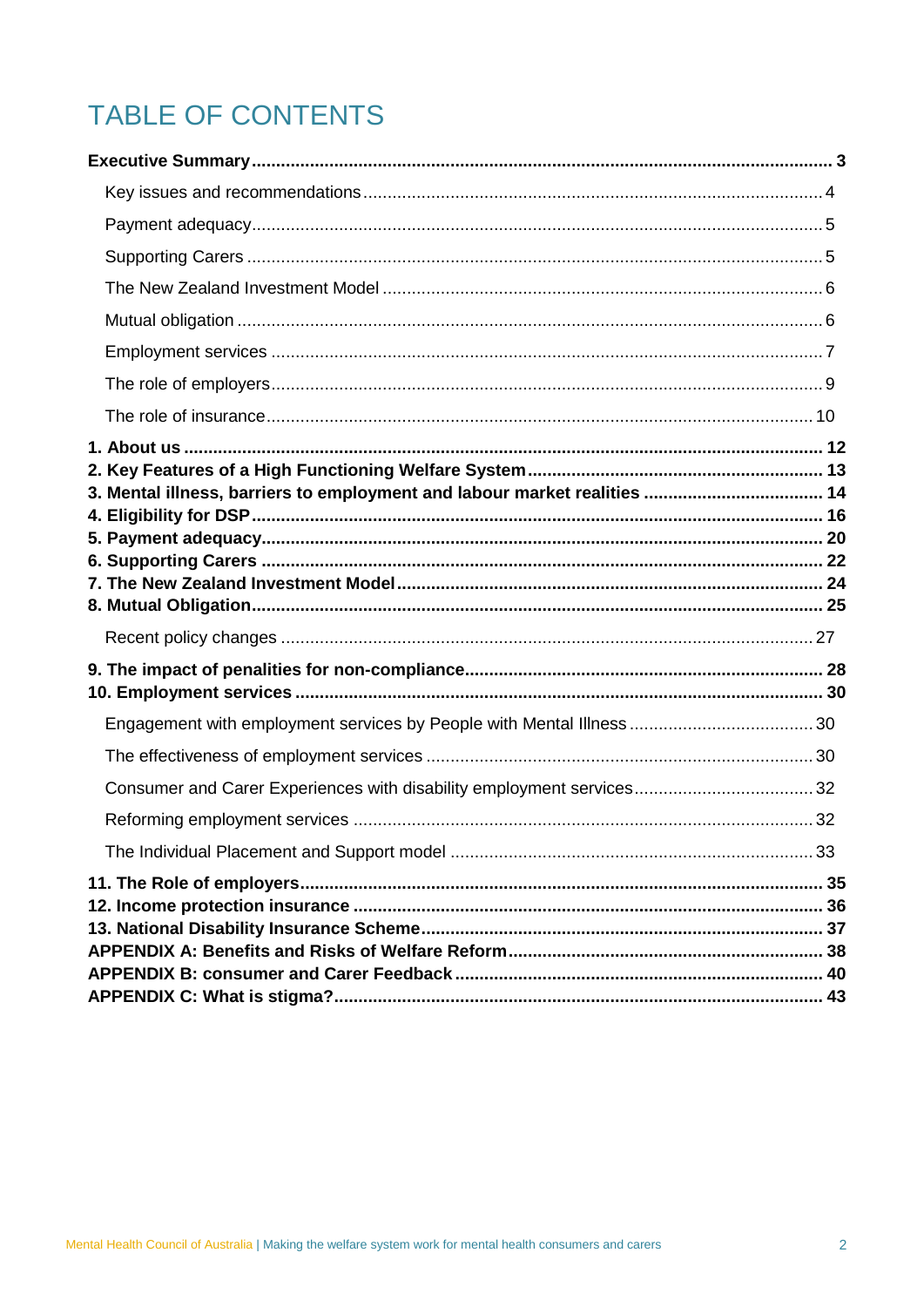# <span id="page-2-0"></span>EXECUTIVE SUMMARY

This is a joint submission from the Mental Health Council of Australia (MHCA) and the National Mental Health Consumer and Carer Forum (NMHCCF) in response to the Interim Report by the Reference Group on Welfare Reform.

The MHCA is the peak, national non-government organisation representing and promoting the interests of the Australian mental health sector and committed to achieving better mental health for all Australians. MHCA members include national organisations representing consumers, carers, special needs groups, clinical service providers, public and private mental health service providers, researchers and state/territory community mental health peak bodies.

The National Mental Health Consumer and Carer Forum (NMHCCF) is the combined national voice for consumers and carers participating in the development of mental health policy and sector development in Australia.

#### **Overview**

The MHCA and the NMHCCF support the view that Australia's welfare system is in need of significant reform. Current payments are typically inadequate to meet basic living costs, and this is acute for some welfare recipients more than others. The current system is complex and confusing. Perverse incentives in the current taxation and transfers system discourage people from entering the workforce when they might benefit from a job, while services to help people participate in employment, education and training are frequently ineffective, difficult to access or non-existent.

Reforms must tackle these major structural challenges if we are to build a system that supports rather than undermines the ability of people receiving welfare payments, including those with mental illness and psychosocial disability, to lead contributing lives.

As the Reference Group has noted, Government must meet its 'mutual obligation' responsibilities by providing effective, coordinated services which build the capacity of individuals in the system to participate socially and economically. Changes to the welfare system need to take place alongside, and complement, changes to these other systems – including some that are the focus of other government-initiated reviews.

A high functioning welfare system which meets the needs of people with mental illness and psychosocial disability would:

- Be easy for people to access and navigate;
- Treat people fairly and in good faith at all times providing similar benefits to individuals with similar needs;
- Provide welfare recipients with enough money to participate meaningfully in the community, economy and society – as well as meet the basic costs of living and looking for work;
- Focus on individual capabilities through strengths-based assessment and support, rather than focussing on the perceived deficits associated with a diagnosis of mental illness;
- Ensure that people with mental health issues are appropriately identified within the system and referred to the right support services to support recovery;
- Wherever possible, avoid exacerbating known mental health conditions;
- Proactively support mental health consumers and carers to undertake education or training; and
- Provide supported and predictable pathways to social participation and employment for all mental health consumers and carers who are able to work now or wish to work in the future.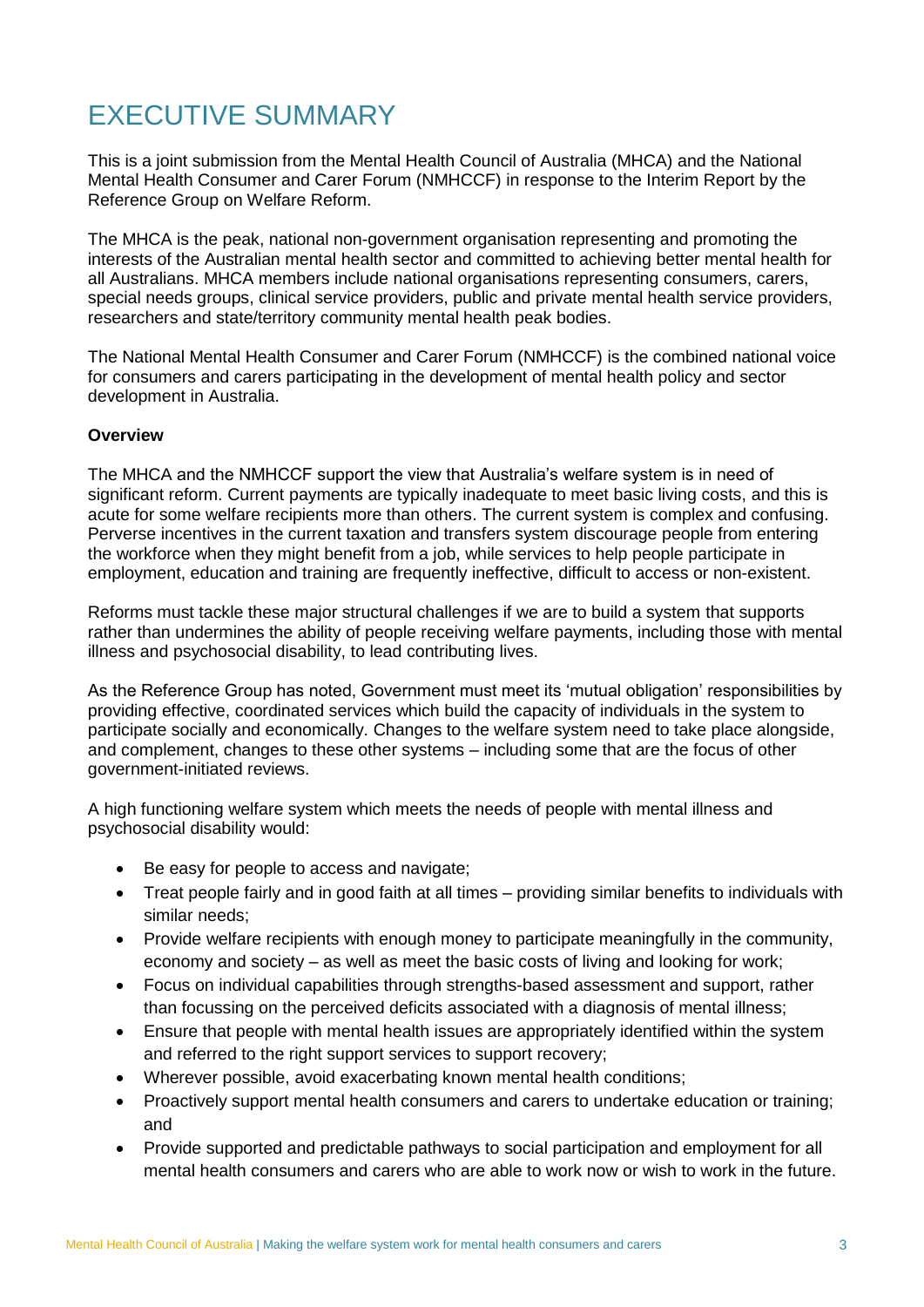Ensure that services are delivered in culturally appropriate ways

Appendix A outlines the benefits that a high functioning welfare system would deliver for mental health consumers and carers, our economy and government – benefits that extend well beyond the welfare system. It also describes the economic and social risks of not delivering the right reforms.

### <span id="page-3-0"></span>KEY ISSUES AND RECOMMENDATIONS

#### **Eligibility for DSP**

We offer broad support to the report's overarching proposal to simplify the payment structure and allocate supplements to support people who face higher costs of living such as people with disability, people with mental illness and carers.

However, we do not support the proposal that only people assessed as having a 'permanent impairment and no capacity to work' be eligible for the Disability Support Pension. Such an approach would be enormously difficult to implement in practice, as experience to date in the National Disability Insurance Scheme (NDIS) trial sites has shown. More importantly, such a requirement contradicts the well-established recovery paradigm in mental health, which recognises that someone's capacity to work (and indeed to participate more broadly) depends in large part on the support they receive over time – not only on their disability.

### **RECOMMENDATION 1**

Regardless of the structure of payments, the income support system must provide people with disability, including people with mental illness and psychosocial disability, the right support to participate socially and economically, including but not limited to paid work where possible. This entails:

- Exempting people with disability from participation requirements which do not promote their recovery and their capacity to participate, based on assessment of individual circumstances
- Financial supplements to assist individuals in meeting the higher costs of living associated with disability and illness
- Tailored support to build capacity to participate economically and socially, based on plans which reflect individual goals
- Disability, job capacity and employment services assessments carried out in ways that are consistent with current understandings of mental illness
- Incentives designed to reward progress towards individual goals rather than punish noncompliance with arbitrary or unhelpful participation requirements
- Recognition of both vocational and non-vocational participation, including unpaid care, volunteering, education and training, and involvement in community activities.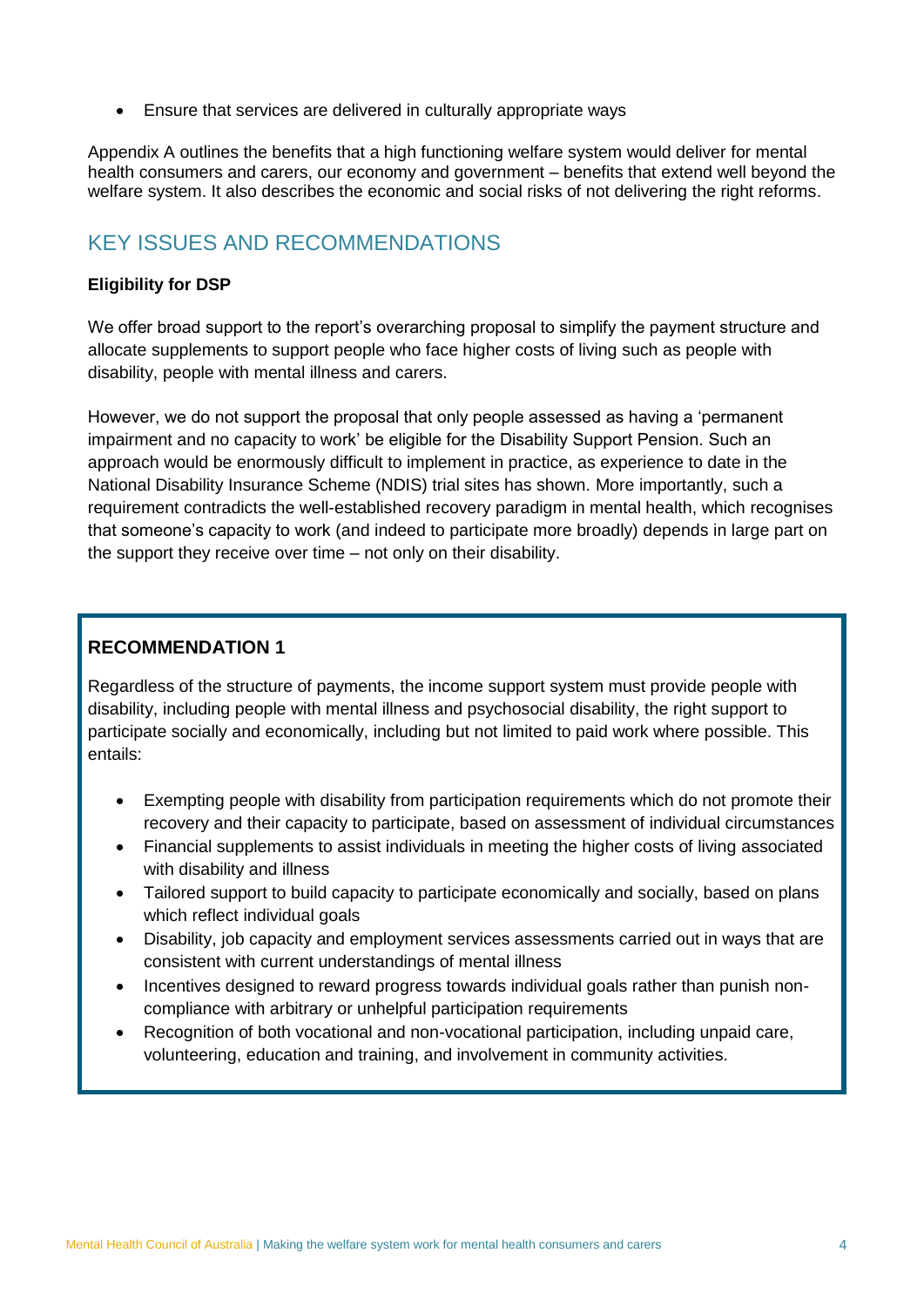### <span id="page-4-0"></span>PAYMENT ADEQUACY

It is well-established that people who rely on income support payments often live in poverty, and as a result are unable to participate fully in their communities for financial reasons. For people with mental illness, as with people with other disabilities, high out-of-pocket costs for care and treatment make the financial barriers to participation particularly pressing.

### **RECOMMENDATION 2**

All income support payments must be adequate to enable individuals and families to meet the costs of living, including the costs of economic and social participation (including job search), with supplements payable to people who incur higher costs of living, such as the costs of treatment and care, as a result of having a disability (including people with psychosocial disability associated with mental illness).

### **RECOMMENDATION 3**

Payment rates for supplements should be determined independently on the basis of 'reasonable and necessary' costs associated with the purpose for which the supplement is intended, including the costs of support and treatment for a disability or illness.

### **RECOMMENDATION 4**

Payment rates should be based on need, not on artificial distinctions drawn from an individual's assessed work capacity.

### <span id="page-4-1"></span>SUPPORTING CARERS

Carers of people with mental illness do not currently receive the recognition they deserve for their caring role. The value of informal care should be acknowledged through adequate payments, so that carers can continue doing what government would otherwise need to do at much greater expense.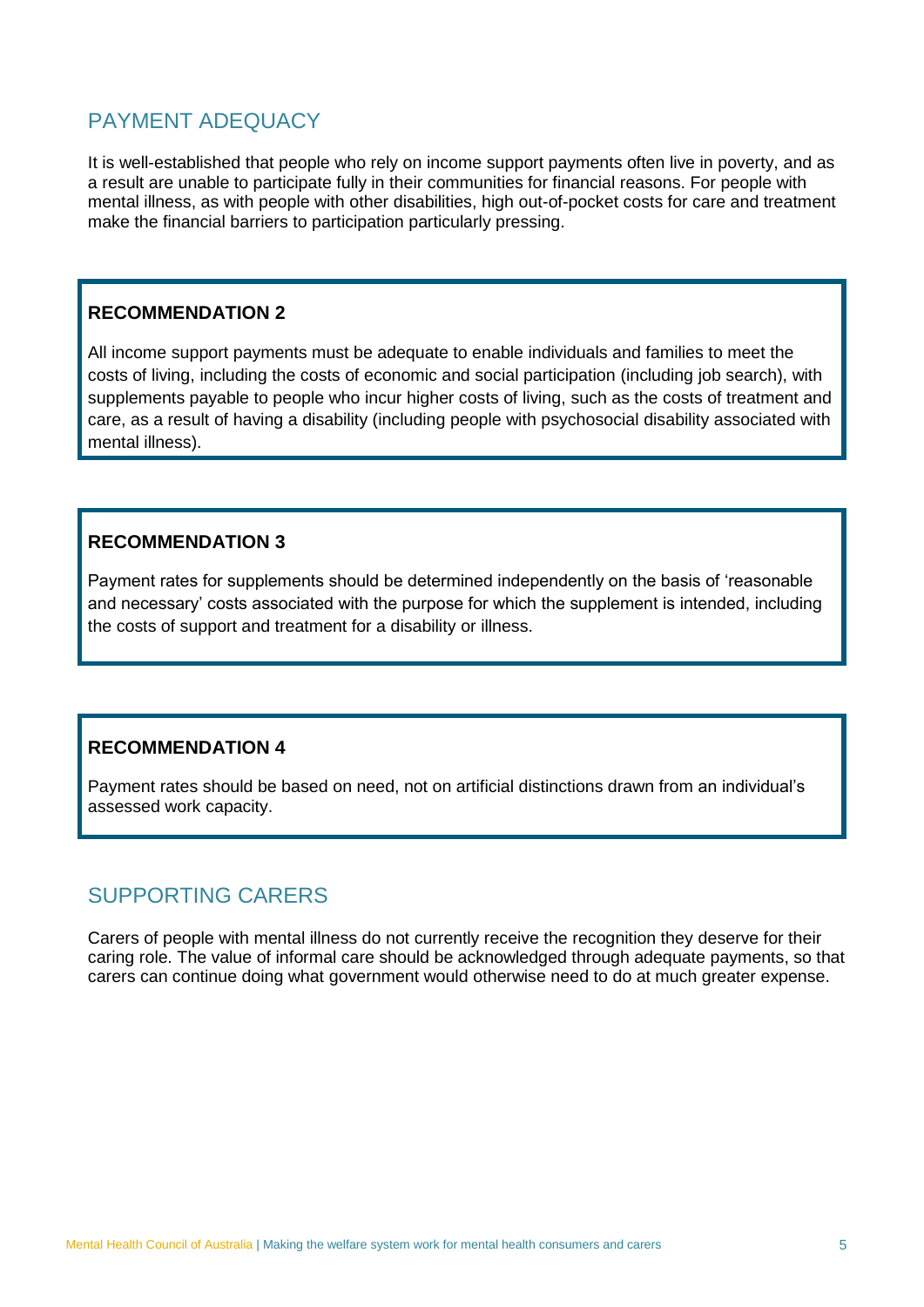Income support payments for carers must be adequate to enable them to meet the costs of living as well as additional costs associated with their caring role. Supplement payments for carers should be set at a rate which would cover 'reasonable and necessary' additional expenses associated with providing care for people with disability or illness.

### **RECOMMENDATION 6**

Income support for carers should be designed to ensure that mental health carers with significant caring responsibilities are able to access payments to meet the costs associated with providing care for people with mental illness who have episodic needs.

# <span id="page-5-0"></span>THE NEW ZEALAND INVESTMENT MODEL

While the New Zealand Investment Model has some laudable principles and investment in early investment is beneficial and necessary, we argue that if this model were to be applied in an Australian context, there are several practical issues of implementation that would need to be improved upon for the model to operate effectively for people with experience of mental illness.

### <span id="page-5-1"></span>MUTUAL OBLIGATION

We know that there is a shortage of available jobs for all people seeking employment, and a frequently a mismatch between the skills of those looking for work and the skills required by employers. This means that people with multiple barriers to employment (including people with mental illness) face additional disadvantage in the current labour market.

We concur with the Reference Group that individually tailored mutual obligation requirements would be preferable to the rigid conditions seen in the present system. Current mutual obligation activities are not easy for people with mental illness to consistently comply with, and can unintentionally lead to an escalation of symptoms or other negative outcomes, further undermining work capacity.

### **RECOMMENDATION 7**

Mutual obligation arrangements must be sufficiently flexible to account for changing circumstances, such an escalation of symptoms of mental illness or impairment related to psychosocial disability. Under these circumstances people must be exempt from mutual obligation requirements. The process of applying for an exemption must be straightforward and people should remain exempt for as long as is determined necessary by a treating professional or designated practitioner.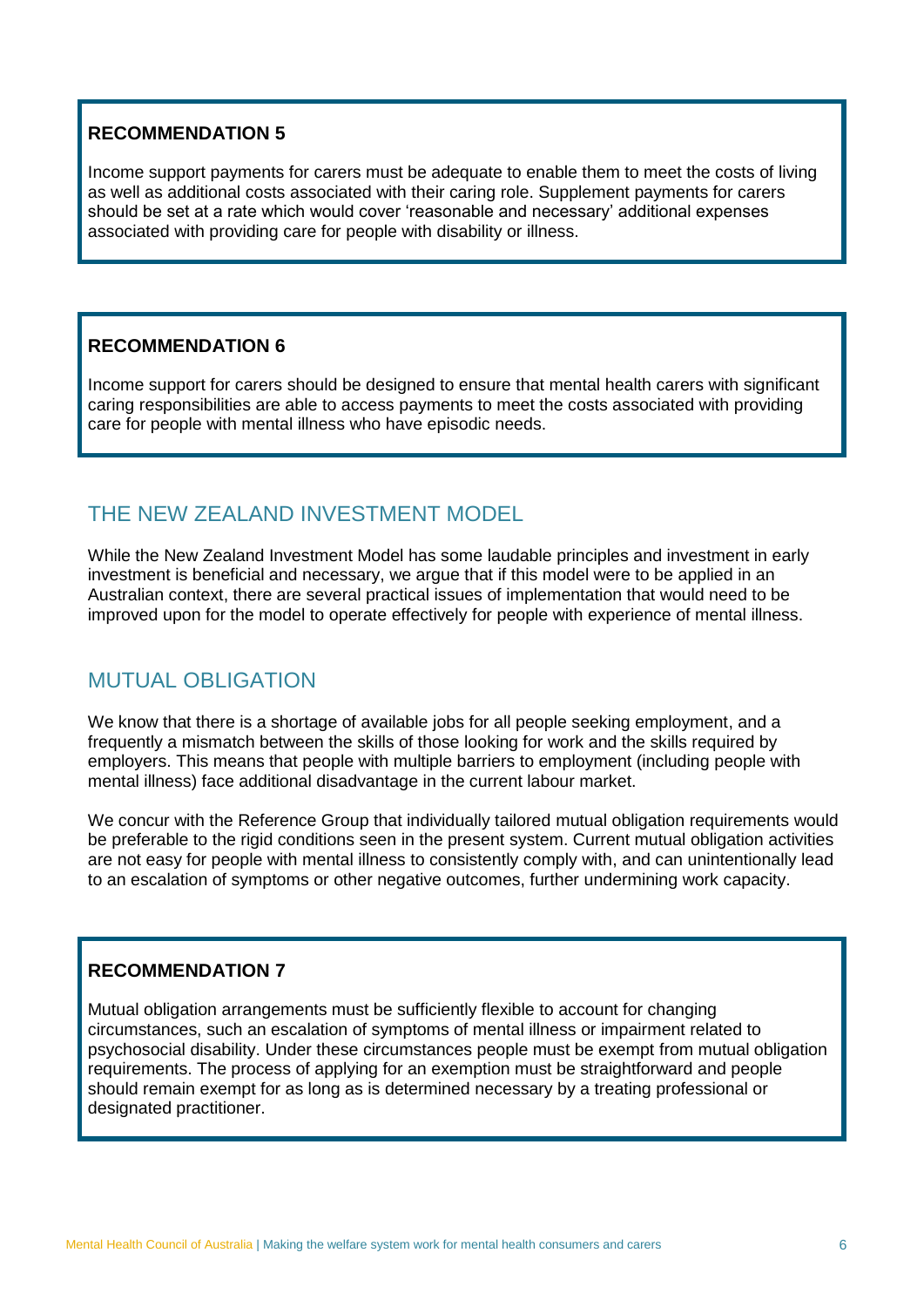Mutual obligation requirements should be

- Tailored to individual circumstances and promote recovery
- Proportionate to someone's assessed capacity to participate
- Targeted towards helping people to address barriers to social and economic participation
- Focussed on meaningful activity designed to provide employment skills and/or improve social participation and reduce the impact of disability.

### **RECOMMENDATION 9**

To increase the likelihood of people meeting any mutual obligation commitments without jeopardising their health and wellbeing, welfare recipients should be afforded greater choice and control over the types of mutual obligation activities they are expected to undertake.

We oppose the imposition of punitive sanctions for alleged non-compliance, such as suspensions and non-payment penalties, on people with mental illness. In their place, we propose that positive incentives are put in place to encourage and reward participation. Past evidence has shown that punitive measures make people sicker, potentially leading to hospitalisation – an outcome which is damaging to individuals and expensive for government.

### **RECOMMENDATION 10**

Punitive sanctions for alleged 'non-compliance' should not be applied to people with mental illness or psychosocial disability.

### **RECOMMENDATION 11**

Centrelink should offer positive incentives to reward people for undertaking activities that increase their capacity for economic and social participation. This could include a financial 'participation supplement' or bonus payment.

### <span id="page-6-0"></span>EMPLOYMENT SERVICES

Mental health consumers and carers need individually tailored employment services and 'wraparound' support to help them overcome the complex barriers to employment.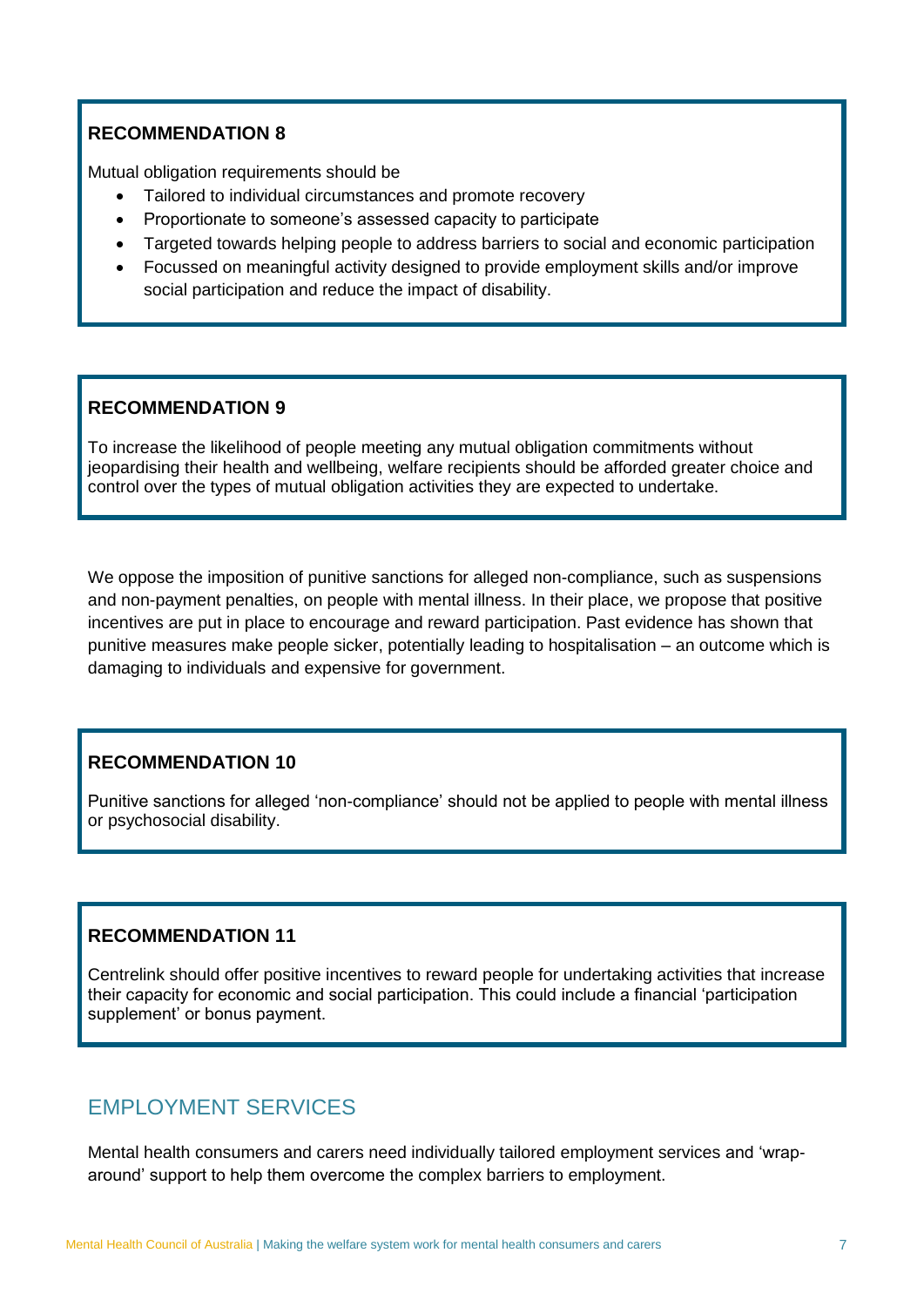Evidence suggests that current models of employment services frequently do not deliver what is needed. This is due to insufficient resources, high client loads (ie a lack of intensive support) and perverse incentive payments that reward short-term job placements and do not resource employment services sufficiently to work with people who need longer-term and often more intensive support to prepare for, find and keep jobs. This situation is not sustainable, and unless it is addressed we will continue to see resources wasted on ineffective services.

Employment placement models, including employer subsidies, with a proven track record should be expanded nationally and that employment services must be permitted the time and space to innovate.

### **RECOMMENDATION 12**

Outcome payments for employment services providers should be based on the achievement of sustainable employment outcomes (for example, at the 26 and 52 weeks' stage), not short term job placements.

### **RECOMMENDATION 13**

Employment services providers should be funded/ resourced to work collaboratively with other services to deliver coordinated support for their clients.

### **RECOMMENDATION 14**

Providers of employment services and other services accessed by people with mental illness, including housing services and community mental health services, should be funded to employ specialist employment consultants with lower client loads to work more intensively with people facing multiple barriers to employment, including people with mental illness and to place those consultants in external agencies where appropriate.

### **RECOMMENDATION 15**

Compliance and reporting requirements should be simplified to free up more time for employment consultants to devote to meeting the needs of job-seekers and employers.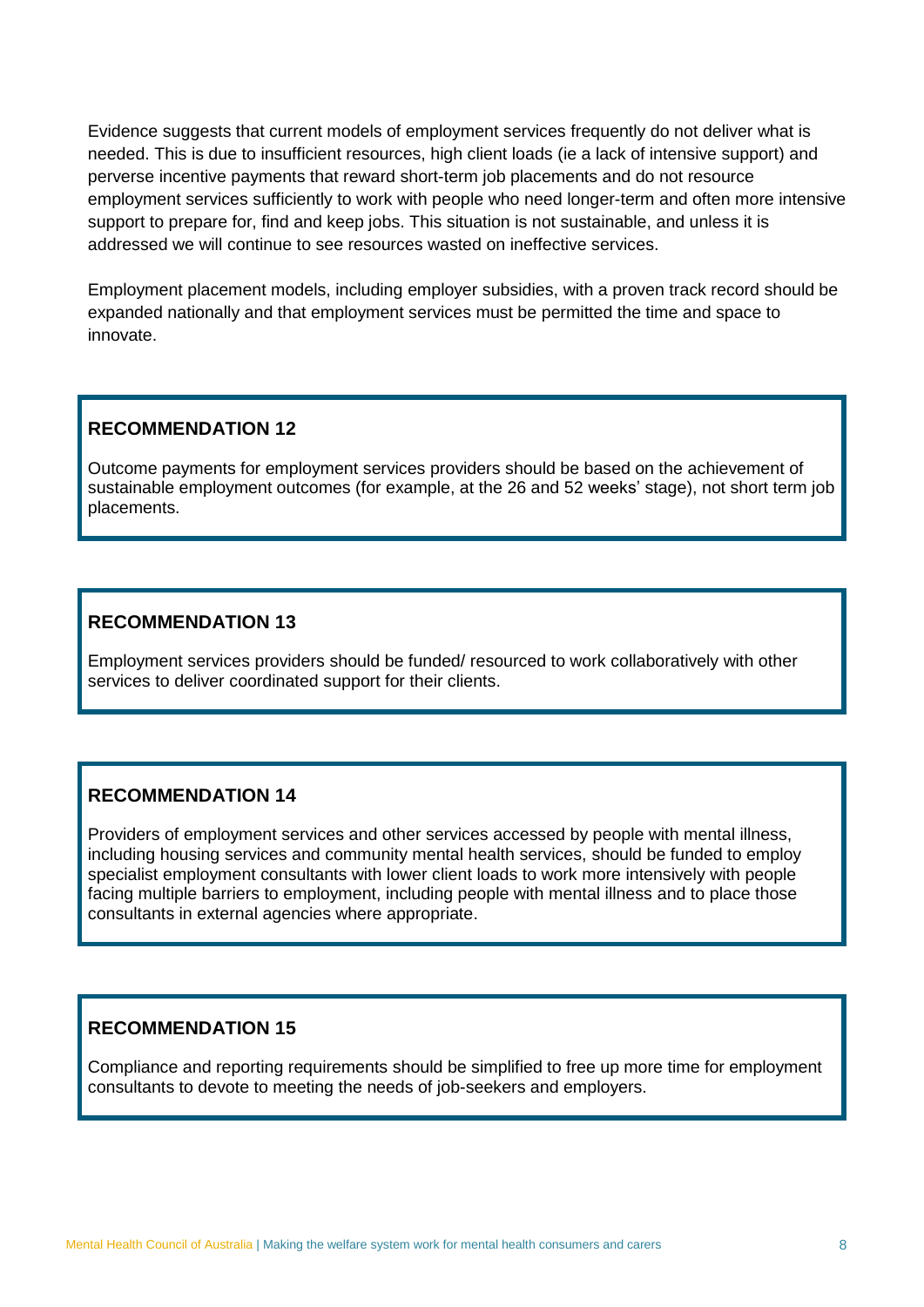The Australian Government should fund Disability Employment Services to develop and expand best practice models of employment services for people with mental illness and psychosocial disability based on a comprehensive review of what has been shown to achieve the best sustainable employment outcomes for different population groups in Australia and overseas.

### **RECOMMENDATION 17**

Consistent with proposals in the Reference Group's Interim Report, 'wrap around' support packages for people with mental illness and psychosocial disability should be expanded and address both vocational and non-vocational barriers to employment and social participation.

### **RECOMMENDATION 18**

Employment services models such as Individual Placement and Support which have demonstrated superior sustainable job outcomes for people with mental illness should be expanded nationally, and embedded into community mental health services where possible.

Appendix B summarises key themes and findings from our surveys with mental health consumers and carers about their interactions with the welfare system and their experiences with Disability Employment Services. These provide insights into what improvements can be made to the employment services system to support people with mental illness and psychosocial disability.

### <span id="page-8-0"></span>THE ROLE OF EMPLOYERS

We offer broad support to all initiatives that promote the creation of additional job opportunities for people with disabilities, including psychosocial disability. These include individually targeted initiatives such as wage subsidies, as well as population-level interventions such as awarenessraising about employing people with disabilities. As both a large employer and policy-maker, the Australian Government should lead by example and improve its own employment practices.

### **RECOMMENDATION 19**

The Australian Government should fund an awareness campaign and wage subsidies to encourage employers to hire people with mental illness and psychosocial disability and promote the value of increased workplace diversity**.**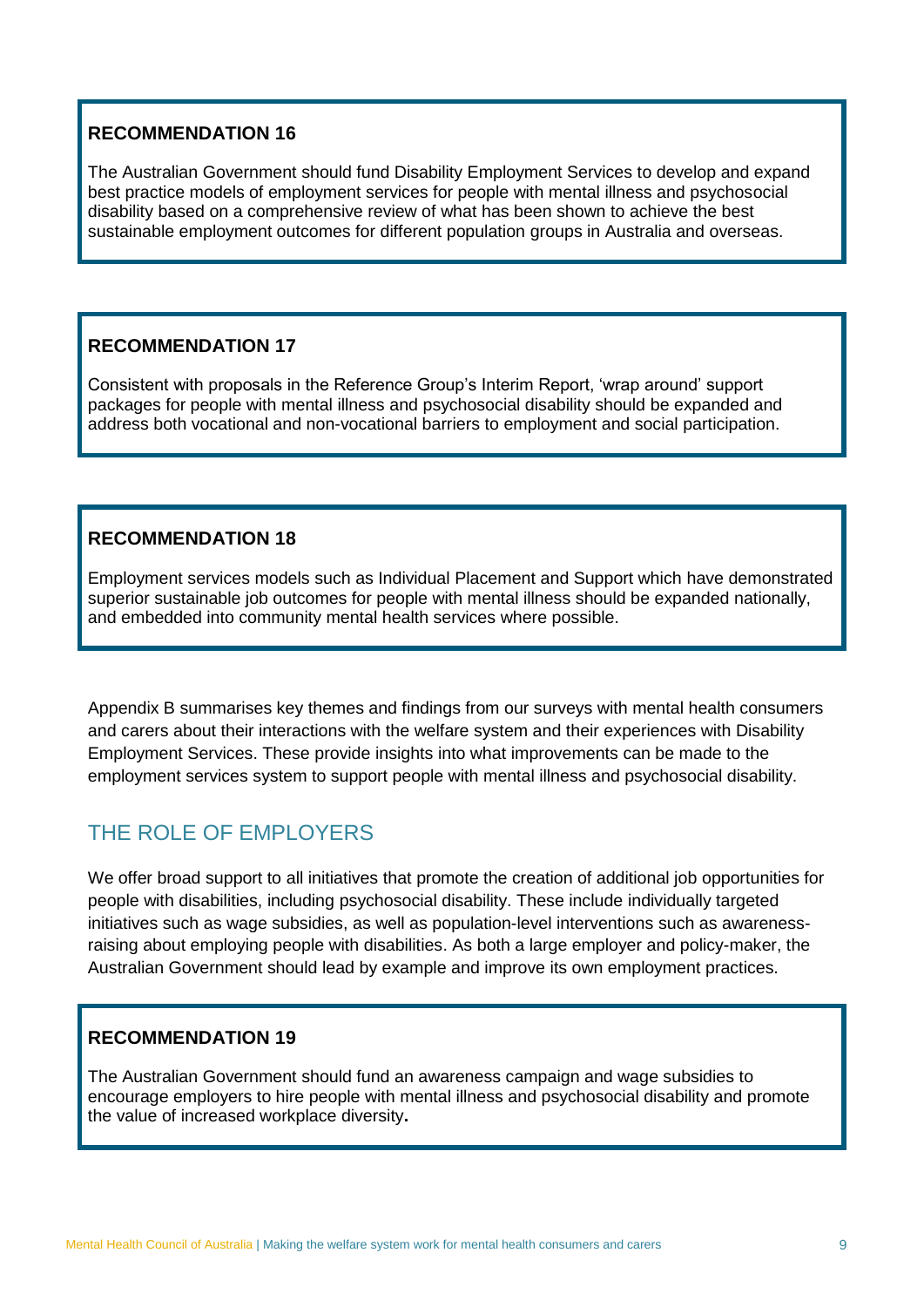The Australian Government must show leadership in the employment of people with disability by increasing the proportion of people with disability employed in the public service from 3.8% to at least the 1986 level of 6.6% by 2020.

### <span id="page-9-0"></span>THE ROLE OF INSURANCE

People who take time off work on the basis of a mental illness could be much better supported through insurance. Income protection insurance, and insurance providers, can offer both financial support in lieu of an income, as well as practical support in collaboration with employers for people returning to work. However, many people with experience of mental illness are unable to access these supports, which in many cases could be the result of unfair and potentially discriminatory practices.

### **RECOMMENDATION 21**

The Government should engage with insurance and superannuation providers, as well as relevant regulatory bodies and mental health consumers and carers, on innovative and constructive approaches to income protection insurance to provide better support for people with mental illness to maintain and return to work.

In Appendix C, we explain how stigma against people with mental illness in the broader community remains a significant barrier to economic and social participation.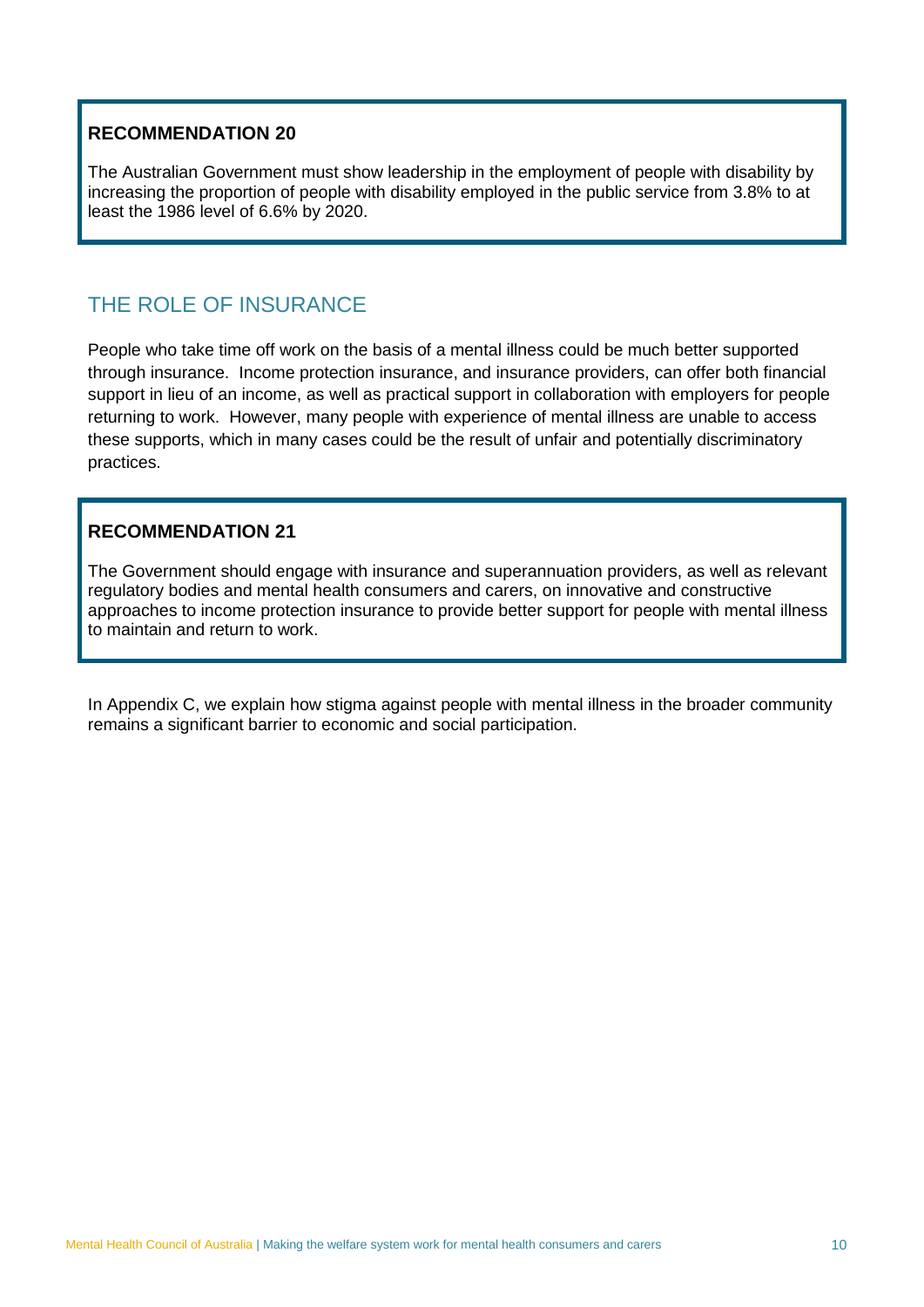### **KEY STATISTICS – MENTAL HEALTH CONSUMERS AND CARERS, INCOME SUPPORT AND WORKFORCE PARTICIPATION**

- Approximately 3.2 million Australians experience mental illness at any given time, most commonly anxiety and depression.
- 264,000 people with psychosocial disability currently receive the Disability Support Pension. This equates to 32% of all recipients.
- Over 200,000 recipients of the Newstart Allowance have an identified mental illness.
- 70,000 mental health carers receive Carer Payment. This equates to about 32% of all recipients.
- Australia has a low rate of employment participation by people with mental illness compared with other OECD nations.
- In 2009, 29.2% of people with a psychosocial disability were participating in the labour force and 18.9% were unemployed.
- The labour force participation rate by people with severe and persistent mental illness has only marginally improved over the past 15 years.
- Sustainable employment outcomes by people with mental illness and psychosocial disability following engagement with Job Services Australia and Disability Employment Services are low, ranging from 18% to 30%.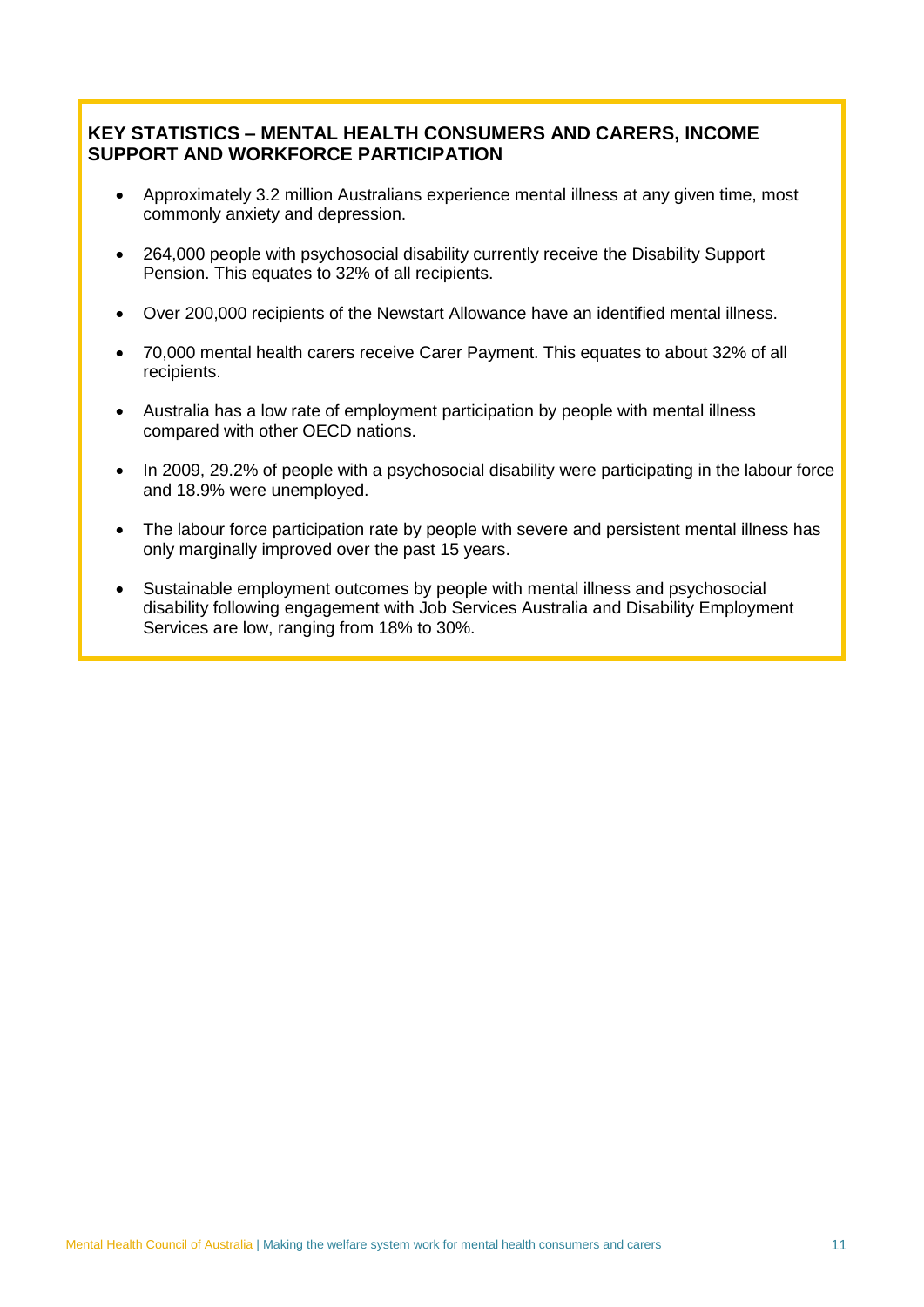# <span id="page-11-0"></span>1. ABOUT US

The Mental Health Council of Australia (MHCA) is the peak, national non-government organisation representing and promoting the interests of the Australian mental health sector and committed to achieving better mental health for all Australians. It was established in 1997 as the first independent peak body in Australia to truly represent the full spectrum of mental health stakeholders and issues. MHCA members include national organisations representing consumers, carers, special needs groups, clinical service providers, public and private mental health service providers, researchers and state/territory community mental health peak bodies.

The MHCA aims to promote mentally healthy communities, educate Australians on mental health issues, influence mental health reform so that government policies address all contemporary mental health issues, conduct research on mental health issues, and carry out regular consultation to represent the best interests of our members, partners and the community. These endeavours in education and policy reform are matched by our commitment to researching more innovative approaches to the provision of mental health care. In addition, the MHCA continues to focus on the human rights of people with a mental illness.

The National Mental Health Consumer and Carer Forum (NMHCCF) is a united, independent and national voice of consumers and carers committed to reforming mental health in Australia and ensuring services are inclusive of all diverse groups. The NMHCCF aims to improve the wellbeing and quality of life of all mental health consumers and carers throughout Australia through promoting their rights; creating a responsive, recovery focused service system; and through supporting innovation in service delivery appropriate to different life stages.

NMHCCF members represent consumers and carers on a large number of bodies such as government committees and advisory groups, professional bodies and other consultative forums and events. Members use their lived experiences, understandings of the mental health system and communication skills to advocate and promote the issues and concerns of consumers and carers.

Mental health issues affect one in every five Australians. We cannot afford to be complacent in our efforts to achieve changes to our mental health care system when we consider the impact of mental health on our community.

#### **KEY MENTAL HEALTH CONCEPTS USED IN THIS SUBMISSION**

Recovery: From the perspective of the individual with mental illness, recovery means gaining and retaining hope, understanding of one's abilities and disabilities, engagement in an active life, personal autonomy, social identity, meaning and purpose in life, and a positive sense of self.

More information about recovery and recovery oriented practice in mental health services is available at: [http://www.health.gov.au/internet/publications/publishing.nsf/Content/mental-pubs-i](http://www.health.gov.au/internet/publications/publishing.nsf/Content/mental-pubs-i-nongov-toc~mental-pubs-i-nongov-pri)[nongov-toc~mental-pubs-i-nongov-pri](http://www.health.gov.au/internet/publications/publishing.nsf/Content/mental-pubs-i-nongov-toc~mental-pubs-i-nongov-pri)

Mental health consumer(s): A mental health consumer is a person who identifies as having a current or past lived experience of mental health issues or mental illness, irrespective of whether that person has a diagnosed mental illness or has received treatment.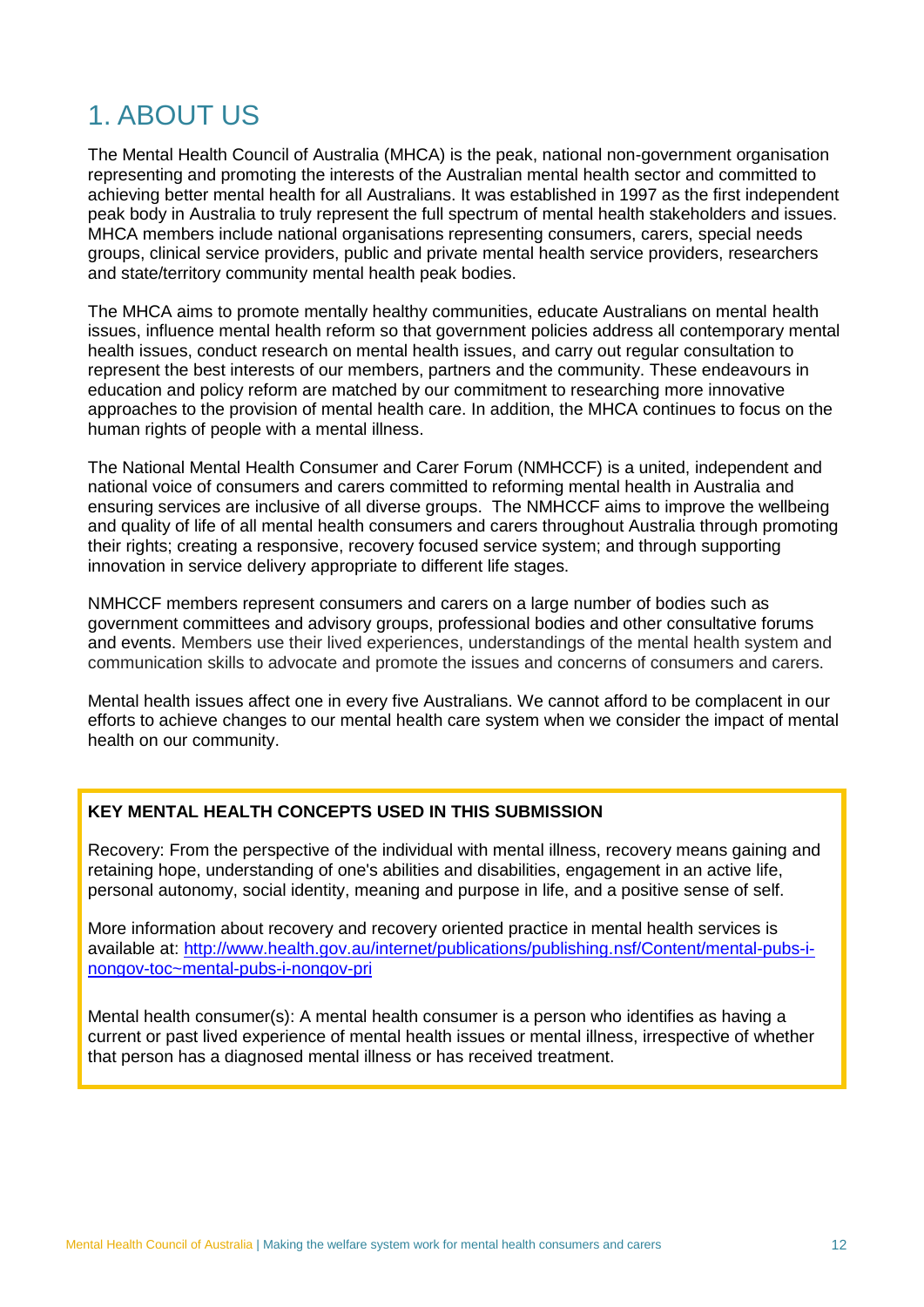# <span id="page-12-0"></span>2. KEY FEATURES OF A HIGH FUNCTIONING WELFARE **SYSTEM**

The MHCA and the NMHCCF support the view that Australia's welfare system is in need of significant reform. Current payments are typically inadequate to meet basic living costs, and this is acute for some welfare recipients more than others. The current system is complex and confusing. Perverse incentives in the current taxation and transfers system discourage people from entering the workforce when they might benefit from a job, while services to help people participate in employment, education and training are frequently ineffective, difficult to access or non-existent.

Reforms must tackle these major structural challenges if we are to build a system which supports rather than undermines the ability of people on welfare, including many with mental illness and psychosocial disability, to lead contributing lives.

As the Reference Group has noted, Government must meet its 'mutual obligation' responsibilities by providing effective, coordinated services which build the capacity of individuals in the system to participate socially and economically. Changes to the welfare system need to take place alongside, and complement, changes to these other systems – including some that are the focus of other government-initiated reviews.

The ultimate goal must be the development of a high functioning welfare system.

A high functioning welfare system which meets the needs of people with mental illness and psychosocial disability would:

- Be easy for people to access and navigate;
- Treat people fairly and in good faith at all times providing similar benefits to individuals with similar needs;
- Provide welfare recipients with enough money to participate meaningfully in the community, economy and society – as well as meet the basic costs of living and looking for work;
- Focus on individual capabilities through strengths-based assessment and support, rather than focussing on the perceived deficits associated with a diagnosis of mental illness;
- Ensure that people with mental health issues are appropriately identified within the system and referred to the right support services to support recovery;
- Wherever possible, avoid exacerbating known mental health conditions;
- Proactively support mental health consumers and carers to undertake education or training; and
- Provide supported and predictable pathways to social participation and employment for all mental health consumers and carers who are able to work now or wish to work in the future.
- Ensure that services are delivered in culturally appropriate ways

A welfare system with these features would deliver great benefits for individuals, the community, the economy and government.

Equally, there are substantial risks if we do not deliver the right reforms or if reforms result in the removal of vital support from people too quickly without the provision of access to adequate alternative support services. These benefits and risks are outlined in Appendix A.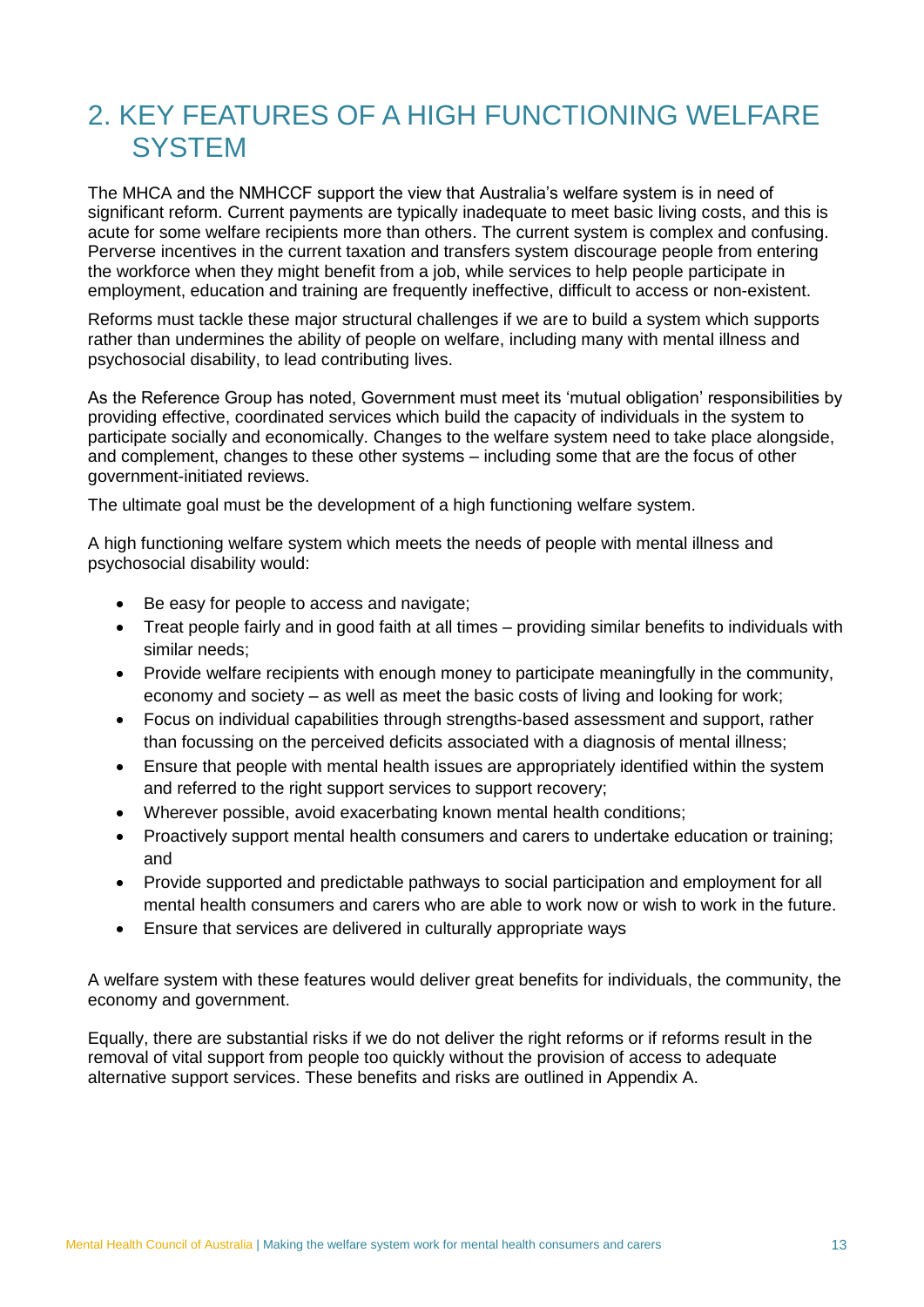# <span id="page-13-0"></span>3. MENTAL ILLNESS, BARRIERS TO EMPLOYMENT AND LABOUR MARKET REALITIES

Evidence suggests that while the vast majority of people with mental illness are already in paid employment, employment and labour force participation rates by people with severe and persistent mental illness and psychosocial disability remain low in comparison to the general population  $(32.5\%$  versus 72.5%)<sup>1</sup> and by international standards<sup>2</sup>.

The National Mental Health Commission asserts that this is not because people with mental illness do not want to work; rather, they often face major barriers to participation in paid work<sup>3</sup>. These include:

- Symptoms which fluctuate in severity and impact;
- The impact of these symptoms and the side effects of some psychotropic medications on cognitive functioning, memory and organisational ability;
- The impact of co-occurring disorders:
- Lower educational attainment;
- Lack of work-relevant skills due to time spent out of the workforce;
- High levels of housing instability;
- Multiple levels of disadvantage; and
- Experiences of stigma and discrimination<sup>4</sup>.

Despite such barriers, we know that many people with mental illness and psychosocial disability want to work. For example, tens of thousands of people with severe and persistent mental illness and psychosocial disability are actively engaged with employment services and looking for work $5$ .

We also know that many other people want to support to build their employability by participating in education and training. Meanwhile, rates of volunteering amongst people with mental illness are similar to those of the general population<sup>6</sup> - underscoring their desire to participate more fully in society.

Increasing rates of employment among people with mental illness and psychosocial disability will require effort and innovation on various fronts. New models of employment services are needed along with the expansion of proven models which already exist. Both employers and prospective employees need the right incentives in place. In addition, anti-stigma and mental health promotion campaigns targeted at both employers and community should challenge negative misconceptions and stereotypes, encouraging employers to embrace the contributions that this large – but historically unsupported – population can make in the workplace.

As of December 2013 there were 827,039 people on activity-tested payments with job search requirements, with approximately 140,000 advertised jobs available. Put another way, there were six activity-tested job-seekers for every advertised job in Australia<sup>7</sup>. A significant proportion of these

<sup>5</sup> Disability Employment Services monthly programme usage data presented at DES consumer day, April 2014

<sup>6</sup> National Mental Health Commission, ibid.

-

<sup>&</sup>lt;sup>1</sup> National Mental Health Commission, A Contributing Life: National Report Card on Mental Health and Suicide Prevention 2012, Australian Government 2013, p.99.

<sup>&</sup>lt;sup>2</sup> Organisation for Economic Cooperation and Development, Sickness, Disability and Work: Breaking the Barriers, Sickness - Australia, 2010, p.3.

 $3$  National Mental Health Commission, 2013, op cit. pp.99-101.

<sup>&</sup>lt;sup>4</sup> These barriers have been identified through multiple sources including surveys commissioned by the MHCA about experiences with the welfare system and support needed to take up work for the purposes of informing this submission.

 $7$  Australian Bureau of Statistics, Cat no. 6354.0: Job Vacancies in Australia, May 2014:

<http://www.abs.gov.au/ausstats/abs@.nsf/mf/6354.0> , Department of Social Services, Youth Allowance (other) and Newstart Allowance recipient data, December 2013.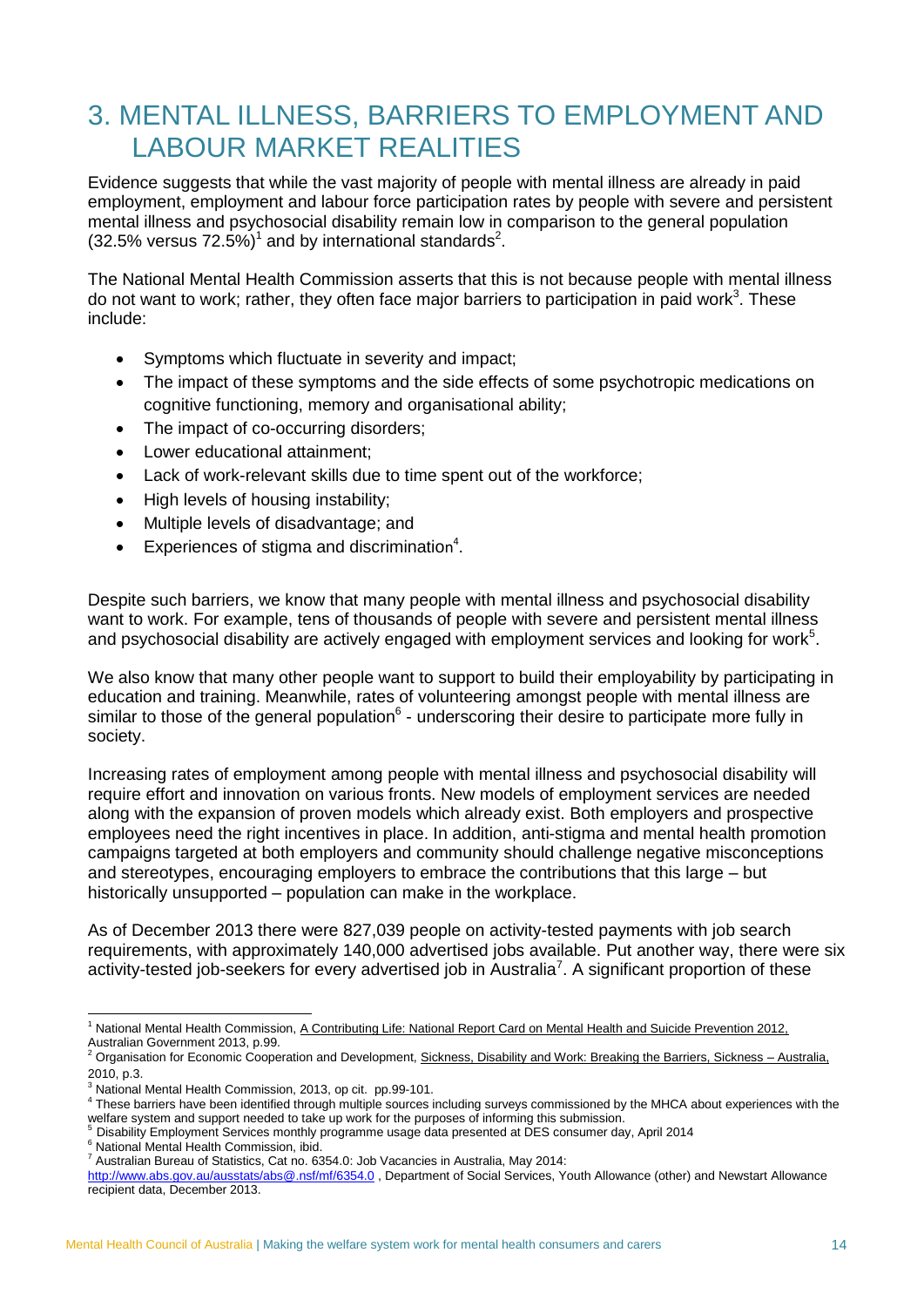jobs are likely to be applied for by people who are already in paid employment, including some of the 920,000 people in Australia who are 'underemployed' and would like to work more hours<sup>8</sup>.

Put simply, there are significantly more people looking for work already than there are available jobs. In this environment employers can afford to select people with a strong and recent history of paid employment and the current skillsets and/or experience necessary to perform available jobs well. This places people with barriers to employment at a major disadvantage in the labour market – reinforcing the need for people with mental illness to be supported by a high functioning welfare system that is well integrated with person-centered support services.

More than 700,000 people are currently registered with Job Services Australia (JSA) providers and approximately 160,000 people are engaged with Disability Employment Services<sup>9</sup>. If current recipients of the DSP and Carer Payment are required to participate in these programmes under a new system they will require significant additional funding and resources in order to meet demand. Recommendations for improving the capacity of the employment services system are set out in Section 5.

\_<br><sup>8</sup> <http://www.abs.gov.au/AUSSTATS/abs@.nsf/DetailsPage/6202.0May%202014?OpenDocument>

<sup>9</sup> Department of Employment, Department of Social Services.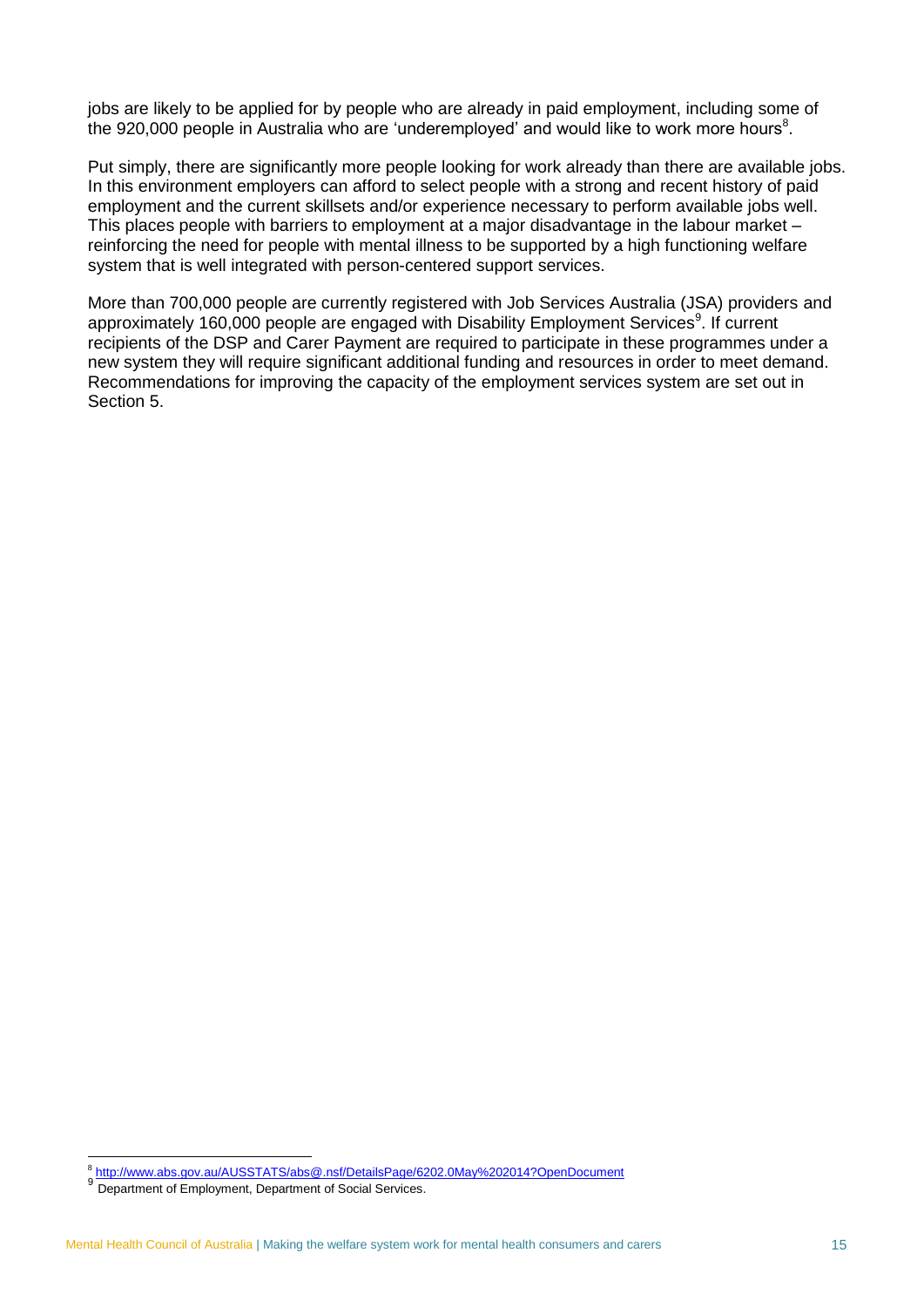# <span id="page-15-0"></span>4. ELIGIBILITY FOR DSP

The Interim report proposes narrowing the eligibility criteria for the Disability Support Pension (DSP). If implemented, this would see the DSP 'reserved only for people with a permanent impairment and no capacity to work'.

The MHCA and the NMHCCF have significant concerns about what this definition will mean in practice for people with psychosocial disability and how the concepts will be applied. While permanency may be a meaningful concept for some types of disability, for people with disability arising from severe and persistent mental illness it is far less clear. This is because the symptoms of mental illness are often (but not always) episodic and unpredictable, with someone's functional impairments changing markedly over time. Further, for someone with mental illness, 'permanency' may be assessed very differently depending on when and how the assessment is made and who makes it.

Experience from the National Disability Insurance Scheme trial sites has brought into focus how problematic the concept of 'permanency' can be in relation to mental illness.

Legislation stipulates that to meet the disability access requirement for the NDIS, a person's disability must be 'permanent or likely to be permanent<sup>10</sup>. The MHCA has heard many stories about the practical challenges for the NDIA in determining whether a disability is permanent on an individual basis. There are no standard tools for assessment of permanency, and the concept is at odds with the widely accepted goal of recovery from mental illness.

If reforms to the welfare system rely on the concept of permanency, there is a major risk that the Government will encounter these very same challenges, with no obvious solutions. These include a lack of clarity about who is eligible and who is not, leading to people with seemingly similar levels of impairment being treated differently, and confusion about where the threshold lies between 'permanent' and 'temporary'. In the context of the DSP, relying on this concept could lead to an increase in the number of cases lodged with the Social Security Appeals Tribunal by people not granted DSP on the basis that their condition is not permanent. It is difficult to see how the tribunal might arrive at a definitive ruling in these cases.

Highlighting the practical problems with the concept of permanency, it is worth noting that there are currently multiple definitions of the terms 'permanent', 'likely to be permanent' and 'on-going disability' in use in a range of contexts within Australia (see Table 1 below). These include:

- DSP providing evidence (from an approved practitioner) to demonstrate that the condition or disability is expected to last for **two years or more**.
- NDIS To access individualised funding packages (tier 3), NDIA assessors must be satisfied that your condition is **permanent, or likely to be permanent**; it does not specify a minimum period of time.
- Carer Payment Carers must supply evidence (a questionnaire completed by themselves and an approved practitioner) that demonstrates the supports that a person needs and that there condition/disability can be expected to last for **at least 6 months** (long term support).
- Determining compensation for total and permanent disability/legal definition To satisfy the legal definition of total and permanent disability the acquired condition or disability must be sufficient to prevent the person from working in their own occupation or any for which they are suited by training, education, or experience **ever again (permanent means for the rest of the person's life).**

<sup>10</sup> National Disability Insurance Scheme Act 2013, p.1, s.24<http://www.comlaw.gov.au/Details/C2013A00020>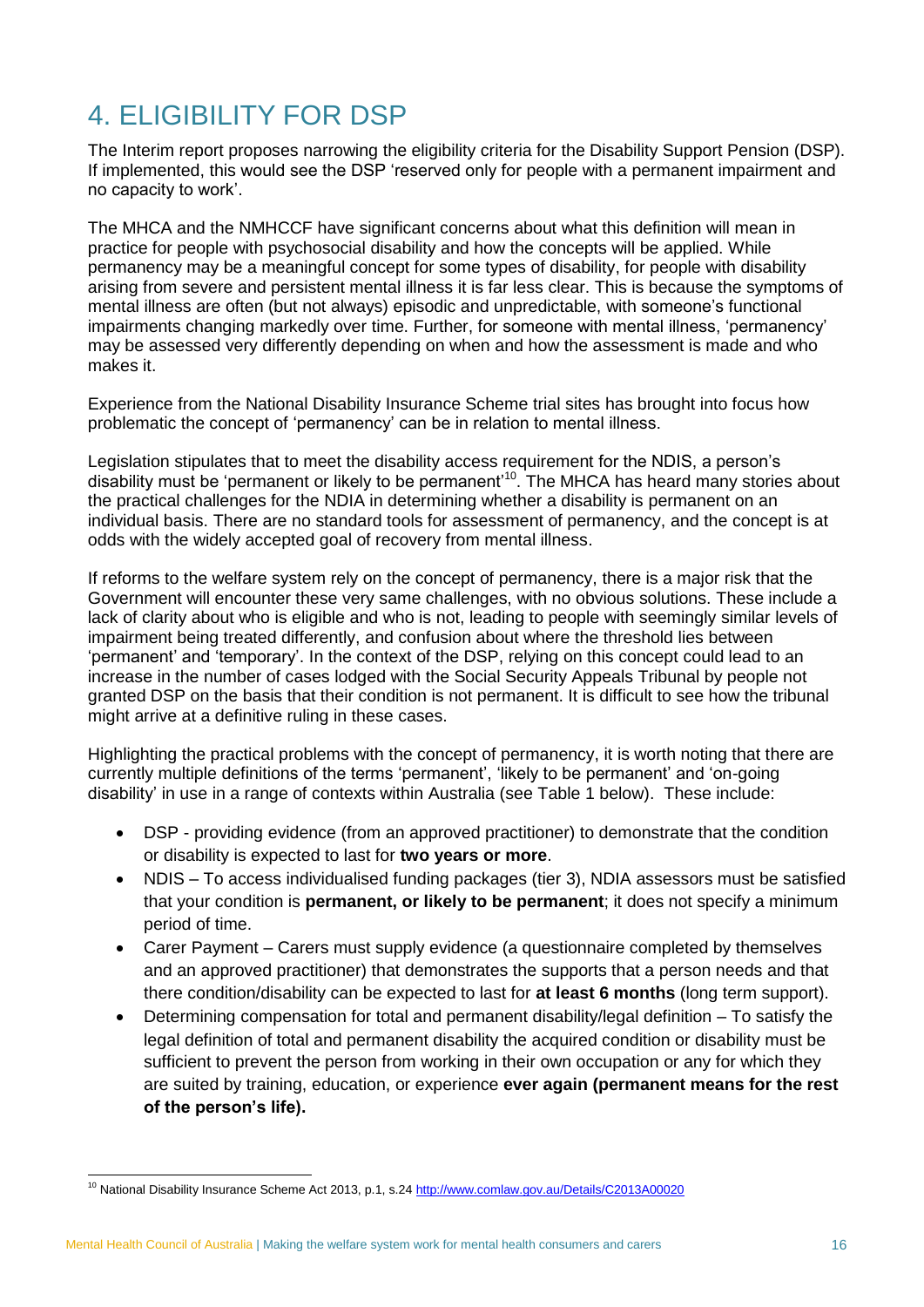#### **Table 1: Existing definitions of permanent, on-going disability and impairment**

| <b>Purpose/source</b>                                                      | <b>Definition of Permanent</b>                                                                                                                                                                     | <b>Impairment/impact on capacity</b>                                                                                                                                                                                                  |
|----------------------------------------------------------------------------|----------------------------------------------------------------------------------------------------------------------------------------------------------------------------------------------------|---------------------------------------------------------------------------------------------------------------------------------------------------------------------------------------------------------------------------------------|
| DSP (eligibility for payment)                                              | A disability/impairment that is<br>expected to last more than 2<br>years.                                                                                                                          | Condition/disability must be fully<br>'diagnosed treated and stabilised'<br>and satisfies criteria in relevant<br>impairment tables (as evidenced<br>by an approved medical<br>practitioner). Work capacity of<br><15 hours per week. |
| National Disability Insurance<br>Scheme (disability access<br>requirement) | Condition must be permanent or<br>likely to be permanent;<br>Unclear though the scheme is<br>intended to provide lifelong<br>support.                                                              | Your impairment substantially<br>reduces your ability to take part<br>effectively in activities or perform<br>tasks or actions;<br>You have assistance from other<br>people on most days.                                             |
| <b>Adult Disability Assessment Tool</b><br>(eligibility for Carer Payment) | A disability that requires and is<br>expected to require significant on-<br>going care on most days for at<br>least 6 months (unless the<br>condition is terminal).                                | The primary care-giver is required<br>to complete questionnaire<br>outlining the types of<br>activities/functions that a person<br>has difficulty performing. Part two<br>is to be completed by a 'treating<br>professional'.         |
| Diagnostical and Statistical<br>Manual (DSM V)                             | Symptoms and/or associated<br>impairment expected to last 2<br>years or more.                                                                                                                      | Used to determine the likelihood<br>that a mental illness will become<br>'long-term'                                                                                                                                                  |
| Motor Accident Commission<br>(determination of claim & amount)             | Unable to work in their own<br>occupation or any for which they<br>are suited by training, education,<br>or experience ever again                                                                  | <b>Total and Permanent Disablement</b><br>Insurance is designed to provide a<br>lump sum benefit to the life<br>insured in the event of a medically<br>diagnosed event that renders the<br>claimant unable to work again.             |
| Australian Legal Dictionary                                                | An injury that impairs the physical<br>or mental ability of a person to<br>perform his or her normal work or<br>non-occupational activities<br>supposedly for the remainder of<br>his or her life. | Used to calculate level of<br>impairment to the 'whole person'<br>on the basis of loss of limbs or<br>brain function.                                                                                                                 |
| Proposed definition for DSP<br>eligibility in the Interim Report           | Unclear                                                                                                                                                                                            | Unknown.                                                                                                                                                                                                                              |

Table 1 also illustrates that in addition to multiple definitions of permanency there is also significant variation in terms of the level impairment that a person must have, depending on the purpose of the assessment.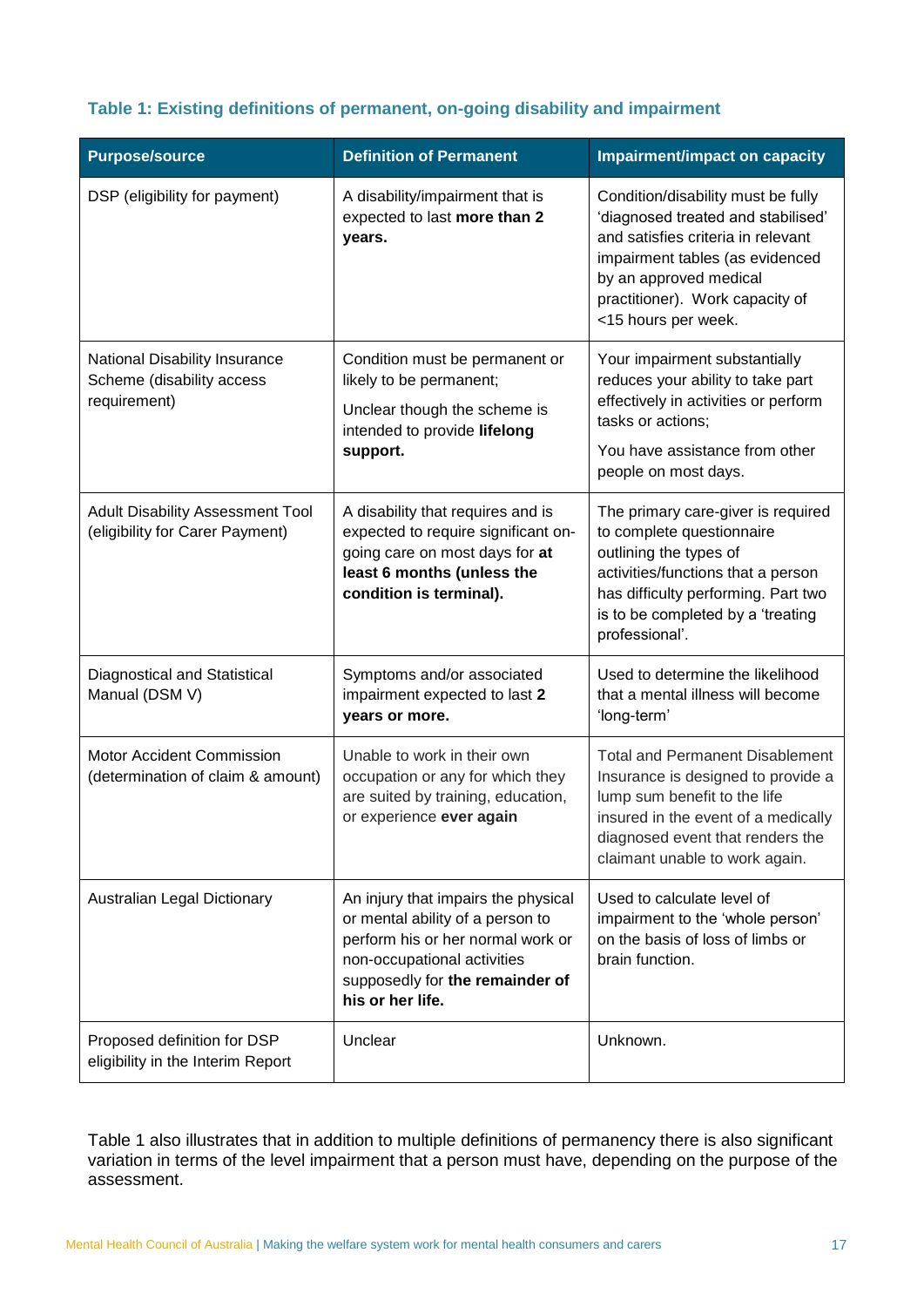In addition, restricting the DSP to people with 'no capacity to work' creates another problem. It carries the risk of creating, or further entrenching, a class of income support recipients that Departmental assessors have the authority to 'write off' from ever being able to undertake paid work or improve their capacity on the basis of a point in time assessment.

This is completely at odds with the purpose of introducing new impairment tables in 2012 which focused on what people 'could do' in terms of education, employment and training, rather than what they could not<sup>11</sup>. It is also inconsistent with recent statements from the Government about what it is hoping to achieve by reforming the welfare system. The Minister for Social Services, the Hon. Kevin Andrews has previously stated that:

#### *"…We don't want to condemn people to what is virtually a dead-end these days in terms of the DSP… " 12*

The Reference Group's Interim Report rightly referred to the findings of the Henry Review, which concluded that 'predicting the employment prospects of people with disabilities is inherently difficult<sup>13</sup> – an observation which arguably applies in greatest measure to people with mental illness. The Henry Review also observes that the severity of someone's disability, and their capacity to work in the long term, may depend substantially on the support they receive – including support to become work-ready, but also other services critical to wellbeing that are delivered beyond the welfare and employment services systems.

The Interim Report acknowledges that many people with mental illness and psychosocial disability will require significant assistance in order to successfully transition into the workforce. In addition to these people, there are of course others for whom paid work is not realistic for the foreseeable future. Both these groups have overlapping needs and must receive adequate financial and other support to enable them to live contributing lives. This could be achieved by removing the current divide between people who meet eligibility requirements for the higher DSP payment and those who fall just short and end up on the lower Newstart (incapacitated) payment, and providing both groups with the same level of payment that would meet basic living costs, the costs of participation, and additional costs associated with having a disability or illness.

Bearing these considerations in mind, the MHCA and the NMHCCF believe that there is little merit to the Reference Group's proposal that DSP be reserved 'only for people with a permanent impairment and no capacity to work'. Doing so would perpetuate the current (and highly inequitable) scenario, in which some people with disabilities receive a higher payment but little support to enter the workforce, while others (who are assessed as having a lower level of disability at a particular point in time) receive a lower payment and must meet stringent work participation conditions. The criteria proposed to distinguish between these two groups – and potentially determine what support someone gets for decades to come – are based on concepts that are demonstrably difficult to implement in practice.

 $\overline{a}$ 

<sup>11</sup> [http://www.dss.gov.au/our-responsibilities/disability-and-carers/benefits-payments/disability-support-pension-dsp-better-and-fairer](http://www.dss.gov.au/our-responsibilities/disability-and-carers/benefits-payments/disability-support-pension-dsp-better-and-fairer-assessments/review-of-the-tables-for-the-assessment-of-work-related-impairment-for-disability-support-pension/social-security-tables-for-the)[assessments/review-of-the-tables-for-the-assessment-of-work-related-impairment-for-disability-support-pension/social-security-tables-for-](http://www.dss.gov.au/our-responsibilities/disability-and-carers/benefits-payments/disability-support-pension-dsp-better-and-fairer-assessments/review-of-the-tables-for-the-assessment-of-work-related-impairment-for-disability-support-pension/social-security-tables-for-the)

<sup>&</sup>lt;u>[the](http://www.dss.gov.au/our-responsibilities/disability-and-carers/benefits-payments/disability-support-pension-dsp-better-and-fairer-assessments/review-of-the-tables-for-the-assessment-of-work-related-impairment-for-disability-support-pension/social-security-tables-for-the)</u><br><sup>12</sup> Australian Broadcasting Corporation, <u>"Kevin Andrews Defends Plan to alter Disability Support Pension Entitlements", 23/12/2013.</u>

<sup>&</sup>lt;sup>13</sup> Department of Social Services, A New System for Better Employment and Social Outcomes: Interim Report of the Reference Group on Welfare Reform to the Minister for Social Services, Australian Government, Canberra, 2014, p.47.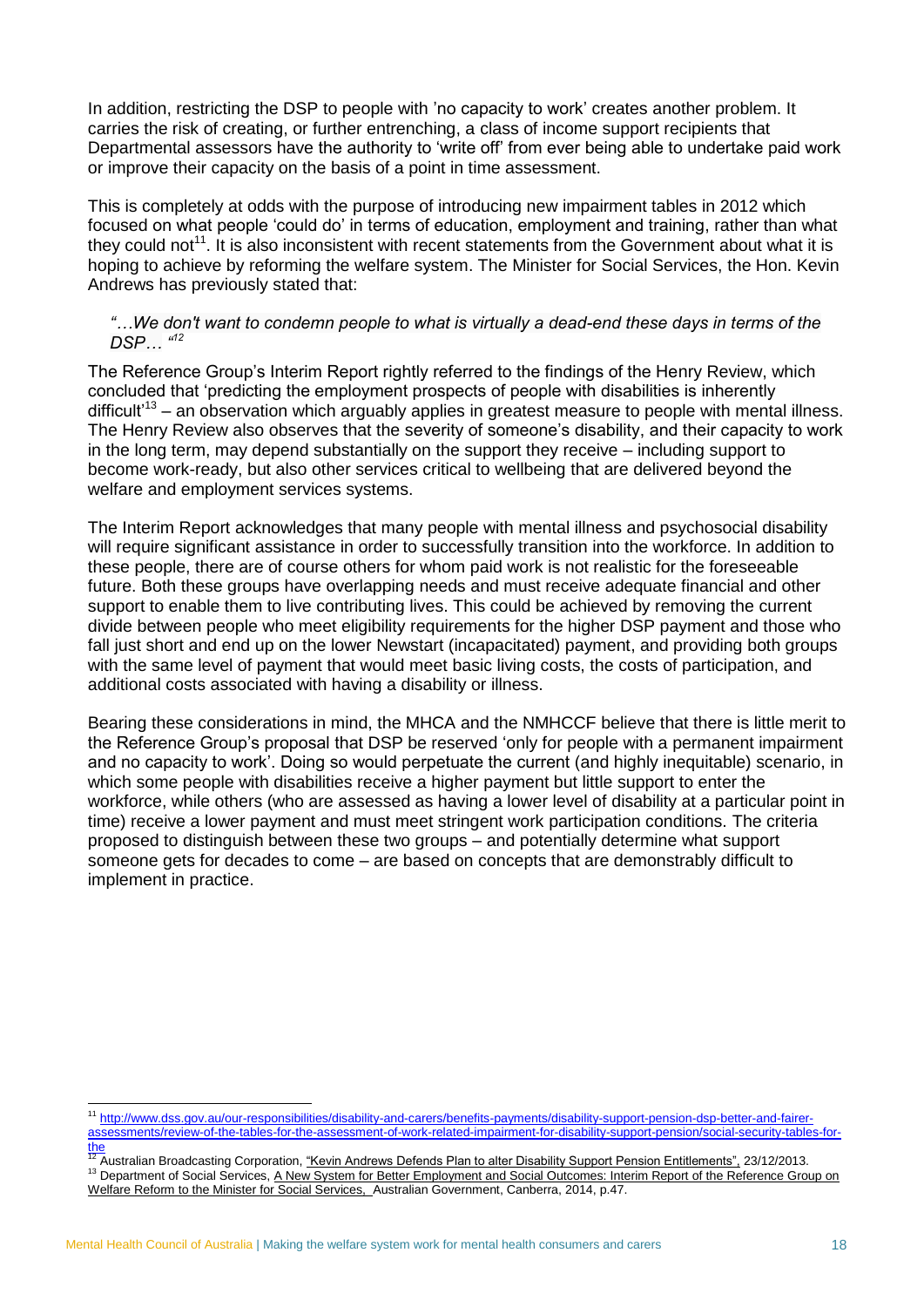Regardless of the structure of payments, the income support system must provide people with disability, including people with mental illness and psychosocial disability, the right support to participate socially and economically, including but not limited to paid work where possible. This entails:

- Exempting people with disability from participation requirements which do not promote their recovery and their capacity to participate, based on assessment of individual circumstances
- Financial supplements to assist individuals in meeting the higher costs of living associated with disability and illness
- Tailored support to build capacity to participate economically and socially, based on plans which reflect individual goals
- Disability, job capacity and employment services assessments carried out in ways that are consistent with current understandings of mental illness
- Incentives designed to reward progress towards individual goals rather than punish noncompliance with arbitrary or unhelpful participation requirement; and
- Recognition of both vocational and non-vocational participation, including unpaid care, volunteering, education and training, and involvement in community activities.

In advocating this option, the MHCA and the NMHCCF stress that it is critical that people with psychosocial disability who face higher costs of living associated with support and treatment for mental illness are not left financially worse off.

The advantages of such an approach would include:

- Consistent treatment of people with comparable levels of material need (related to disability and illness);
- Potential simplification of the payment structure (reducing complexity and administration costs);
- Encouragement of a strengths-based philosophy that focuses on delivering effective interventions that support people to participate to the fullest extent possible (rather than a deficits model that sees people 'pensioned–off' and left unsupported by Centrelink); and
- Participation requirements that could be more easily adjusted having regard to changing circumstances and capacity (including episodic fluctuations in the severity of symptoms or impairment resulting from mental illness).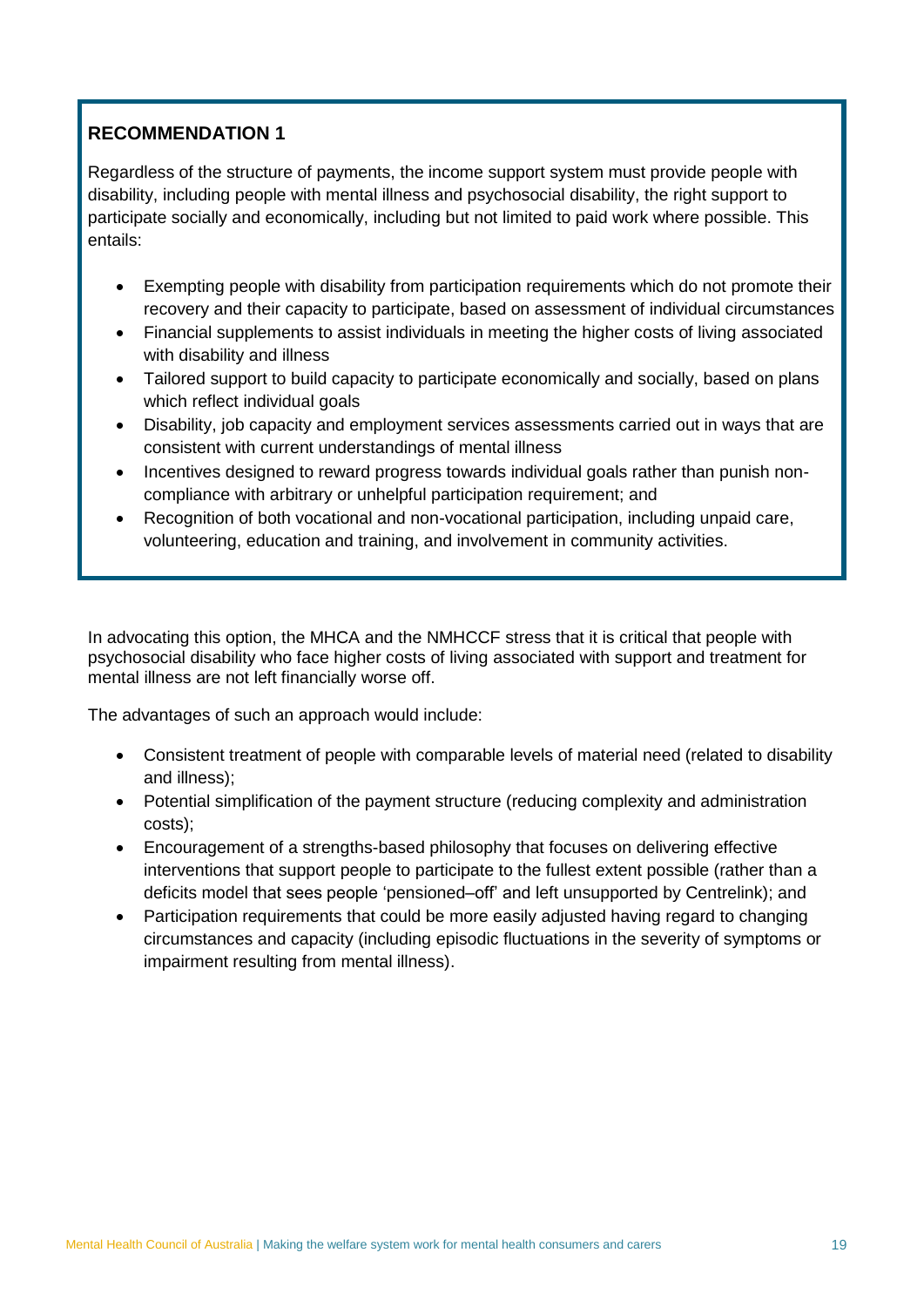# <span id="page-19-0"></span>5. PAYMENT ADEQUACY

While acknowledging that simplifying the income support payment structure would deliver many benefits (e.g. reduced complexity, administration costs and red tape), the MHCA and the NMHCCF are concerned that mental health consumers and carers may be disproportionately affected by the proposed new payment structure outlined in the Interim Report.

As noted above, the proposal to restrict the DSP only to people whose disabilities can be defined as 'permanent and profound' and who have 'no capacity to work' could, depending on how it is implemented in practice, affect the majority of people currently receiving the DSP for psychosocial disability associated with mental illness.

The Reference Group's report does not provide any indication of the number of people currently receiving the DSP who have no capacity to work now or in the future; indeed, it is unclear whether this information is currently held by the Department of Human Services, so it is therefore unclear how many would continue receiving DSP.

'People with psychiatric/psychological impairments' are specifically mentioned on several occasions in the report as a group of people current receiving the DSP in large numbers who 'with appropriate interventions' and 'flexible participation requirements' could be 'supported in ways to enable them to gain and maintain employment'.

This suggests that a significant number of the 264,000 people currently receiving the DSP for psychosocial disability<sup>14</sup> could be transferred to the proposed new Working Age Payment.

Without knowing the rate for the proposed Working Age Payment or the supplement that recipients might receive if they have a disability, it is not possible to determine whether or not people transferred from the DSP would be worse off financially and, if so, how much worse off. We would of course be extremely concerned if reforms to the welfare system (intentionally or otherwise) resulted in people receiving lower payments because they have a particular type of disability, rather than because their needs are different. We also caution that Australia's commitment to the UN Convention to the Rights of Persons with Disabilities carries with it an obligation to treat people equally regardless of their disability type.

Mental health consumers have told the MHCA that they find it incredibly difficult to meet 'basic costs of living' on the DSP. If a significant number of people were moved to a Working Age Payment and the payment is lower than the current rate for the DSP, they would be even less able to meet the costs of living, which for those with new participation requirements may be even higher than they are at present.

The report states that a 'properly functioning income support system would provide adequate payments based on need encouraging people to use their own resources to support themselves and look for work where it is reasonable to do so<sup>'15</sup>.

The Reference Group should give due consideration to the establishment of a mechanism to determine, and provide independent and transparent advice to government on, what constitutes adequate payments to meet the costs of living including the costs of economic and social participation. In the case of people with disability, income support payments must also be sufficient to enable people to meet the costs of reasonable and necessary support and treatment that they may require in order to stay well and/or continue on the path to recovery.

The development of this benchmark should be informed by a public inquiry into minimum socially acceptable living costs conducted by an independent Commission of experts appointed by

<sup>-</sup><sup>14</sup> Department of Human Services, Characteristics of Disability Support Pension Recipients, Australian Government, 2014.

<sup>15</sup> Department of Social Services, A New System for Better Employment and Social Outcomes: Interim Report on Welfare Reform to the Minister for Social Services, Australian Government 2014, p.41.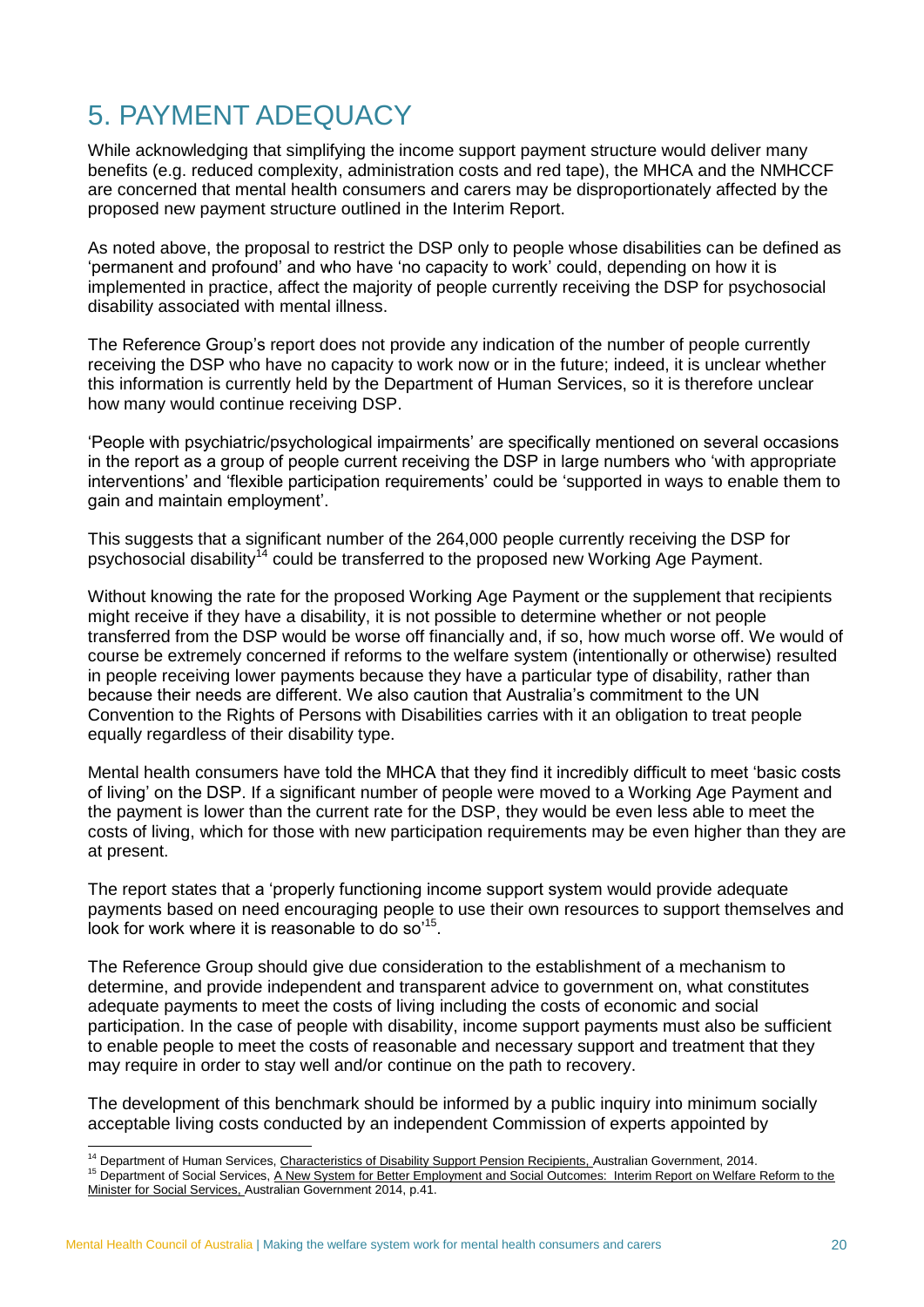Government for that purpose.

### **RECOMMENDATION 2**

All income support payments must be adequate to enable individuals and families to meet the costs of living, including the costs of economic and social participation (including job search), with supplements payable to people who incur higher costs of living, such as the costs of treatment and care, as a result of having a disability (including people with psychosocial disability associated with mental illness).

#### **RECOMMENDATION 3**

Payment rates for supplements should be determined independently on the basis of 'reasonable and necessary' costs associated with the purpose for which the supplement is intended, including the costs of support and treatment for a disability or illness.

#### **RECOMMENDATION 4**

Payment rates should be based on need, not on artificial distinctions drawn from and individual's assessed work capacity.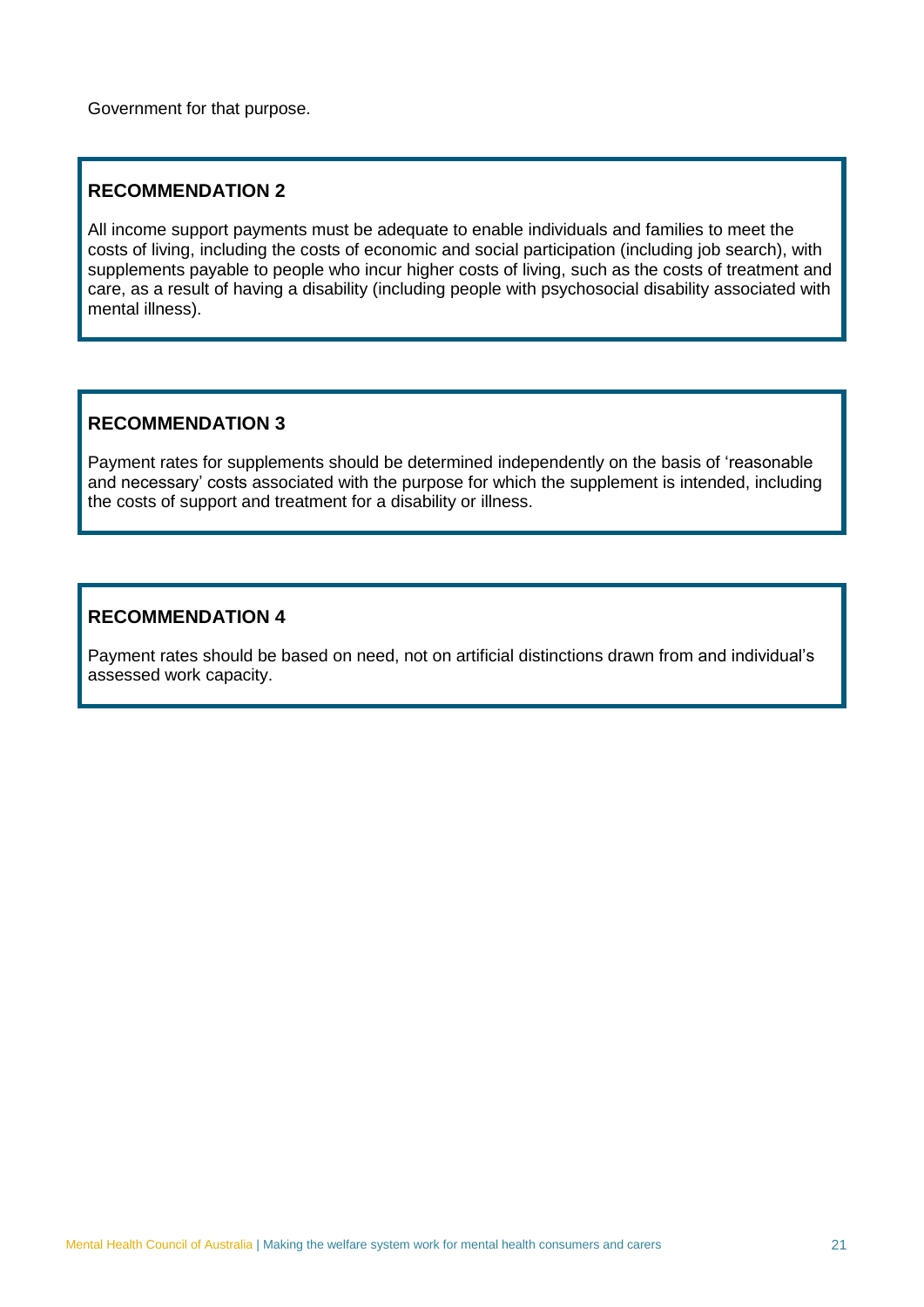# <span id="page-21-0"></span>6. SUPPORTING CARERS

The MHCA and the NMHCCF note with some concern the report's proposal that the Carer Payment could be abolished, with current recipients transferred to a Working Age Payment which would be topped up with a supplement paid to people with 'limitations on work availability because of caring'<sup>16</sup>.

In order to receive Carer Payment, currently someone must demonstrate that they are providing 'constant care', which is generally if care is provided on a daily basis for a 'significant period' during each day. The estimated 70,000 mental health carers already in receipt of Carer Payment<sup>17</sup> would of course have a limited capacity to undertake paid employment even if suitable jobs were available.

Many more carers have told us that they struggle with near full time caring responsibilities but find themselves ineligible for Carer Payment. The inability of the current system to accommodate caring responsibilities which fluctuate over time is a major failing of the current system.

A number of carers who have shared their personal experiences with the MHCA have stressed that the role of caring is in fact work and should be regarded as such. Some have expressed the view that the Interim Report diminishes and devalues their social role. They point out that while the intensity of their caring responsibilities (in terms of the number of hours spent in a direct caring role each day) may vary, it is often a 24 hour responsibility and does not allow for predictability.

As such, many are unable to tell an employer what hours they could work each week or each fortnight in advance as this may change depending on what happens in the life or lives of the person(s) that they care for.

Other carers have told us that they want to combine paid work with their caring work but would need tailored support to do so and an understanding employer. They have told us that when they have previously undertaken paid work it has often been unsustainable because of the level of flexibility they need in terms of rostering, hours of employment and leave requirements that may be needed at very short notice. For these people, employers were unable to accommodate this degree of flexibility.

In short, most carers that we have heard from want to work where possible, but they also want to be duly acknowledged for the significant care work they are already undertaking to support people with mental illness and psychosocial disability.

For carers whose responsibilities are full time who are unable to undertake paid work, there must be adequate financial support and access to appropriate and timely respite options. Without this, many carers are at risk of becoming seriously ill themselves as a result of not having sufficient supports in place to help them manage their caring role.

Many recipients of Carer Payment have been out of the paid workforce for a number of years. In addition to the need for jobs with sufficient flexibility to accommodate caring responsibilities, they will also require pre-employment support, training or up-skilling in order to become work-ready.

Due consideration must be given to whether or not current models of employment services, typically characterized by high caseloads and a lack of resources to provide the tailored intensive assistance for people who have been out of the paid labour force for some time including carers who wish to return to work. The value of informal care should be acknowledged through adequate payments, so that carers can continue doing what government would otherwise need to do at greater expense. Carers of people with episodic mental illness must also be able to access income support payments when they need them.

-

<sup>&</sup>lt;sup>16</sup> Department of Social Services, A New System for Better Employment and Social Outcomes: Interim Report on Welfare Reform to the Minister for Social Services, Australian Government 2014, pp. 50-51<br>Minister for Social Services, Australian Government 2014, pp. 50-51

Department of Social Services, 2014.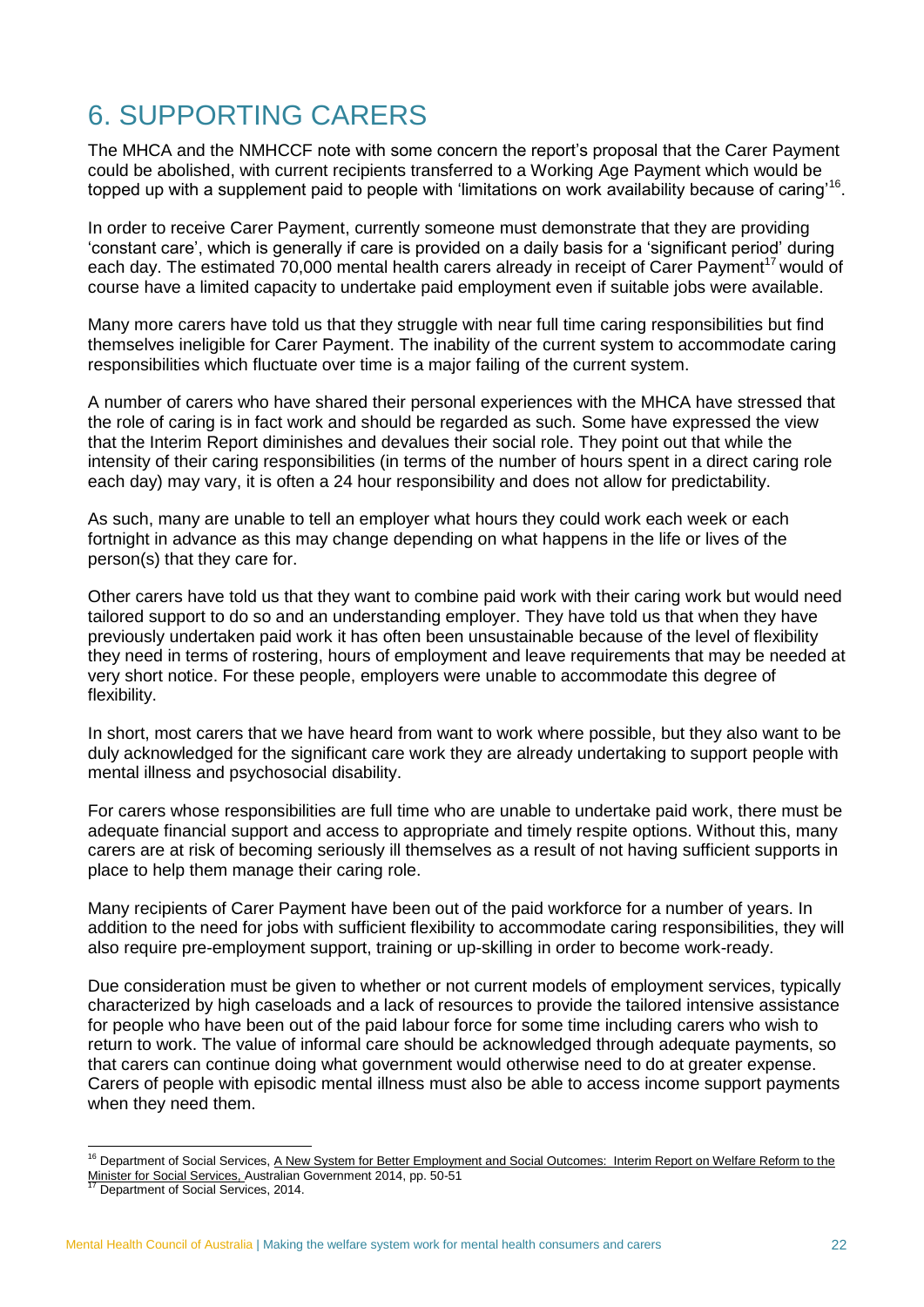Income support payments for carers must be adequate to enable them to meet the costs of living as well as additional costs associated with their caring role. Supplement payments for carers should be set at a rate which would cover 'reasonable and necessary' additional expenses associated with providing care for people with disability or illness.

### **RECOMMENDATION 6**

Income support for carers should be designed to ensure that mental health carers with significant caring responsibilities are able to access payments to meet the costs associated with providing care for people with mental illness who have episodic needs.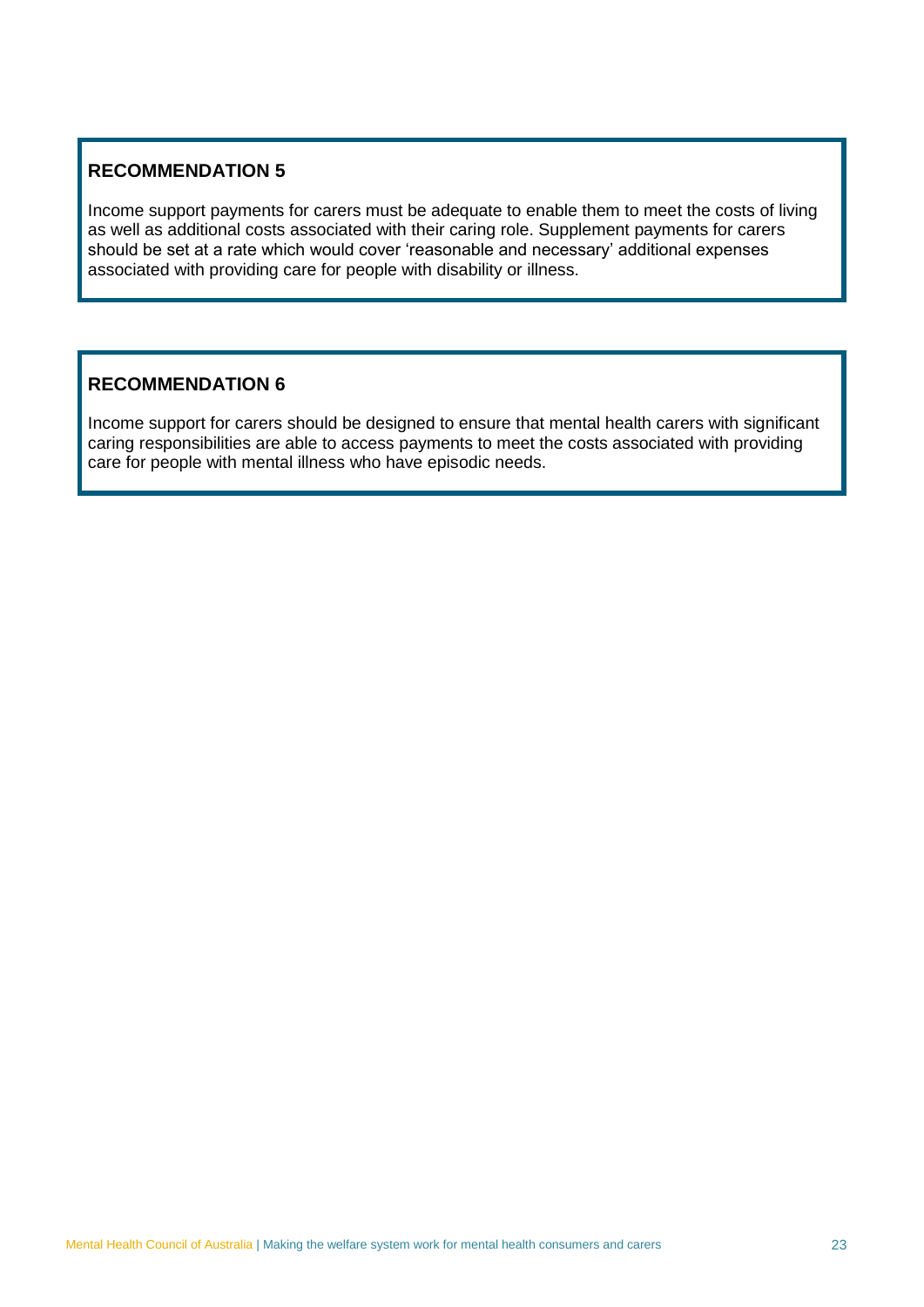# <span id="page-23-0"></span>7. THE NEW ZEALAND INVESTMENT MODEL

The forward liability model operating in the New Zealand welfare system has some laudable principles, particularly its focus on early investment. This focus aligns well with the long-held position of the mental health sector around the health, social and economic benefits of prevention and early intervention in mental illnesses.

However, the NZ approach has a number of limitations. If this model were to be applied in an Australian context, there are several practical issues of implementation that would need to be improved upon for the model to operate effectively for people with experience of mental illness. Namely, it should:

- Encompass interventions that are both early in a person's life (ie. Targeting young people) and early in a person's experience of a potentially destabilising situation or other risk factors (i.e. that may occur at any stage over the life course, such as the onset of mental illness);
- Recognise that the most effective early intervention supports may not be directly related to vocational or employment-related barriers. For example, securing stable housing may be the most cost-effective avenue to assist a person to become 'job-ready';
- Take a more sophisticated and comprehensive approach to the identification and measurement of outcomes that are necessarily specific to employment and earnings. For example, a consistent set of whole-of-life mental health targets and indicators could improve the accuracy and utility of a forward liability approach, whilst also providing a consistent basis for designing, implementing, and monitoring a variety of policy and service delivery initiatives across government.

These improvements would better recognise the full range of factors including clinical issues but also extending to factors such as stable housing and social participation that can be both the causes of and solutions to barriers to employment, for people with lived experience of mental illness.

Recognising and incentivising action to address these factors requires whole-of-government efforts, including engaging with consumers, service providers and funders across government portfolios and at state and federal levels. While this action may be beyond the scope of the current review, it is critical to acknowledge in this process that a whole-of-government approach – or, more accurately, the lack thereof – is a key structural driver of inefficacy and ineffectiveness in a variety of areas of public policy and service delivery with significant implications for the welfare system.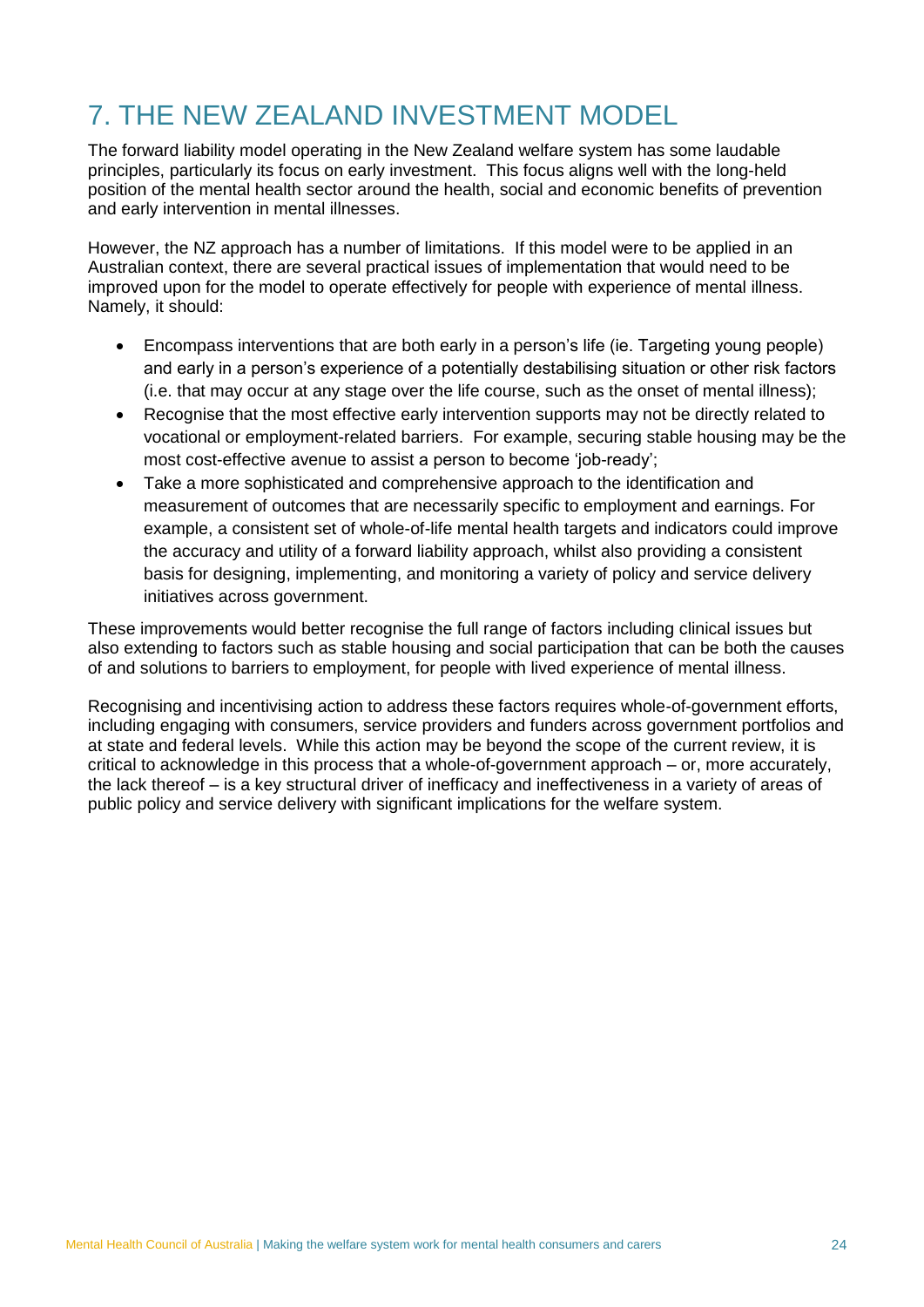# <span id="page-24-0"></span>8. MUTUAL OBLIGATION

We know that there is a shortage of available jobs for all people seeking employment, and a frequently a mismatch between the skills of those looking for work and the skills required by employers. This means that people with multiple barriers to employment (including people with mental illness) face additional disadvantage in the current labour market.

To date, compulsory mutual obligation has not been extended to recipients of the Carer Payment or Disability Support Pension. In addition, over 300,000 recipients of the Newstart Allowance are exempt from 'mutual obligation' (job-search) activities, many of whom have vulnerability indicators attached to their files due to factors such as mental illness and/or homelessness<sup>18</sup>.

However, recent changes mean that many people receiving the DSP are required to demonstrate that they have 'actively participated in a programme of support'<sup>19</sup> in order to continue to remain eligible for the payment. While it is compulsory to attend an interview to discuss the programme of support, participation in activities is voluntary. The recent budget measure will make participating in agreed activities compulsory for DSP recipients aged under  $35$  who are subject to review<sup>20</sup>. The Interim Report also proposes extending mutual obligation requirements to significant numbers of people who are currently on 'non-activity tested payments'.

Determining the kinds of mutual obligation activities that are appropriate for recipients of these payments should not occur without meaningful consultations with mental health consumers and carers to ensure that any measures that are imposed benefit people and do not make mental health conditions worse.

The MHCA and the NMHCCF concur with the report's assertion that, in their current form, compulsory mutual obligation activities do not meet the needs of significant numbers of people and are unrealistic for others<sup>21</sup>. As the report also notes, it can be difficult for people with mental health conditions to consistently meet mutual obligation requirements, especially when symptoms worsen or a person's impairment becomes more severe. It will be important to ensure that any mutual obligation requirements that may be placed on people with mental illness in the future are sufficiently flexible to account for this common scenario. There must also be appropriate exemptions from mutual obligation requirements should symptoms or impairment resulting from mental illness or psychosocial disability escalate.

### **RECOMMENDATION 7**

Mutual obligation arrangements must be sufficiently flexible to account for changing circumstances, such an escalation of symptoms of mental illness or impairment related to psychosocial disability. Under these circumstances people must be exempt from mutual obligation requirements. The process of applying for an exemption must be straightforward and people should remain exempt for as long as is determined necessary by a treating professional or designated practitioner.

<sup>20</sup> <http://www.humanservices.gov.au/corporate/publications-and-resources/budget/1415/measures/disability-and-carers/52-000738>

<sup>-</sup><sup>18</sup> Baker, Andrew, Not Looking for Work: The Rise of Non-Job-seekers on Unemployment Benefits, Centre for Independent Studies, 2013, p.5.<br><sup>19</sup> A Programme of support means a programme designed to increase capacity for employment and can include engagement with

DES/DMS or JSA.

<sup>&</sup>lt;sup>21</sup> Department of Social Services, A New System for Better Employment and Social Outcomes: Interim Report on Welfare Reform to the Minister for Social Services, Australian Government 2014, p.81.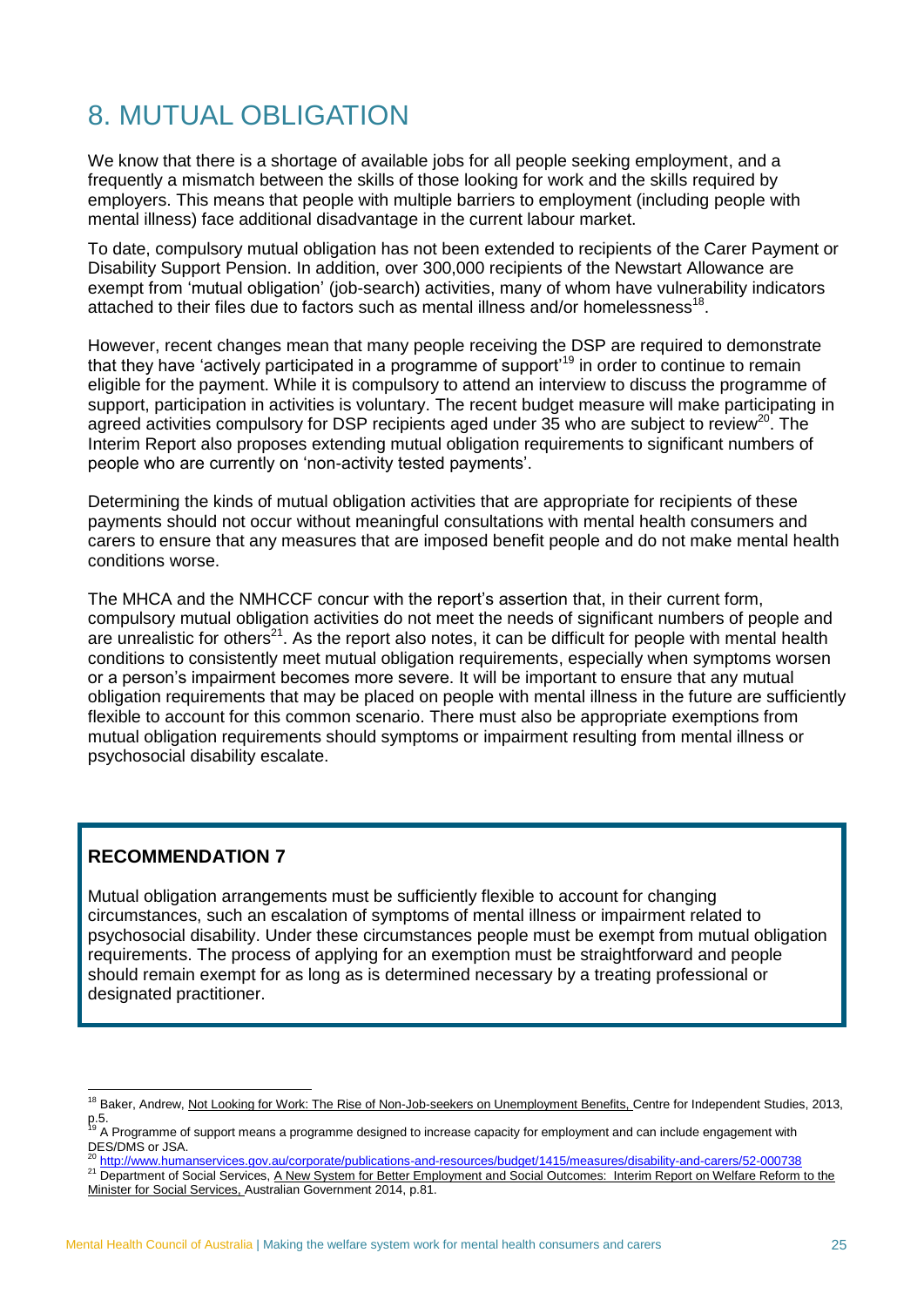Furthermore, mutual obligation requirements must be well targeted and tailored to individual circumstances. Ideally they would be designed to enhance social and economic participation (including providing employment skills) and support recovery from mental illness. In the case of carers, mutual obligation should provide increased opportunities for social interaction, and be supported by increased respite options so as not to place undue additional stress on families and people with mental illness and/or psychosocial disability.

If mutual obligation requirements were to be extended to people with mental illness and psychosocial disability with partial work capacity, they would need to be tailored to individual circumstances and include support to build individual capability and capacity.

Examples of activities that *may* be appropriate could include:

- Engaging with a Personal Helpers and Mentors service or a similar peer support/mentoring programme;
- Participating in a programme of support such as Day to Day Living;
- Meeting with a Disability Employment Consultant or Careers Advisor to discuss possible future employment aspirations or goals; and/or
- Participating in voluntary work at a place chosen by the person.

Providing people with support to boost their employability and build individual capability could aid recovery from mental illness for some people and mutual obligation in and of itself is not inherently bad. However, there are some important caveats that must be put in place in order to ensure that mutual obligation builds the capacity of mental health consumers and carers to participate socially and economically. Most importantly, mutual obligation requirements should be tailored to individual circumstances and aspirations as well as the capacity of those individuals to participate.

### **RECOMMENDATION 8**

Mutual obligation requirements should be:

- Tailored to individual circumstances and promote recovery;
- Proportionate to someone's assessed capacity to participate;
- Targeted towards helping people to address barriers to social and economic participation;
- Focussed on meaningful activity designed to provide employment skills and/or improve social participation and reduce the impact of disability.

In addition, any 'agreed activities' should be determined after a genuine negotiation occurs between a Centrelink worker or an Employment Consultant and the participant; this is not the case at the moment. Instead there is a narrow range of activities that people can 'choose' to undertake in order to meet their 'mutual obligations'. This can result in people feeling pressured or forced to undertake mutual obligation activities that do not meet their needs and/or build employability or, worse, are inappropriate or beyond their capacity to fulfil – leading to penalties for 'non-compliance'.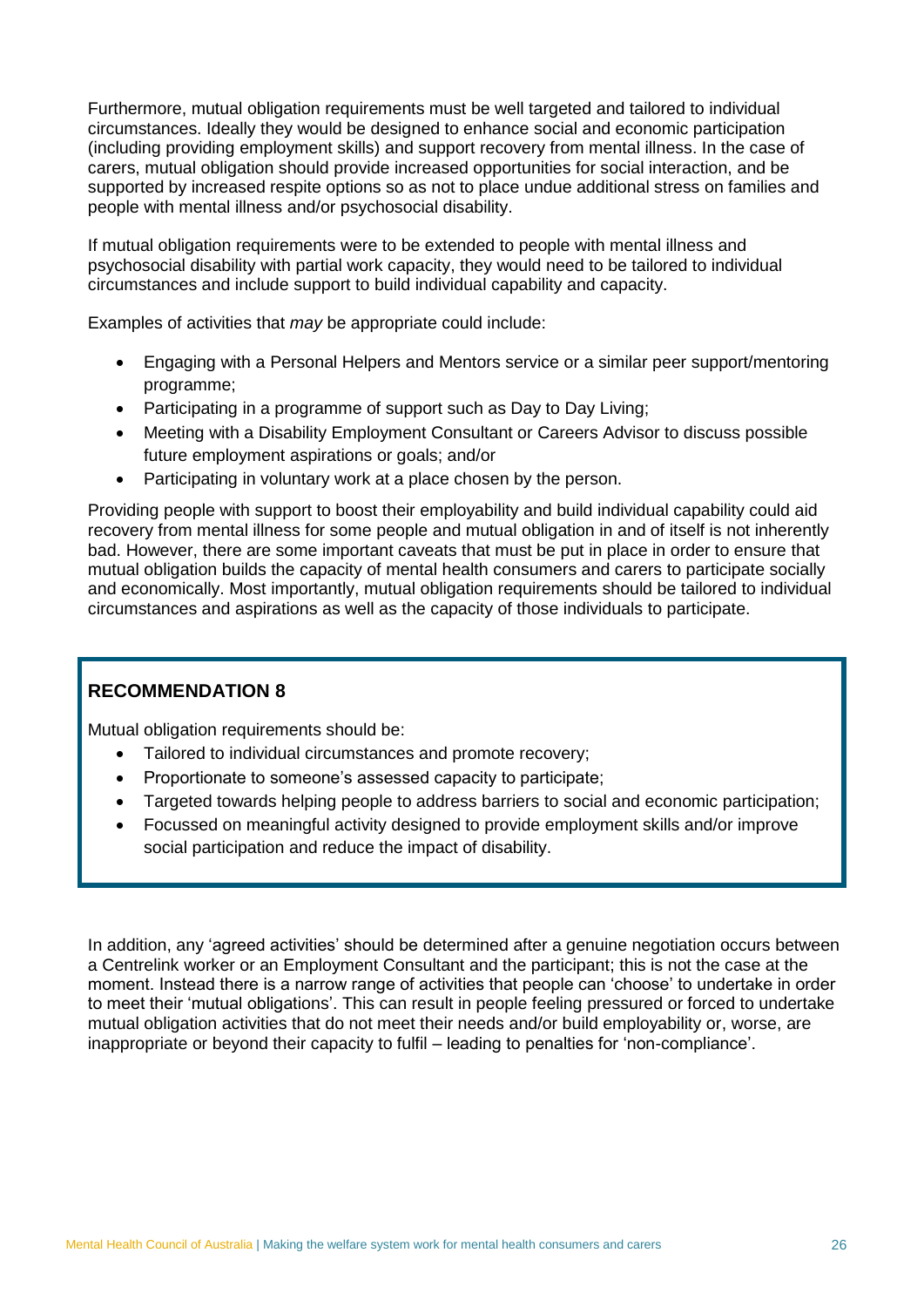To increase the likelihood of people meeting any mutual obligation commitments without jeopardising their health and wellbeing, welfare recipients should be afforded greater choice and control over the types of mutual obligation activities they are expected to undertake.

The MHCA and the NMHCCF agree with the Interim Report's proposal to adopt a more individualised approach to mutual obligation.<sup>22</sup> However, insufficient detail is provided that would enable us to understand how this would be operationalized in practice as it would represent a significant departure from the current inflexible approach.

### <span id="page-26-0"></span>RECENT POLICY CHANGES

While the Interim Report quite rightly asserts the need for individually tailored approaches to mutual obligation that allow for greater discretion and more flexibility, having regard for the barriers to participation that some people may face, elements of Government policy are actually moving in the opposite direction. Recent policy changes standardise, rather than individualise, mutual obligation requirements.

From 2015, Work for the Dole will replace a range of existing approved 'mutual obligation' activities as a singular programme that all people receiving Newstart and Youth Allowance (non-student) must participate in for 26 weeks each year<sup>23</sup>. Rather than tailoring approved activities to the needs of individuals, the approach outlined in the Exposure Draft of the purchasing arrangements for mainstream employment services from 2015 to 2020 would require all people on these payments to participate in the same activity regardless of their individual circumstances or their vocational, education or training needs.

Work for the Dole may be inappropriate for many people with mental illness, some of whom may not be flagged for exemption because they have not disclosed their illness to Centrelink or their employment services provider. The tougher penalties for non-compliance are a cause of significant concern.

In addition, the proposal to deny access to income support entirely for young people aged under 30 who are not in education, employment and training for six months out of reach year cannot be ignored in the context of a broader review of the welfare system. Despite not receiving payments, people subject to this measure will still be required to attend monthly appointments with employment services and meet the same job-search obligations as people aged under 50 who are on a full payment<sup>24</sup>.

This would seem to be a 'one way street', rather than 'mutual obligation'; as the Government is not providing an income support payment (fulfilling its obligation) in return for undertaking job search activities. Failure to comply with job-search obligations will result in the additional time being added to the 'waiting period' for income support. Past experience has shown that penalties have been disproportionately applied to people with mental illness.

<sup>-</sup><sup>22</sup> Department of Social Services, A New System for Better Employment and Social Outcomes: Interim Report on Welfare Reform to the **Minister for Social Services, Australian Government 2014, p.81.**<br>
2018 Minister for Social Services, Australian Government 2014, p.81.

Department of Employment, Exposure Draft of the Purchasing Arrangements for Employment Services 2015-2020, Australian Government, 2014, pp. 26-27.

<sup>24</sup> <http://www.humanservices.gov.au/corporate/publications-and-resources/budget/1415/measures/job-seekers/64-90066>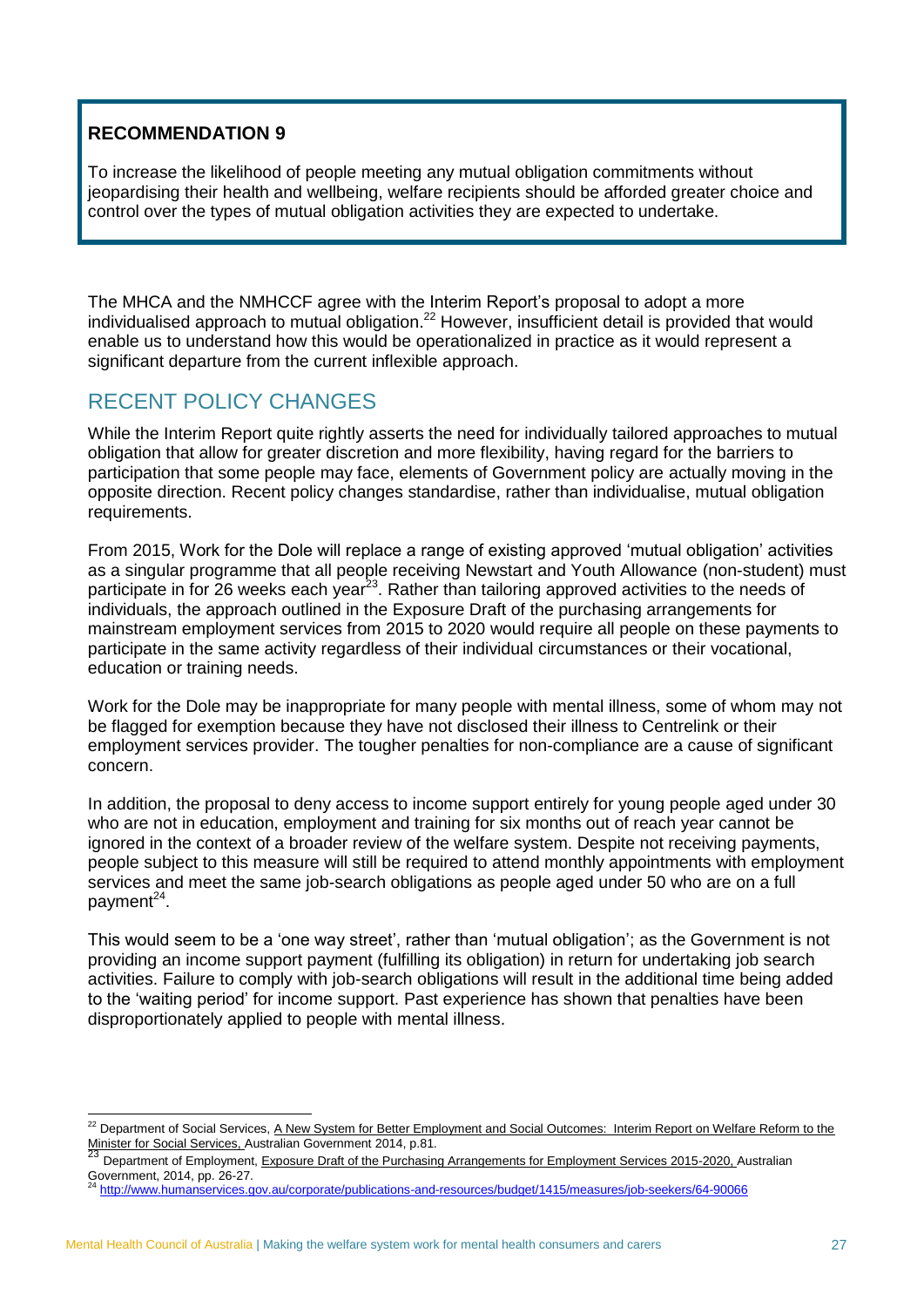# <span id="page-27-0"></span>9. THE IMPACT OF PENALITIES FOR NON-COMPLIANCE

The Interim Report suggests that participation requirements should be accompanied by an appropriate and effective compliance framework. It then goes on to say that 'the current lag between non-compliance and the imposition of sanctions has been criticised for making the system ineffective' and suggests that 'effectiveness might be improved by giving employment services providers greater management of sanctions including suspensions and (non-payment) penalties<sup>25</sup>.

Currently, these penalties include the loss of a proportion a person's total income support payment for thirteen weeks, the complete loss of payments for eight weeks and suspension and cancellation of payments. Such sanctions are too harsh in our view and would only serve to worsen the health and wellbeing of people with mental illness and/or psychosocial disability if imposed upon them.

There is evidence that these penalties (introduced from 2001 onwards) that were applied to recipients of activity-tested payments who were reported for 'serious participation failures' were disproportionately applied to people with mental illness on the Newstart Allowance, many of whom had not disclosed their illness<sup>26</sup>.

Past experience suggests that such penalties can worsen health and wellbeing outcomes and place people's housing at risk<sup>27</sup>. In the worst case scenario the stress caused by the imposition of financial penalties could trigger the need for re-engagement with expensive clinical services.. This would in turn cost government far more than would be saved through the cancellation or reduction of payments.

For these reasons, the MHCA and the NMHCCF caution that if mutual obligation requirements are to be extended to mental health consumers and carers who are currently receiving non-activity tested payments like the Carer Payment or DSP then they must not come with the same harsh sanctioning regime for alleged non-compliance that is imposed on recipients of allowance payments.

### **RECOMMENDATION 10**

Punitive sanctions for alleged 'non-compliance' should not be applied to people with mental illness or psychosocial disability.

The MHCA and the NMHCCF believe that providing incentives to participate and giving due consideration to barriers to participation that may prevent people from meeting 'mutual obligation' requirements on every occasion is a preferable approach to the imposition of punitive sanctions. This could include a financial 'participation supplement' or bonus to reward people for taking steps to improve their capacity for economic and social participation.

 $\overline{a}$ 

<sup>&</sup>lt;sup>25</sup> Department of Social Services, 2014, op cit. p.81.

<sup>26</sup> [http://www.ombudsman.gov.au/files/Falling-through-cracks\\_customers-with-mental-illness.pdf](http://www.ombudsman.gov.au/files/Falling-through-cracks_customers-with-mental-illness.pdf)<br>27 http://www.ombudsman.gov.au/files/Falling-through-cracks\_customers-with-mental-illness.pdf

nttp://www.ombudsman.gov.au/files/Falling-through-cracks\_customers-with-mental-illness.pdf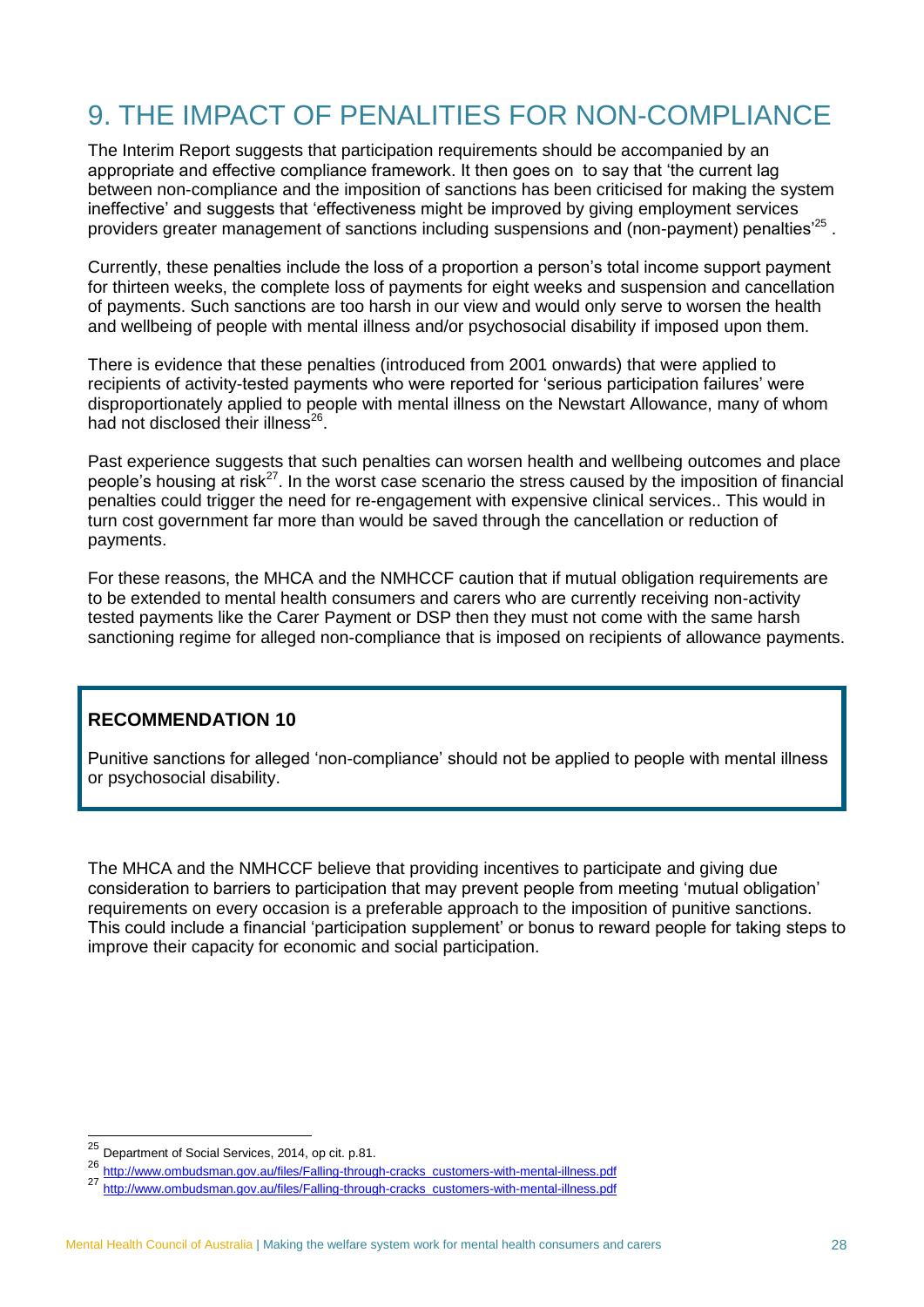Centrelink should offer positive incentives to reward people for undertaking activities that increase their capacity for economic and social participation. This could include a financial 'participation supplement' or bonus payment.

While the MHCA and the NMHCCF support incentives to reward people for participation rather than punitive sanctions for not meeting requirements, worryingly, current Government policy is moving in the opposite direction. Recent changes announced in the budget seek to toughen penalties for 'serious and persistent participation failures' and place what are arguably unreasonable limitations on what reasons for 'non-compliance' are acceptable. Penalties will be toughened and the definition of so-called 'reasonable excuses' for not attending appointments or Work for the Dole tightened to include only reasons that 'directly prevent a job-seeker from attending their appointment'.

People with mental illness stand to be disproportionately adversely affected by these changes. A pertinent example of this would be people with anxiety disorders, for whom it is not always practical to contact their JSA provider in advance. For example, someone's symptoms have escalated to the point that they are simply not able to make contact,, let alone leave the house, coordinate transport to an appointment by a designated time and then engage in a constructive conversation with their JSA provider about their Employment Pathway Plan.

This is the daily reality for many thousands of people with mental illness who receive income support payments.

Furthermore, the 'stronger participation measures for people aged under 30' include the imposition of additional waiting periods (to the 6 months per year without income support) if people fail to meet job-search requirements or attend monthly appointments with employment services.

It is therefore vital that appropriate safeguards are put in place to ensure people with mental illness are not subject to punitive sanctions because their illness has prevented them from meeting participation requirements on a given day.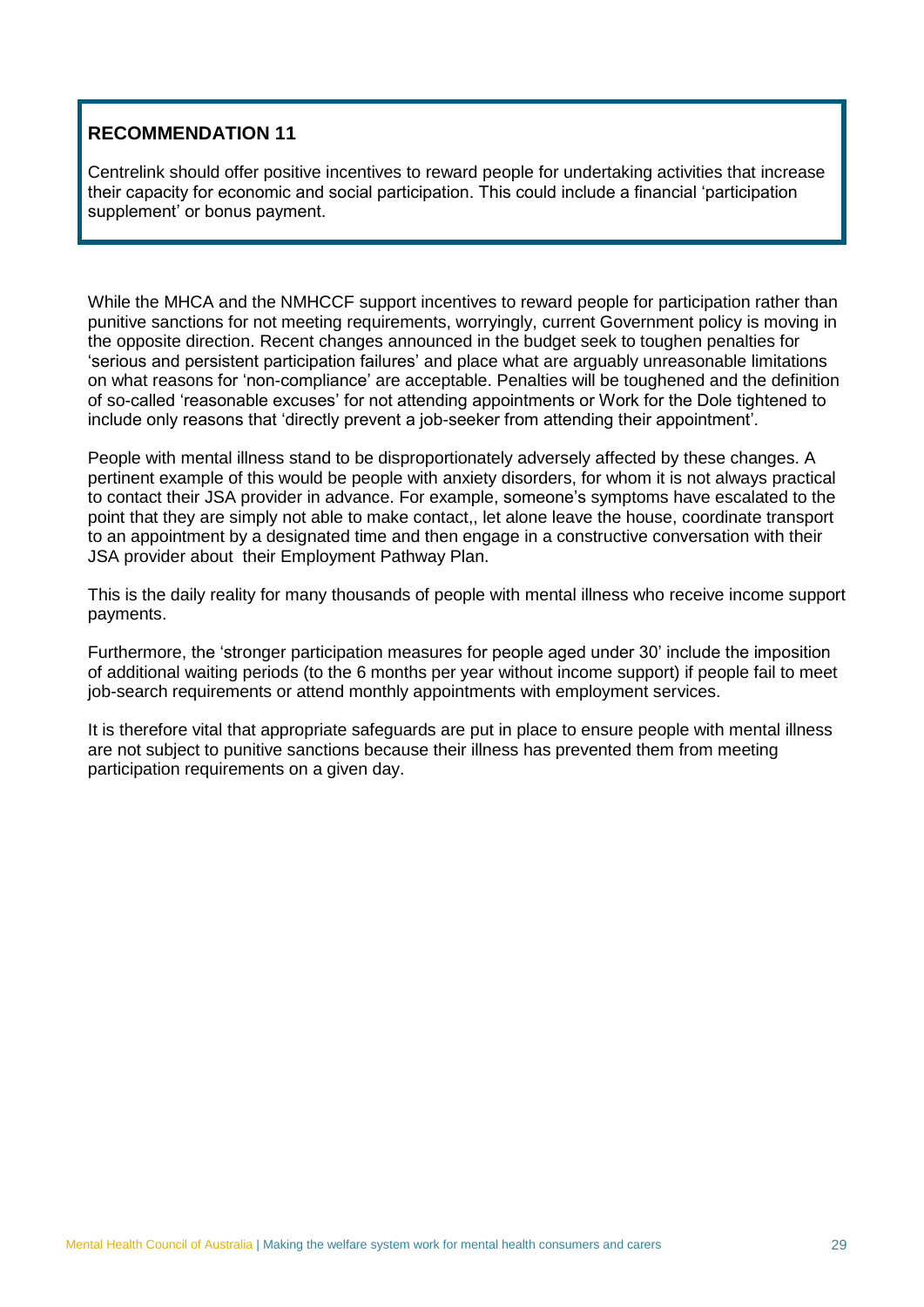# <span id="page-29-0"></span>10. EMPLOYMENT SERVICES

### <span id="page-29-1"></span>ENGAGEMENT WITH EMPLOYMENT SERVICES BY PEOPLE WITH MENTAL ILLNESS

More than 50,000 people with psychosocial disability are currently engaged with Disability Employment Services and Disability Management Services (DES/DMS) on a voluntary basis<sup>28</sup>. This equates to approximately one third of participants in the DES/DMS programme. In addition, we know that 26% of JSAclients are identified as people with disabilities (approximately 178,000 people)<sup>29</sup>. We do not know how many in this group are people with psychosocial disability, but if it proportionate to the percentage of people receiving the DSP due to psychosocial disability it could be as many as 60,000 people. It is unclear how many mental health carers are participating in employment services.

It is also difficult to quantify how many people engaged with JSA are experiencing mental illness. A significant number of people may not have disclosed their mental illness due to issues such as the stigma that people often experience following disclosure. The issue of stigma is discussed in Appendix D.

As a result many people with mental illness may be engaged with JSA providers but in inappropriate streams. They would be receiving insufficient employment assistance and inadequate support to address non-vocational barriers to employment. Anecdotal evidence is that a significant number of people with mental illness are in stream four<sup>30</sup> but are not receiving any support or treatment, leaving JSA workers to fulfil this role.

Not only is providing such support beyond the job descriptions (and in most cases, the capabilities/skillsets) of employment consultants. This underscores the need for increased collaboration between employment and mental health services to ensure people are receiving the holistic support they need to enable them to lead contributing lives.

With significant numbers of mental health consumers and carers engaged with employment services it is vital that they are designed and resourced to deliver sustainable job outcomes for this group.

# <span id="page-29-2"></span>THE EFFECTIVENESS OF EMPLOYMENT SERVICES

While high numbers of people with mental illness are engaged with mainstream and disability employment services, employment outcomes for mental health consumers following engagement are poor.

The three most intensive programs achieved job placement outcomes of 26.6%, 24.2% and 18.8% for people with mental health conditions and psychosocial disability $31$ .

Put another way, between 75% and 80% people with mental illness and psychosocial disability do not secure on-going work following engagement with employment services (either DES/DMS or JSA). This highlights inadequacies in the ability of the employment services system to meet the needs of people with mental illness.

There are a number of factors that contribute to this:

 $\overline{a}$ 

<sup>&</sup>lt;sup>28</sup> Department of Social Services, Disability Employment Services, Monthly data, March 2014 (presented at Disability Employment Services Consumer Engagement Consultation, April 2014.

Australian Chamber of Commerce and Industry, Improving Employment Participation by People with Disability: ACCI Submission to Australian Human Rights Commission Inquiry, February 2013, p.10.<br>30

The Job Seeker Classification Instrument is used to assign job-seekers to four streams on the basis of readiness to work. Stream 4 is for people deemed least work-ready with multiple barriers to employment.

<sup>&</sup>lt;sup>31</sup> Orvgen Youth Health, Work Education and Young People with Mental Health in Australia: Section 3 – Employment and Mental Illness in Australia, 2014, pp.29-30.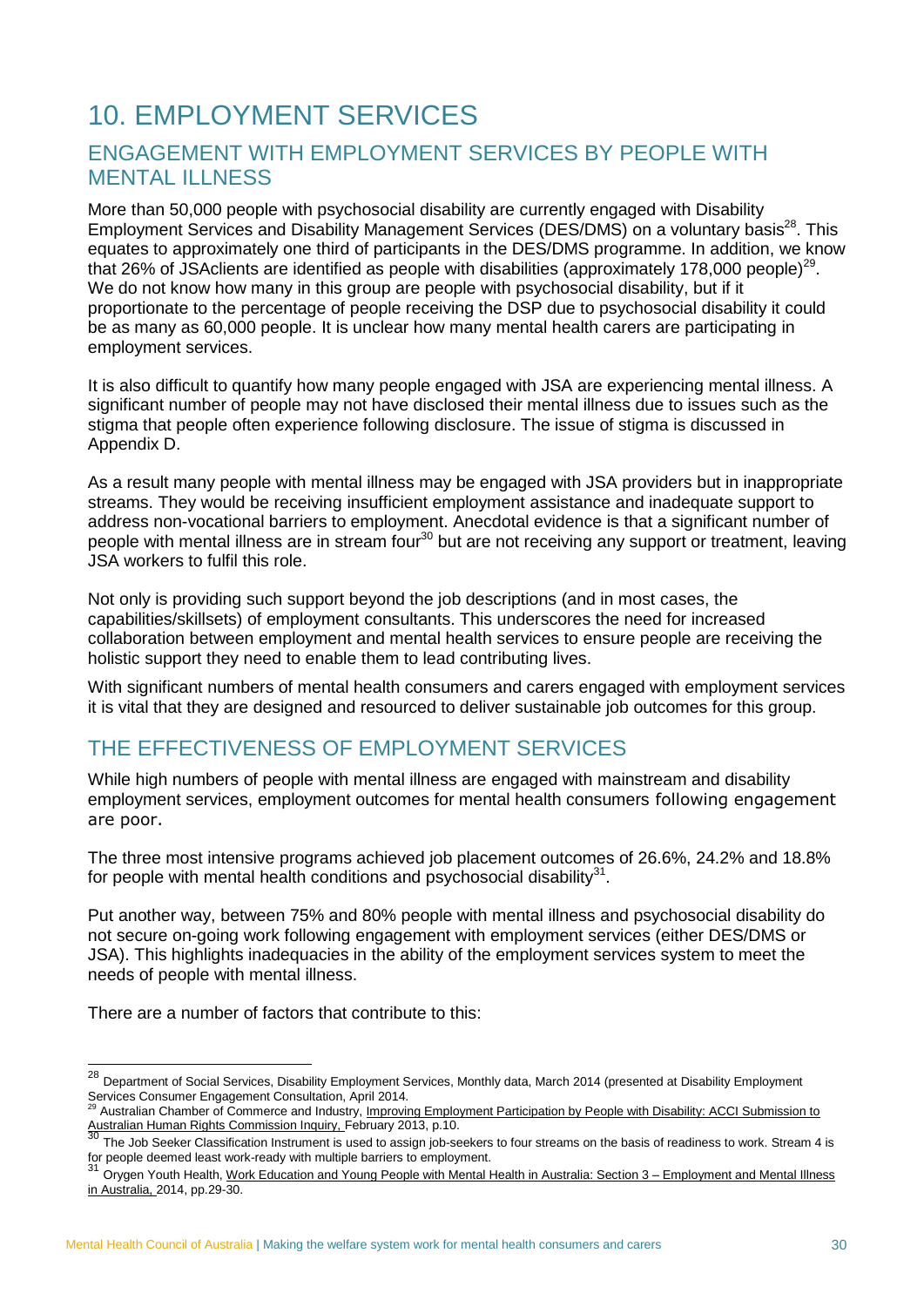- High caseloads (some employment consultants are working with over 180 clients);
- Employment consultants are forced to spend too much time on compliance/reporting requirements and red tape;
- The Employment Pathway Fund does not provide sufficient brokerage to funds for support to address non-vocational barriers to employment such as those arising from mental health issues;
- Financial incentives and marketing tools such as the star-rating system are skewed towards rewarding providers for short-term job placements rather than sustainable job outcomes, making it more profitable to focus on clients who are job-ready and will deliver the greatest return on investment; and
- Contracts do not encourage, reward or require employment services to work collaboratively with other service providers that may be providing support to a job-seeker. This discourages provision of the 'wrap around' support that the Interim Report rightly suggests can be necessary to support people to recover from mental illness and build individual capability to prepare for and sustain work.

These factors combine to work against people with multiple barriers to employment because the combination of insufficient capacity to deliver personalised support and inadequate financial incentives discourage, and in many cases prevent employment services from providing the range,, intensity or duration of support that mental health consumers need.

These problems are not confined to JSA. They were highlighted in survey responses we received from mental health consumers and carers who shared their experiences with DES/DMS with the MHCA (see Appendix B).

Clearly, new contractual arrangements with employment services models that are largely business as usual will not deliver improved sustainable employment outcomes for mental health consumers and carers regardless of whether or not they are forced to engage with employment services in exchange for receiving income support. The current large scale models are either not effective or are inappropriate for people with mental illness or psychosocial disability.

### **RECOMMENDATION 12**

Outcome payments for employment services providers should be based on the achievement of sustainable employment outcomes (for example, at the 26 and 52 weeks' stage), not short term job placements.

### **RECOMMENDATION 13**

Employment services providers should be funded/resourced to work collaboratively with other services to deliver coordinated support for their clients.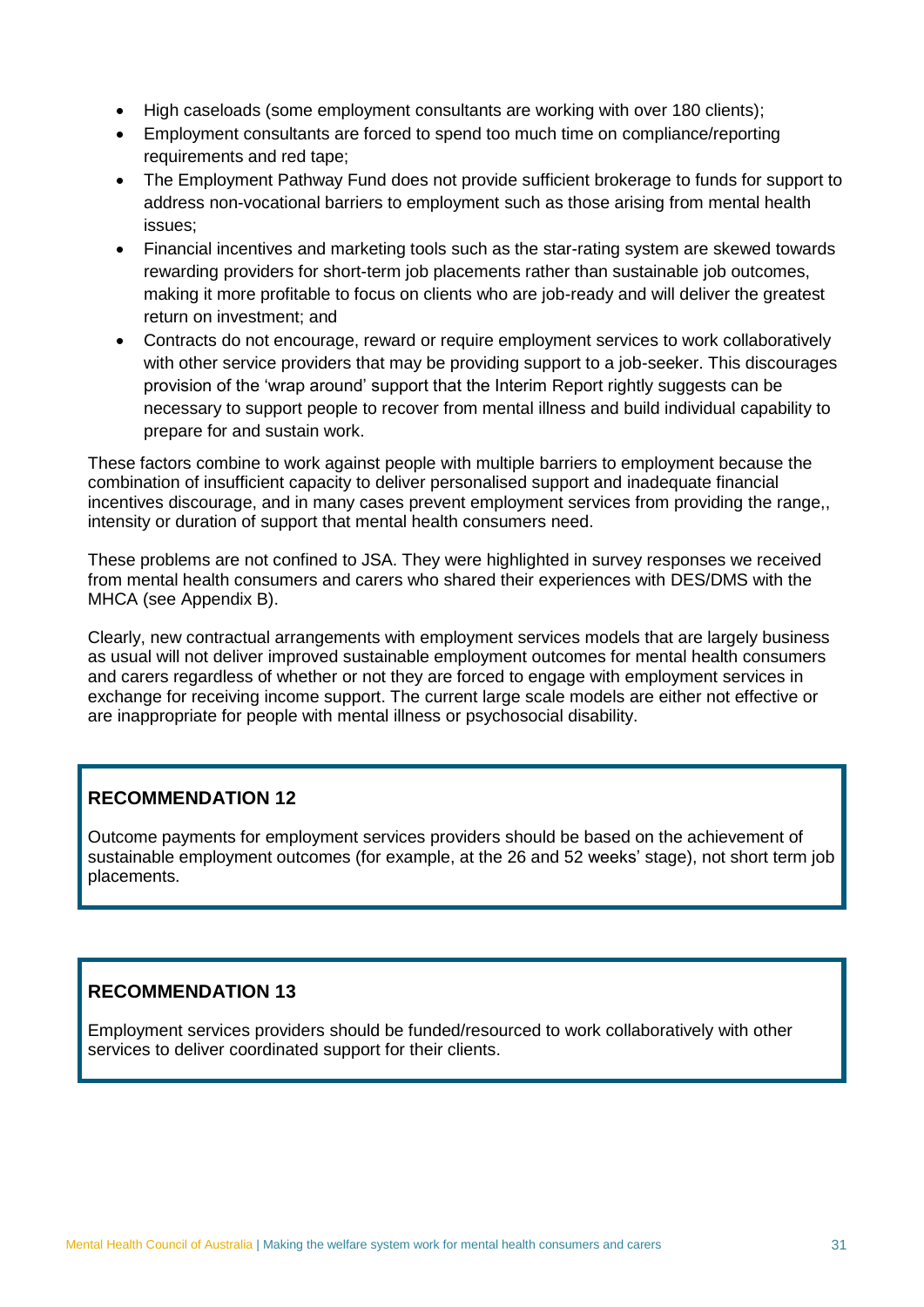Providers of employment services and other services accessed by people with mental illness, including housing services and community mental health services, should be funded to employ specialist employment consultants with lower client loads to work more intensively with people facing multiple barriers to employment, including people with mental illness and to place those consultants in external agencies where appropriate.

### **RECOMMENDATION 15**

Compliance and reporting requirements should be simplified to free up more time for employment consultants to devote to meeting the needs of job-seekers and employers.

### <span id="page-31-0"></span>CONSUMER AND CARER EXPERIENCES WITH DISABILITY EMPLOYMENT SERVICES

Mental Health consumers and carers told the MHCA that employment services that effectively support people with mental illness to find jobs and stay employed share the following characteristics:

- People are treated with dignity and respect and do not experience stigma or discrimination;
- Consultants understand the lived experience of mental illness and the impact it can have on preparing for, finding and sustaining employment (ideally consultants would be peer workers);
- Providers work in partnership with other services providing support to a person;
- Pre and post job placement support is provided consistent with duration and intensity of need;
- Personal support is accompanied by support for employers including the provision of 'reasonable adjustments to the workplace';
- Employment consultants engage in advocacy on behalf of people with mental illness;
- Consultants refer people to jobs matched to the vocational area of the client's current skill set or vocational goals determined by the client to reach open employment;
- People's employment/career aspirations and goals are respected;
- Sustainable job outcomes are prioritised over short-term job placements.

Additional insights from the MHCA's consultations with consumers and carersare outlined in Appendix B.

# <span id="page-31-1"></span>REFORMING EMPLOYMENT SERVICES

It is vital that the views of mental health consumers and carers (including those outlined above) are valued and respected and taken into account when considering how we might go about reforming employment services for their benefit. Reforms that free up the time available to Employment Consultants to support people to undertake activities to boost their employability, look for suitable available work or re-engage in education and training are desperately needed Many people with mental illness and psychosocial disability are likely to need one or more of the following: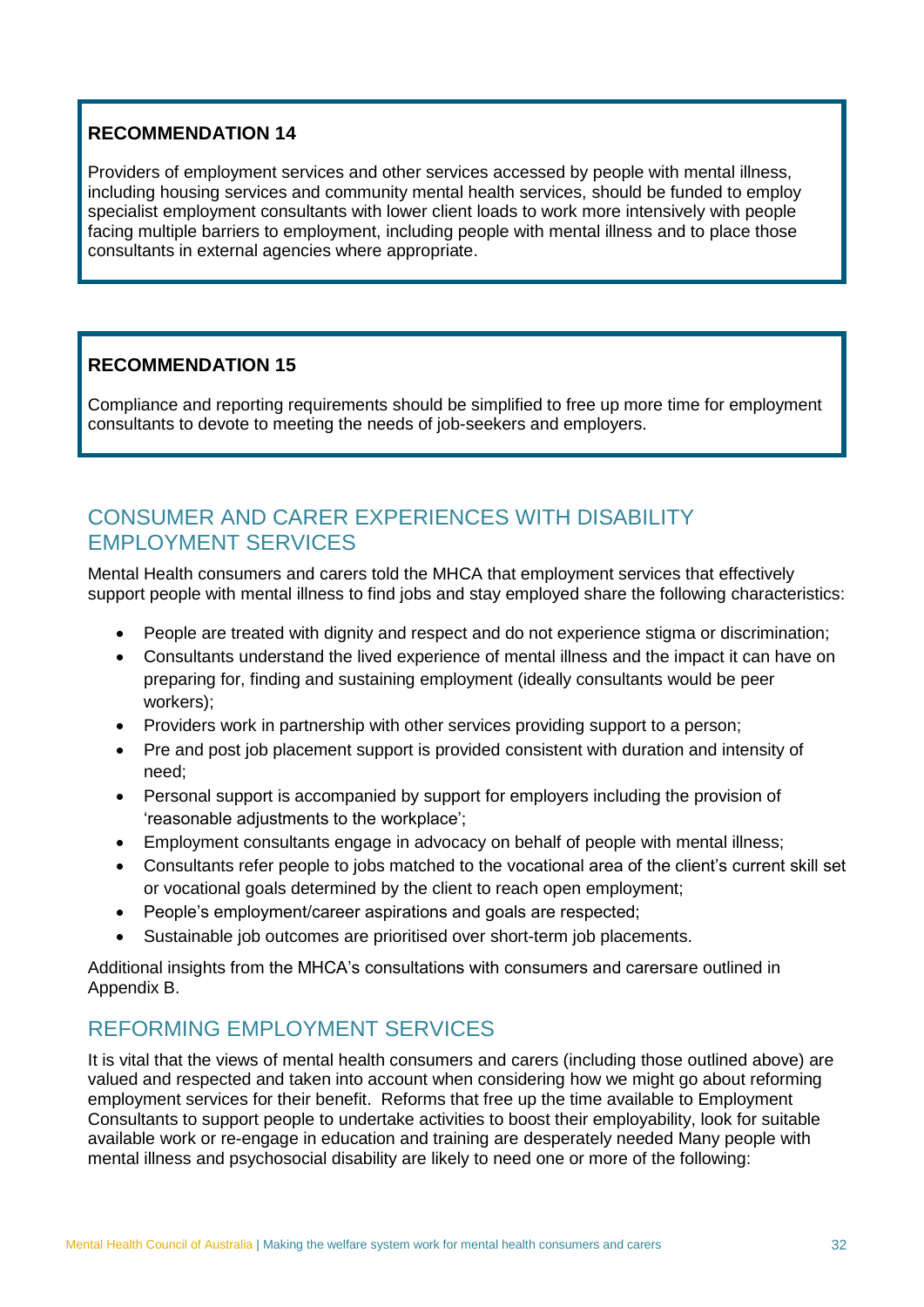- intensive case management;
- vocational or basic skills training;
- work experience in regular employment; and
- Integrated services including employment, health and social support services.

For the reasons outlined earlier, current models (especially JSA) are not sufficiently resourced to deliver the holistic and intensive support that is needed.

Reducing the compliance burden faced by providers could free up the resources needed to pursue alternative employment services models that deliver better sustainable employment outcomes for people with mental illness and psychosocial disability. Rather than replicate existing models, providers should be encouraged and resourced to explore and assess their capacity to do things differently based on what works.

### **RECOMMENDATION 16**

The Australian Government should fund Disability Employment Services to develop and expand best practice models of employment services for people with mental illness and psychosocial disability based on a comprehensive review of what has been shown to achieve the best sustainable employment outcomes for different population groups in Australia and overseas.

In addition, employment services must be resourced to establish and maintain active partnerships and working relationships with allied community, health and social services including mental health and housing providers. This would ideally entail providing 'wrap around' support for people with mental illness as recommended in the Interim Report.

### **RECOMMENDATION 17**

Consistent with proposals in the Reference Group's Interim Report, 'wrap around' support packages for people with mental illness and psychosocial disability should be expanded and address both vocational and non-vocational barriers to employment and social participation.

### <span id="page-32-0"></span>THE INDIVIDUAL PLACEMENT AND SUPPORT MODEL

One example of an effective model of service and support is the Individual Placement and Support  $(IPS)$  model highlighted in the Interim Report<sup>32</sup>.

The MHCA has heard many positive stories from consumers<sup>33</sup> and community mental health workers about the success of the IPS model in placing people with severe mental illness in work and providing the right tailored support to assist people to stay employed beyond 26 weeks.

While IPS is not a panacea for supporting people with mental illness to make the transition from welfare to work, comparably high employment outcome rates (over 60% of participants with mental

<sup>-</sup><sup>32</sup> Department of Social Services, A New System for Better Employment and Social Outcomes: Interim Report on Welfare Reform to the Minister for Social Services, Australian Government 2014, p.105.<br>
33 Our DES Cassis —

Our DES Consumer Engagement Project and Surveys conducted for the purposes of informing this submission.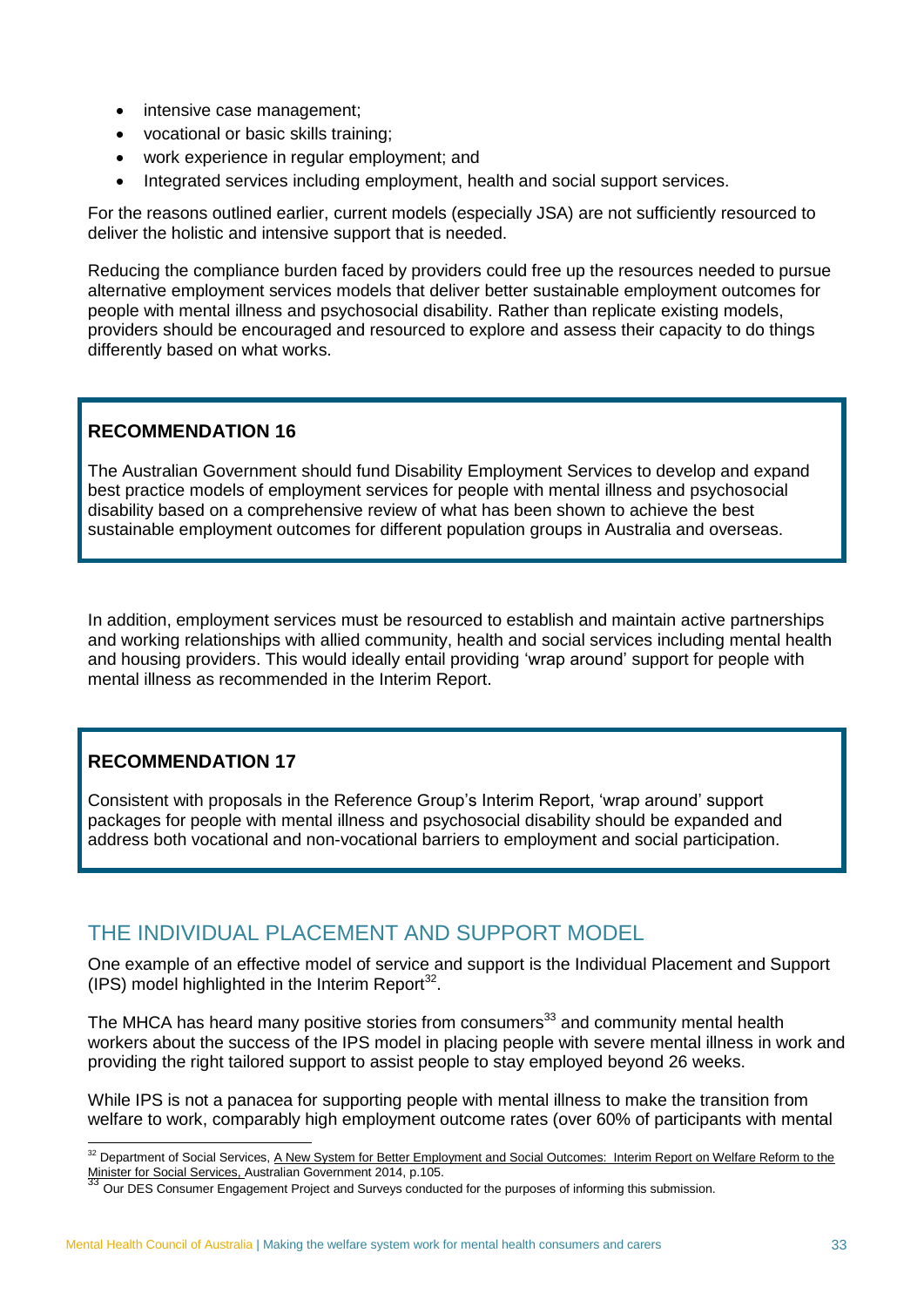illness remained employed after 26 weeks) have been observed across multiple sites in a number of countries. Comparison models in the same sites achieved outcome rates of between 20% and 30%<sup>34</sup>, similar to those achieved by DES/DMS and JSA for people with mental illness and psychosocial disability<sup>35</sup>.

Distinctive features of the IPS model that could account for its success in comparison to other models, including:

- Comparatively low client loads (averaging 30 comparing to up to 180 for JSA);
- IPS locates a particular DES employment specialist within a mental health service (this could include community mental health services or youth specific service models such as Headspace);
- Competitive employment is the goal;
- Personalised benefits counselling is provided;
- The job search starts soon after a person expresses interest in working;
- Employment specialists systematically develop relationships with employers based upon their client's preferences;
- Job supports are continuous;
- Client preferences are honoured; and
- Providers typically have access to more information about a person's circumstances and history than other providers.

The Western Australian Association for Mental Health has developed a useful online resource about the IPS model and its implementation in Australia<sup>36</sup>.

### **RECOMMENDATION 18**

Employment services models such as Individual Placement and Support which have demonstrated superior sustainable job outcomes for people with mental illness should be expanded nationally, and embedded into community mental health services where possible.

<sup>34</sup> <http://apt.rcpsych.org/content/14/1/50.full>

<sup>&</sup>lt;sup>35</sup> Department of Employment and Department of Social Services data – outcome rates from DES/DMS and JSA.

<sup>36</sup> <http://waamh.org.au/development-and-training/projects/individual-placement--support-ips.aspx>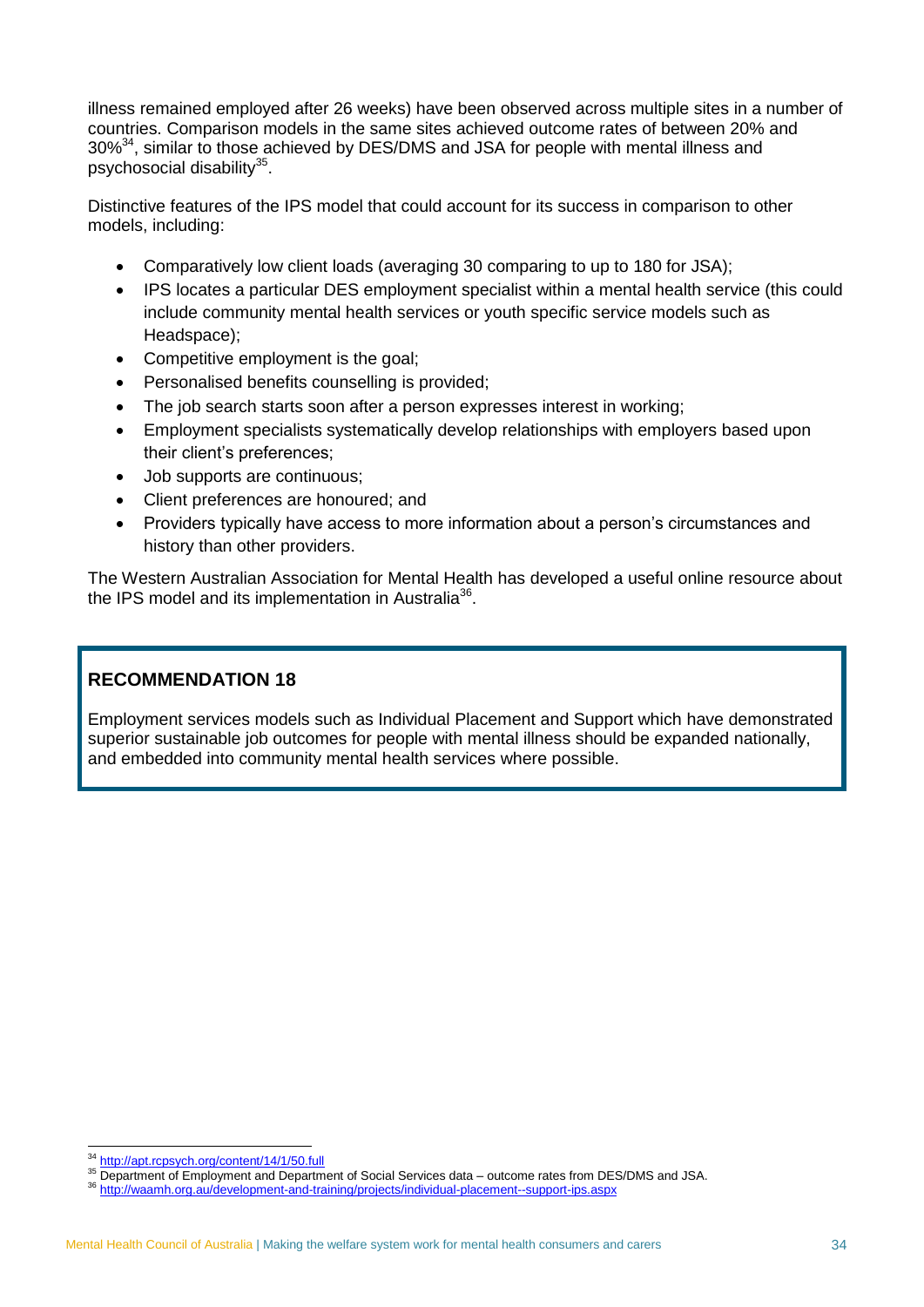# <span id="page-34-0"></span>11 THE ROLE OF EMPLOYERS

The Report notes that employers play a key role in improving outcomes for people on income support. We offer broad support to all initiatives that promote the creation of additional job opportunities for people with disabilities, including psychosocial disability.

The MHCA and the NMHCCF agree that volunteering can be a very effective pathway to employment for people<sup>37</sup> It can equip working age people with new skills and current experience that can give them an advantage when job-seeking.

Investment in effective incentive-based employment initiatives like wage subsidies paid to employers to hire mental health consumers and carers balanced with support for employers to accommodate the needs of new employees with mental illness or caring responsibilities should be prioritised over programmes such as Work for the Dole that have historically not led to sustainable job outcomes for the overwhelming majority of participants<sup>38</sup>.

The MHCA and the NMHCCF agree with the Interim Report's recommendation that employers should be encouraged and supported to make jobs available for disadvantaged groups including people with disabilities and mental illness<sup>39</sup>. To do this it is necessary to increase awareness of the benefits of employing people with disabilities and mental illness and dispel some of the misconceptions and myths that may discourage employers from making jobs available to this group.

### **RECOMMENDATION 19**

The Australian Government should fund an awareness campaign and wage subsidies to encourage employers to hire people with mental illness and psychosocial disability and promote the value of increased workplace diversity**.**

While private enterprise and the third sector have a significant role to play in making more jobs available to people with disabilities arguably the public service should show leadership in this area.

### **RECOMMENDATION 20**

The Australian Government must show leadership in the employment of people with disability by increasing the proportion of people with disability employed in the public service from 3.8% to at least the 1986 level of 6.6% by 2020.

-

<sup>&</sup>lt;sup>37</sup> Department of Social Services, Interim Report, op cit, p.115

<sup>38</sup> <http://cf.fbe.unimelb.edu.au/staff/jib/documents/wfdwp.pdf>

 $39$   $\frac{Imp}{B}$   $\frac{1}{1}$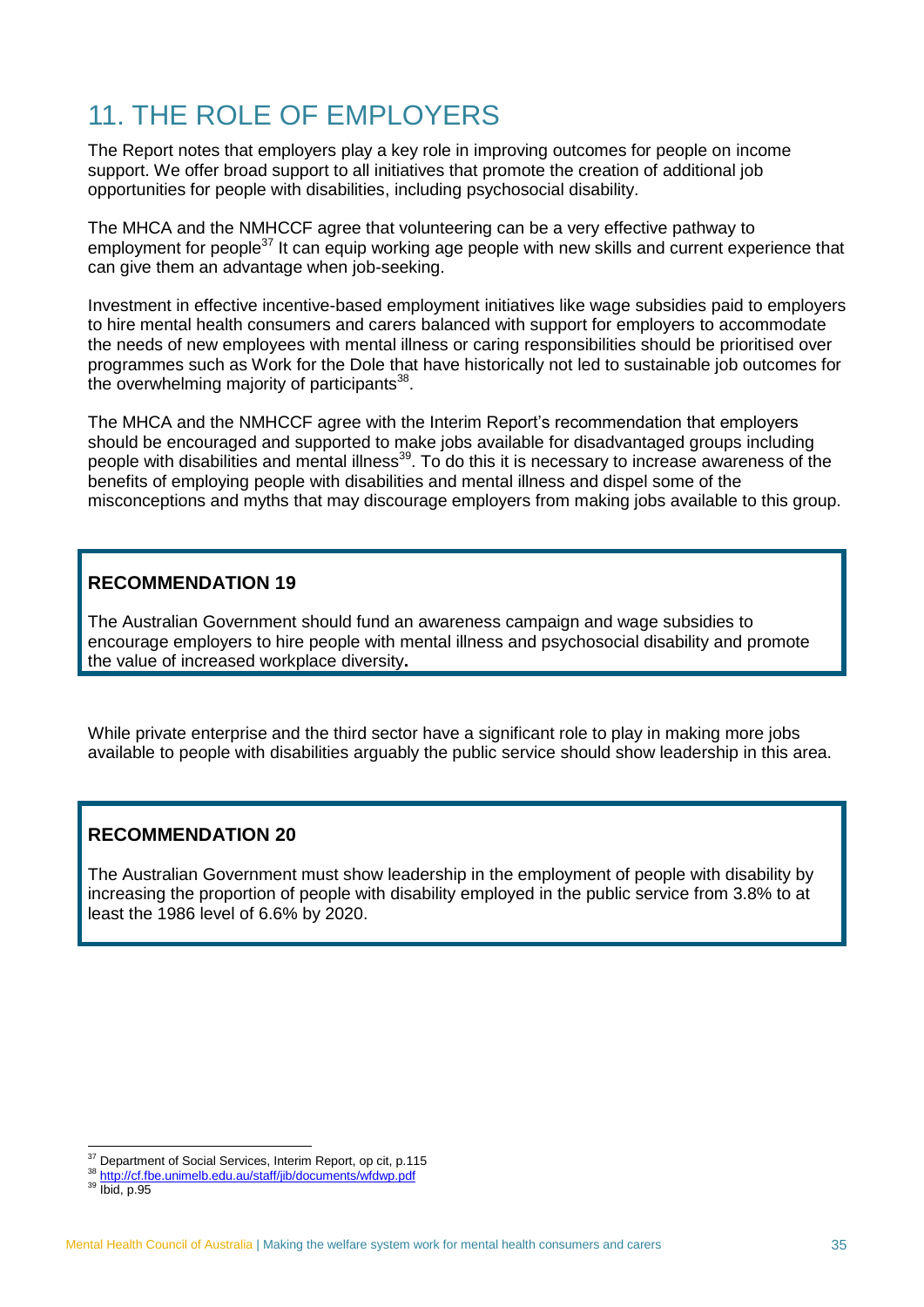# <span id="page-35-0"></span>12. INCOME PROTECTION INSURANCE

Insurance – and most relevantly, income protection insurance – is a potentially important source of both financial and labour market support for people with mental illness.

Income protection insurance provides benefits in the event that a person is unable to work following an accident, illness or major trauma. Insurance and superannuation providers also play an important role in working with employers to assist people to return to work after a period of absence. Income protection insurance is available by default through most employee superannuation schemes, and can also be obtained through the private market.

Unfortunately, many people with experience of mental illness are unable to access the benefits and supports of income protection insurance. On the basis of a prior history of mental illness, many people are forced to pay increased premiums, have applications and claims rejected, or are excluded from cover all together, regardless of whether the claim is related to mental illness or not.

The stories that the MHCA has heard over many years suggest that some insurance policies or practices – including in income protection insurance – are unfair and possibly contrary to antidiscrimination legislation.

The Disability Discrimination Act 1992 (Cth) (as well as equivalent state/territory legislation), enables insurers to discriminate against people with mental illness, so long as the discrimination is reasonable having regard to actuarial or statistical data on which it is reasonable to rely and 'other relevant factors'.

However, due to the proprietary nature of actuarial judgments, it is impossible to determine whether insurers do in fact possess data that would enable a reasonable assessment of risk to be made. We are yet to see evidence that such data exist, and have seen notable evidence to the contrary.

In many cases, the barriers to insurance faced by people with mental illness could be removed through simple steps, such as better designed insurance products and better understanding of mental health issues by insurance underwriters and frontline staff. In other cases, the solutions are not clear, because of the complexity of the risk assessment process. Further, reasons for decisions are often not disclosed or are communicated very poorly.

For people with experience of mental illness who may periodically require absences from work, fairer access to income protection insurance could provide better job security and peace of mind, as well as financial support in lieu of paid work drawn from outside the welfare system.

### **RECOMMENDATION 21**

The Government should engage with insurance and superannuation providers, as well as relevant regulatory bodies and mental health consumers and carers, on innovative and constructive approaches to income protection insurance to provide better support for people with mental illness to maintain and return to work.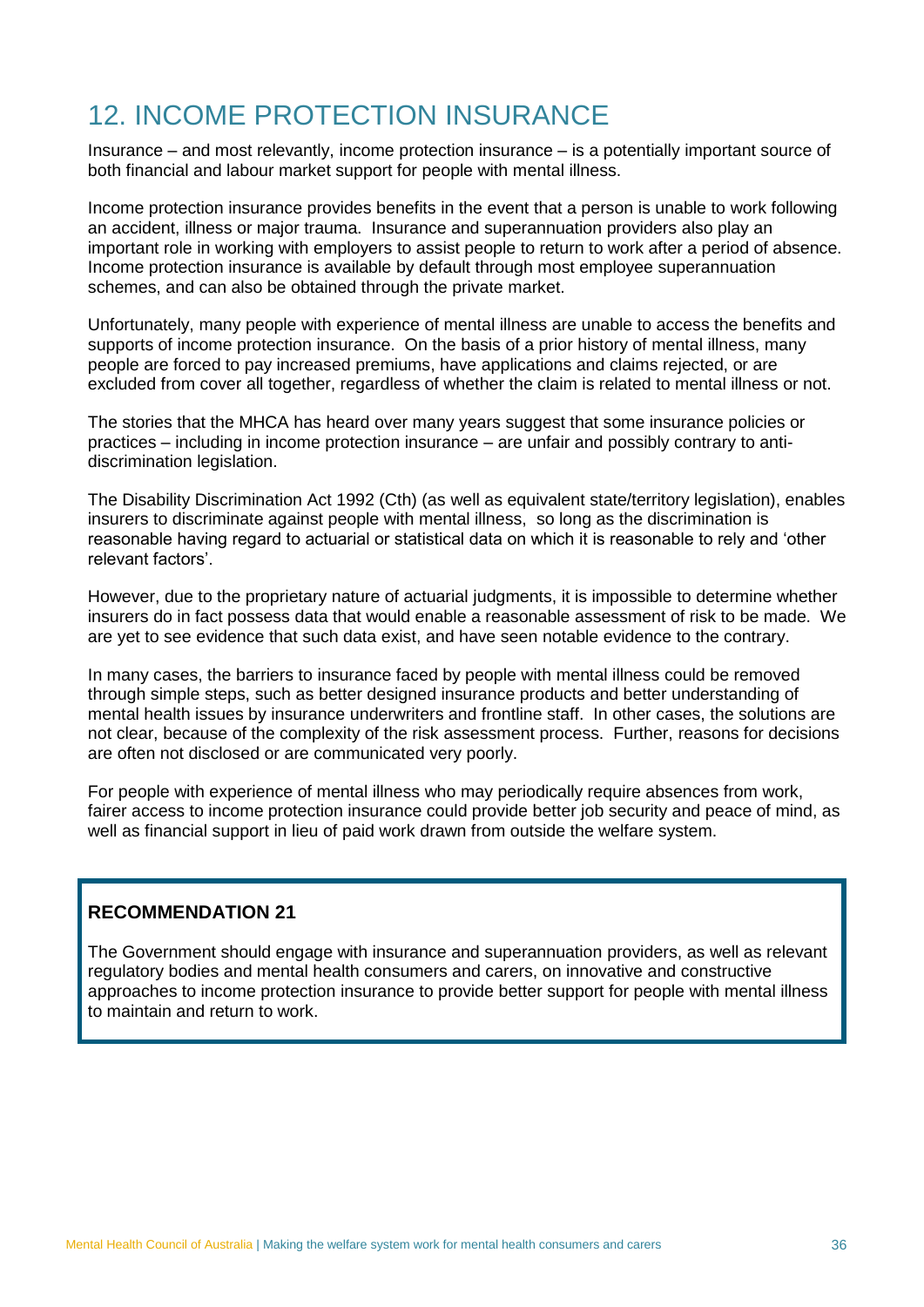# <span id="page-36-0"></span>13. NATIONAL DISABILITY INSURANCE SCHEME

The report suggests that the introduction of the NDIS will free up opportunities for 'many carers' to participate in paid work or programmes to improve their prospects of getting work when 'their caring role ends'.

Unfortunately in the case of people with psychosocial disability, the number of people likely to be eligible for 'tier 3'supports through the NDIS (which might fund formal care) represents only about 20% of the group of people currently receiving the DSP due to psychosocial disability.

While the NDIS takes account of the availability of natural or family supports when determining what supports it will fund. it is too early to say whether or not the NDIS act as a catalyst for a significant number of carers to undertake employment or structured work preparation activities. It is therefore extremely premature to use the future implementation of the NDIS as a reason for cutting Carer Payment or limiting access to the DSP.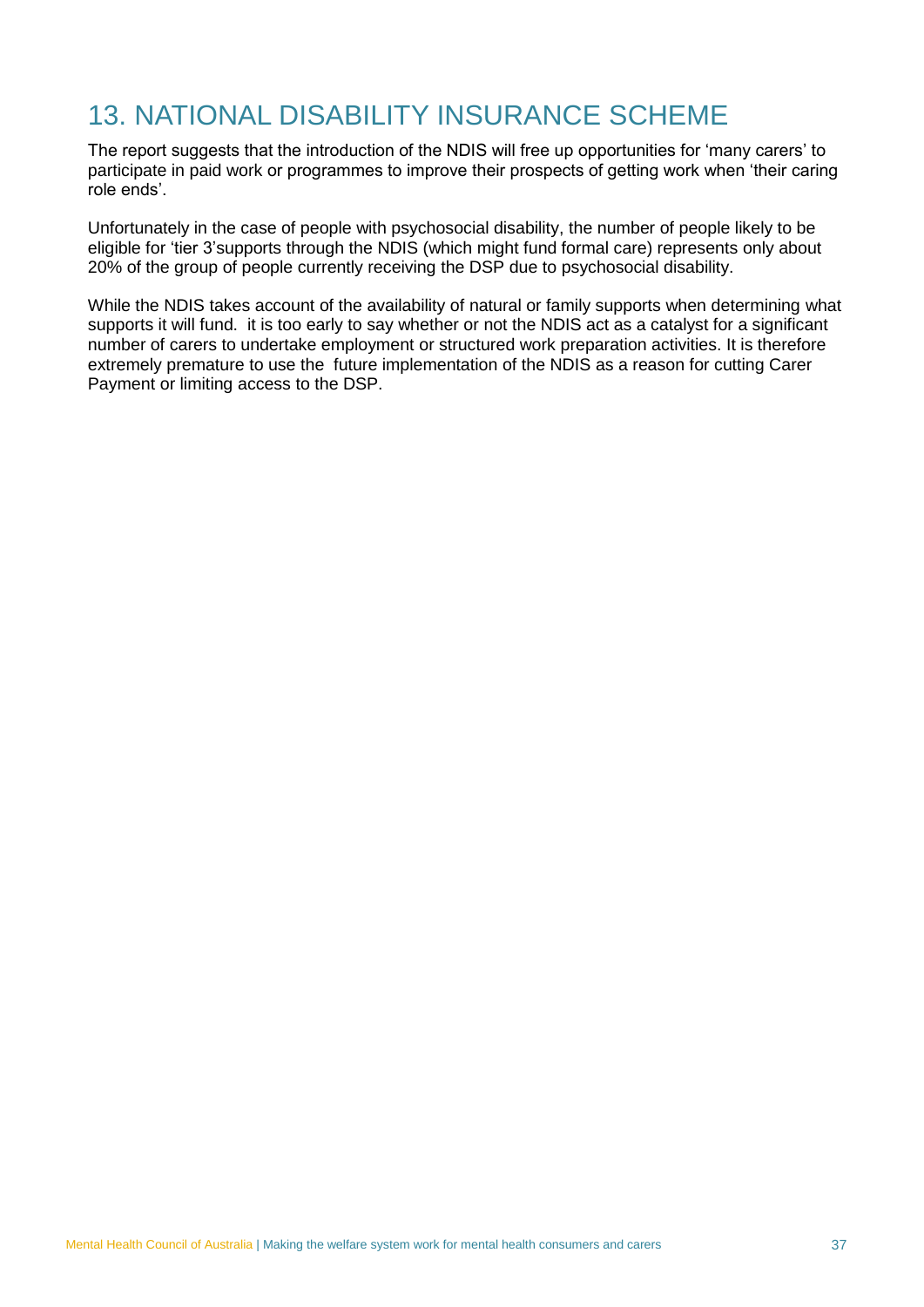# <span id="page-37-0"></span>APPENDIX A: BENEFITS AND RISKS OF WELFARE REFORM

### BENEFITS OF A HIGH FUNCTIONING WELFARE SYSTEM

A high functioning welfare system that supports people with mental illness and psychosocial disability effectively would deliver the following benefits for **mental health consumers and carers**:

- Less confusion, frustration and stress associated with accessing and navigating the system;
- Providing an adequate income regardless of what work capacity someone is deemed to have;
- Timely access to the right payments and support services to support people to recover from mental illness and assist them to lead contributing lives;
- Support for those with actual or potential capacity to work to overcome barriers to employment; and
- Increased social and economic participation, improved social skills and relationships, greater confidence and resilience, and increased financial independence.

A high functioning welfare system that supports people with mental illness and psychosocial disability effectively would deliver the following **social and economic benefits**:

- Increased labour force participation by mental health consumers and carers, enhancing the productive capacity of the economy and stimulating economic growth;
- Addressing current and projected workforce shortages by providing education, training and up-skilling for mental health consumers and carers, including through identified roles in mental health settings;
- Improving the responsiveness of the workforce to emerging labour market opportunities;
- Enhancing workforce and workplace diversity, driving innovation and productivity gains at the organisational level;
- Improved social connectedness and community resilience; and
- Reduced rates of social and economic exclusion, contributing to greater tolerance and less discrimination and stigma against people with mental illness.

A high functioning welfare system that supports people with mental illness and psychosocial disability effectively would deliver the following benefits for **government**:

- Reducing overall expenditure on income support over the long term, by providing more incentives for mental health consumers and carers to work as and when they are able;
- Increased revenue from personal income tax through increased workforce participation by mental health consumers and carers not currently in the labour force;
- Reduced expenditure across the health and social services systems as a result of improvements to the health and wellbeing of people with mental illness and psychosocial disability;
- Increased community confidence in the effectiveness and sustainability of the income support system and related social services; and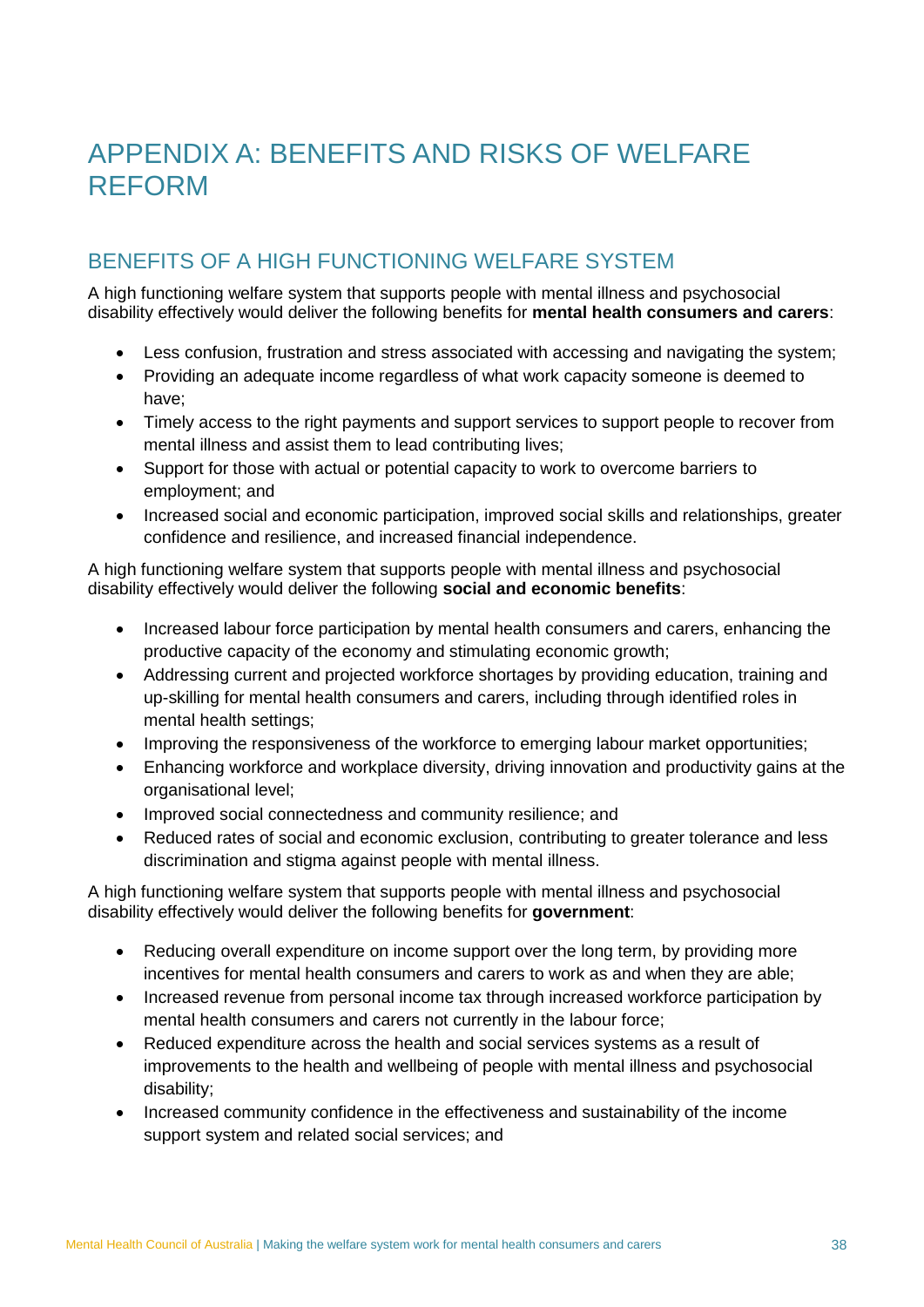• Reductions in the costly burden of administration, compliance and red tape through redesigned employment services, simplified payment structures and better integration between the welfare and other service systems.

# RISKS IN NOT DELIVERING THE RIGHT REFORMS

The review being led by the Reference Group on Welfare Reform presents a potential 'once a generation' opportunity to reform the system for the benefit of mental health consumers and carers. Equally there are significant risks if the new system does not deliver the right reforms.

These Include:

- Consigning people with severe and persistent mental illness and carers to a lifetime of social and economic exclusion;
- Failing to improve Australia's comparatively low rates of participation in education, employment and training by people with on-going mental illness and psychosocial disability;
- Missing an opportunity to take concerted and constructive action to address intergenerational disadvantage, labour market exclusion and poverty;
- On-going ineffective and inefficient government spending much of it on initiatives and programmes that are delivering sub-optimal outcomes;
- Retaining current systemic flaws that serve to discourage participation by many people and mandate often ineffective 'participation for participation's sake' measures by others;
- Perpetuating a payment structure characterised by inadequate payments and arbitrary and out-dated disparities between payment levels on the basis of designated classes of recipients and capacity to work/study rather than on need;
- Continuing with modified versions of current service delivery approaches and models that are achieving sub-optimal employment outcomes for those most in need; and
- Not getting employers (private, public and community sectors) on board with new directions for our welfare system and potentially missing opportunities for better integrating the income support, employment services, University and VET sectors with employers and labour market opportunities.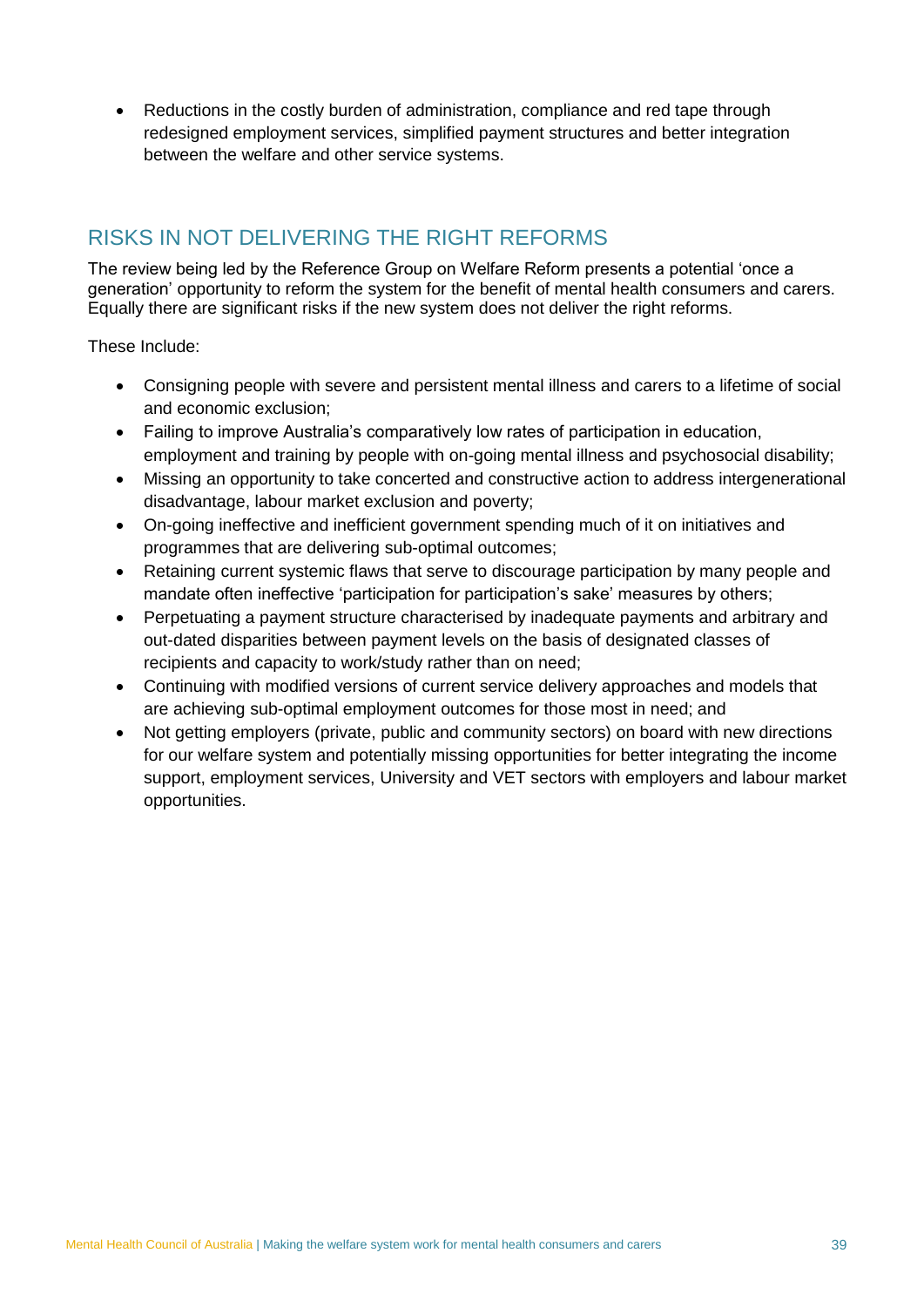# <span id="page-39-0"></span>APPENDIX B: CONSUMER AND CARER FEEDBACK

The following is a summary of the main themes in response to key questions from surveys of mental health consumers and carers about life on DSP/Carer Payment and experiences/interactions with the welfare system and their experiences with DES.

The findings from these surveys have been used to inform the content of our submission.

# IS IT HARD TO MAKE ENDS MEET ON THE DSP OR CARER PAYMENT?

- The vast majority of respondents told us that it was difficult for them to do any more than meet the basic costs of week to week living on either the DSP or Carer Payment.
- Housing was singled out as a major cost pressure by recipients of both payment types with many people allocated more than one third of their income support payment to rent/mortgage repayments.
- Other significant expense items were the costs of support and treatment associated with disability and/or illness, utilities and transport (especially for those outside of cities.
- Unexpected expenses led to many people having to borrow money from family/friends or financial institutions and going into debt as a consequence;
- No-one reported that they had a capacity to save.

# IS THERE ANYTHING YOU WOULD CHANGE ABOUT THE WAY CENTRELINK SUPPORTS YOU?

### **SYSTEMIC CHANGES**

- The system is too complex and needs to be simplified;
- Payments are inadequate and should be increased;
- Rent assistance is inadequate and needs to increase in line with cost of housing;
- Better recognition of the episodic nature and other impacts of mental illness on capacity to work and more flexibility to move on and off DSP payments to feel more empowered to work;
- Build a culture of trust rather than suspicion:
- Improved client management systems so people only have to tell their stories once;
- Greater awareness of how co-occurring disabilities affect people;
- Greater recognition that caring is a full time and very demanding job;
- Increased training to assist frontline staff to understand the realities carers face;
- Change taper rates to increase the incentive to work.

### **OPERATIONAL CHANGES**

- Reduce waiting times (both in shop-fronts and on the phone);
- Treat customers with dignity and respect and be less judgemental (like people, not numbers);
- Implement a responsive e-mail enquiry system;
- Better training for frontline staff to assist people with disabilities and mental illness to reduce the stigma experienced by Centrelink and JSA customers;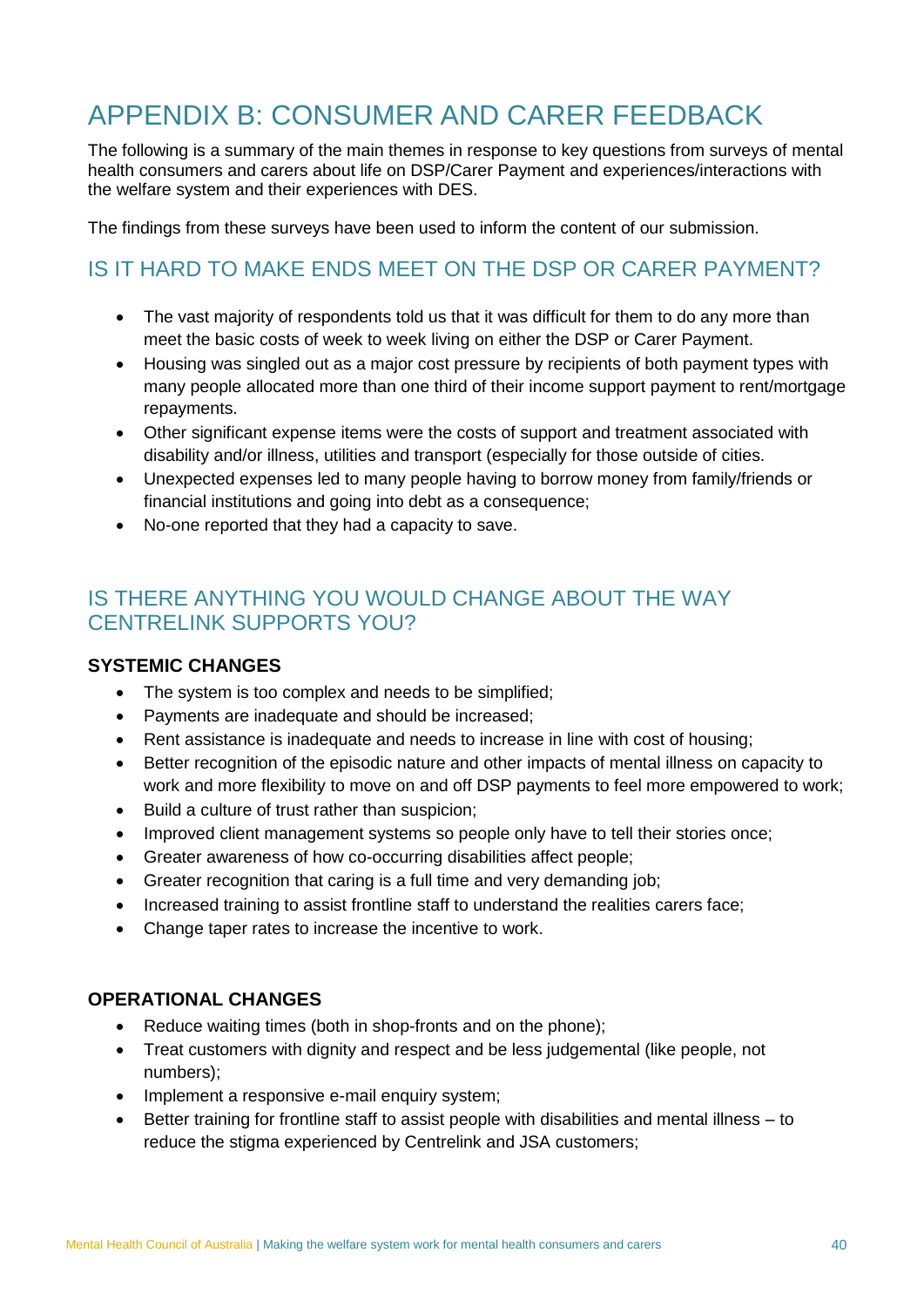- Increase the number of social workers who can spend adequate time with people and secure referrals to community mental health services;
- A reduction in paperwork, compliance and the volume of correspondence.

# IF CIRCUMSTANCES ALLOWED, WOULD YOU PREFER TO WORK?

 Unsurprisingly the overwhelming majority of recipients of both Carer Payment and the DSP told us they would prefer to be working.

### WHAT SUPPORT WOULD YOU NEED TO BECOME JOB READY AND GET AND KEEP A JOB IF THAT'S WHAT YOU WANTED TO DO?

### **PEOPLE ON DSP**

- Access to better quality, coordinated mental health care and support;
- A supportive and understanding employer/work environment with appropriate adjustments;
- Leave entitlements that are sufficiently flexible to accommodate the need to take time off frequently and unpredictably;
- Support from a mentor or peer-worker;
- Access to appropriate education and training with support to stay engaged; and
- A reduction in stigma and a belief that colleagues will accept people with lived experience of mental illness.

### **PEOPLE ON CARER PAYMENT**

- Leave entitlements that are sufficiently flexible to accommodate the need to take time off frequently and unpredictably;
- Access to respite to enable carers to be confident that the person they care for will be safe/looked after – without respite concentrating on work is difficult/impossible;
- Employers who truly understand the demands and unpredictability of the caring role and its impact on hours of work;
- Support to re-enrol in education or undertake training to update skill-sets;
- Access to Disability Employment Services to support carers to find suitable jobs; and
- Caring responsibilities to diminish to the point that part-time work is realistic.

### WHAT CONSUMERS AND CARERS TELL US WORKS WELL

The MHCA recently completed an engagement project with consumers and carers on their experiences with DES/DMS. Consumers and carers who shared their positive experiences with DES/DMS told us that employment services work well when:

- Consumers are treated with dignity and respect and are offered strengths based support;
- Providers work in partnership with other support services ('wrap around support');
- Communication is open and honest and expectations of the provider and the 'job-seeker' are clear and realistic;
- Services are able to provide pre and post-employment support for the duration of need;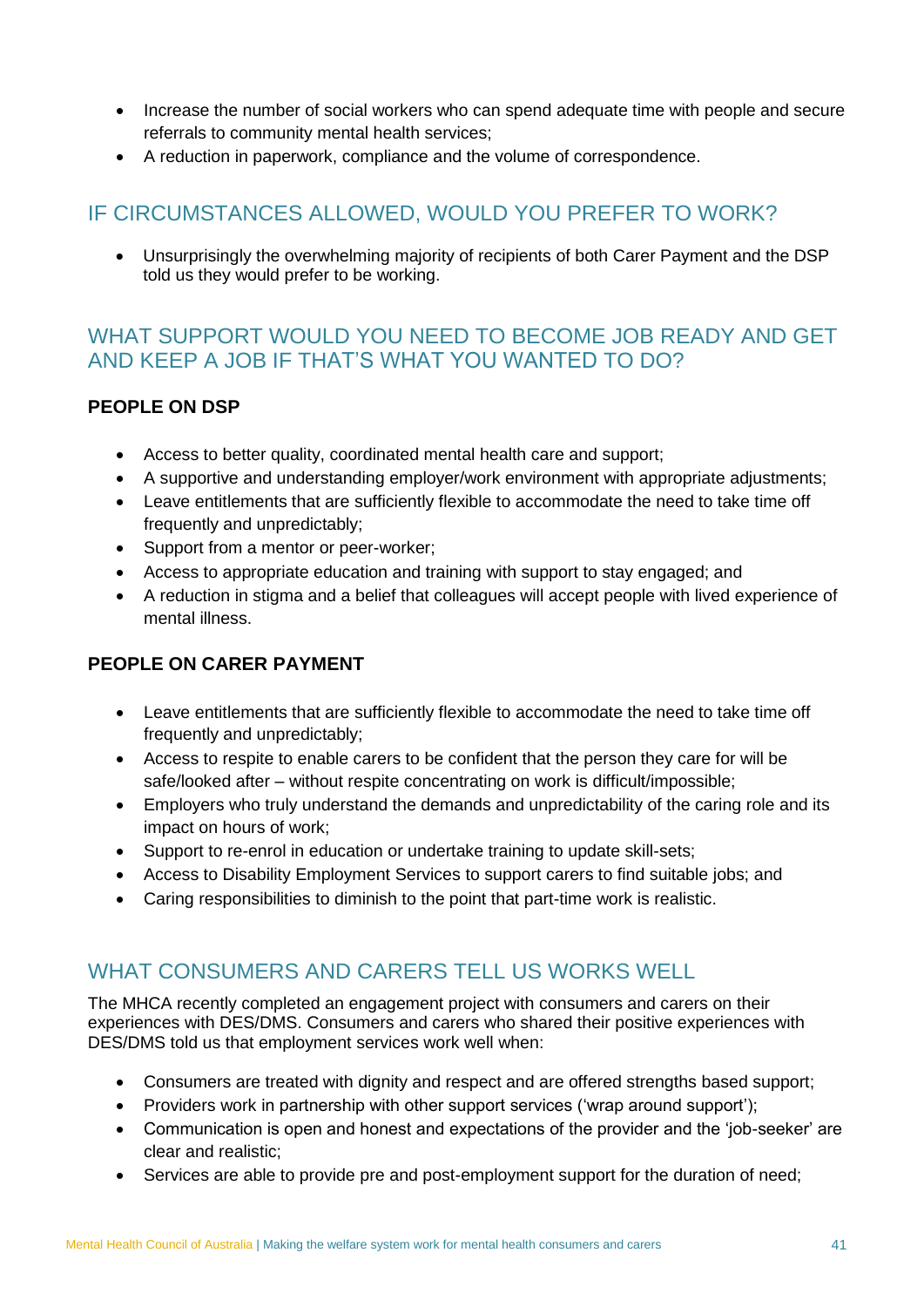- Liaison with employers occurs pre and post-employment;
- Consultants engage in advocacy on behalf of people with mental illness;
- Assistance with job applications is tailored to the aspirations of the 'job-seeker' and matches jobs to skills and experience; and
- The goal is a sustainable employment outcome, not a short-term job placement.

### WHAT CONSUMERS AND CARERS TELL US DOES NOT WORK WELL

Conversely, we sought feedback from consumers and carers whose experiences were not positive. They told us, employment services did not work well for them when:

There was a lack of continuity of support;

- Consultants displaced a lack of understanding about the impact of mental illness and psychosocial disability on preparing for, securing and sustaining employment;
- Services were not recovery-oriented or strengths based;
- Centrelink and DES recommendations/expectations did not match up;
- People were not actively assisted to find work:
- Consumers were referred to inappropriate jobs;
- Participants were discouraged from enrolling in education and vocational training;
- The level of funding for support and work preparation activities was inadequate; and
- There was a lack of clarity about support on offer and expectations of the provider and the participant.

# WHAT CONSUMERS AND CARERS TELL US NEEDS TO CHANGE

We also asked consumers and carers to tell us what they believe needs to change in order for employment services to better support mental health consumers to prepare for, secure and sustain employment. They told us:

- Increased awareness and understanding of mental illness is needed (by both employment consultants and employers)
- Employment services need to establish constructive relationships with prospective employers of people with disability;
- Continuity of relationships pre, during and post-employment would increase the likelihood of sustainable job outcomes (26 and 52 weeks);
- Embedding employment services in community mental health organisations (they gave the example of the Individual Placement and Support model);
- A stronger emphasis on stigma reduction, including post placement;
- Clear and realistic expectations upon engagement with employment services;
- Pre and post-employment support for the consumer and the employer;
- A supportive work environment is essential to building confidence in the ability to 'fit in' and keep working;
- Mentoring and peer support delivered by people with lived experience who have made the transition to work can give people the confidence necessary to overcome barriers to sustaining employment.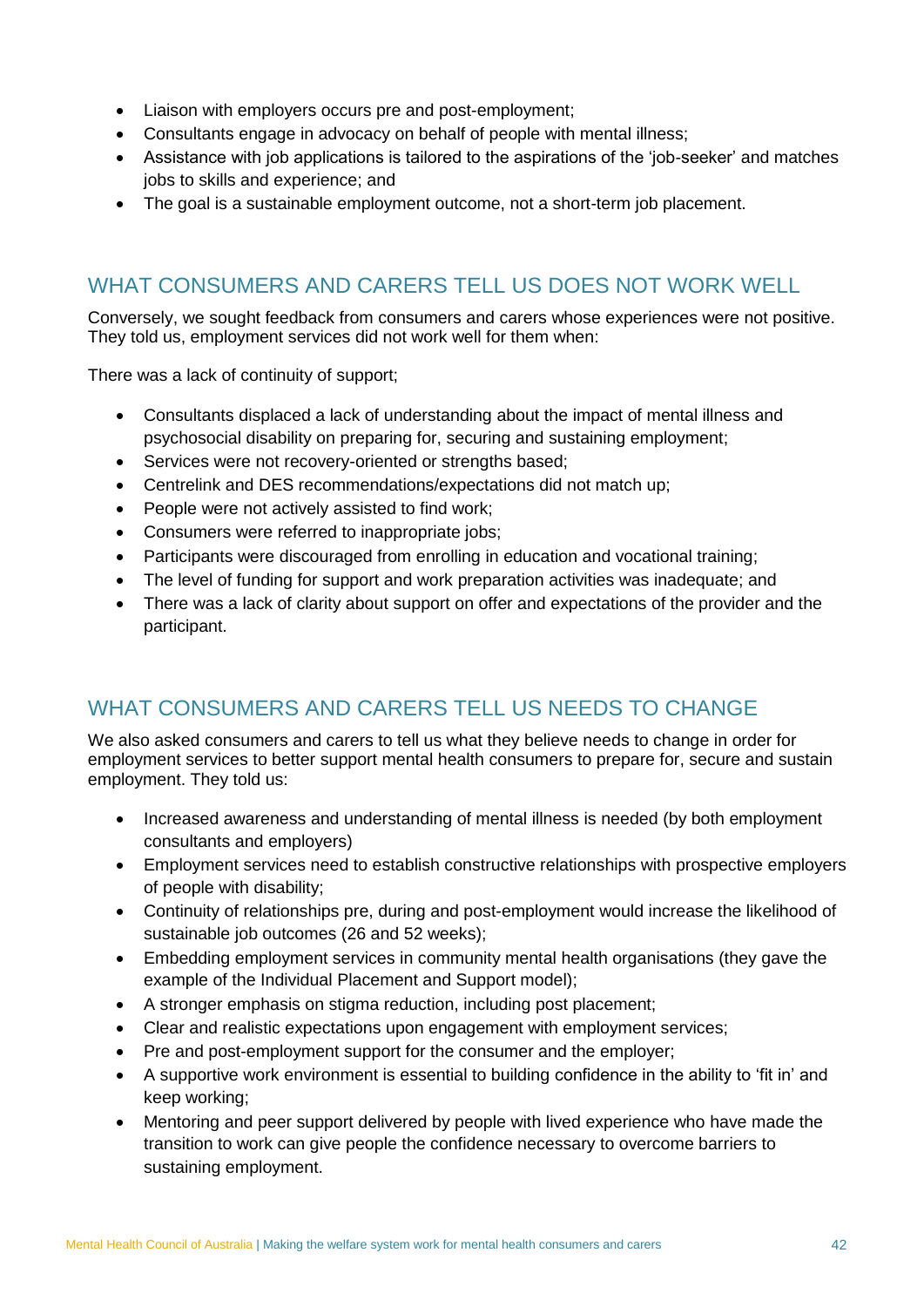# <span id="page-42-0"></span>APPENDIX C: WHAT IS STIGMA?

The Report notes that employers play a key role in improving outcomes for people on income support. The report urges reforms to engage with employers. What it is not covered in the Report – specifically – is stigma and its impact on the person with a disability – who may also be receiving income support. The section of the report dealing with "employer attitudes" imports some of the negative aspects of stigma into the discussion, although it is not specifically "named" as such.

The literature refers to stigma as a mark or sign of disgrace usually eliciting negative attitudes to its bearer. If attached to a person with a mental disorder it can lead to negative discrimination<sup>40</sup>.

There can be behavioural consequences of stigma which act to the disadvantage of people who are stigmatised<sup>41</sup>. Discriminatory behaviour by employers, services and the broader community can have devastating effects upon the lives of people with disabilities<sup>42</sup>. The rejecting behaviour of others may bring greater harm than the primary condition itself.

I refer to the website for the Mental Health Commission of Western Australia which sets out aspects of stigma<sup>43</sup>

"Three out of four people with a mental illness report that they have experienced stigma. Stigma is a mark of disgrace that sets a person apart. When a person is labelled by their illness they are seen as part of a stereotyped group. Negative attitudes create prejudice which leads to negative actions and discrimination.

Stigma brings experiences and feelings of:

- shame
- blame
- hopelessness
- distress
- misrepresentation in the media
- reluctance to seek and/or accept necessary help

Families are also affected by stigma, leading to a lack of support. For mental health professionals, stigma means that they themselves are seen as abnormal, corrupt or evil, and psychiatric treatments are often viewed with suspicion and horror.

A 2006 Australian study found that:

- nearly 1 in 4 of people felt depression was a sign of personal weakness and would not employ a person with depression
- around a third would not vote for a politician with depression
- 42% thought people with depression were unpredictable
- one in 5 said that if they had depression they would not tell anyone
- nearly 2 in 3 people surveyed thought people with schizophrenia were unpredictable and a quarter felt that they were dangerous."

 40 G. Thornicroft, D. Rose, A. Kassam and N. Sartorius; "Stigma: ignorance, prejudice or discrimination" *British Journal of Psychiatry*  $(2007)$  pp. 190-3.

L. Sayce, *From Psychiatric Patient To Citizen: Overcoming Discrimination and Social Exclusion*, Palgrave Macmillan, 2000.

<sup>42</sup> 42 L. Sayce, *From Psychiatric Patient To Citizen: Overcoming Discrimination and Social Exclusion*, Palgrave Macmillan, 2000.

<sup>43</sup> [http://www.mentalhealth.wa.gov.au/mental\\_illness\\_and\\_health/mh\\_stigma.aspx](http://www.mentalhealth.wa.gov.au/mental_illness_and_health/mh_stigma.aspx)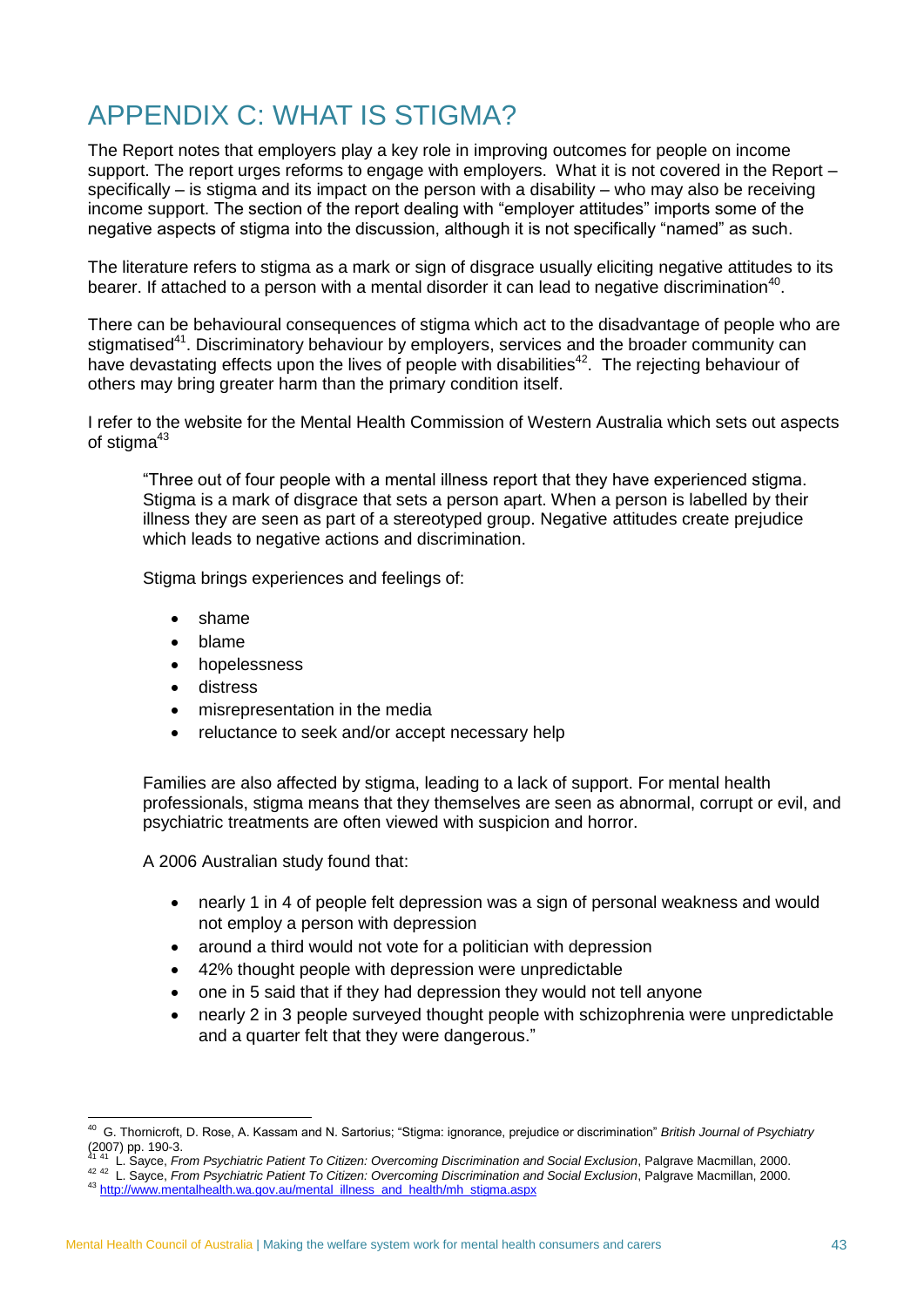For the current report to be in anyway meaningful in its desire to ease the path for income support beneficiaries to employment, it must reflect the practical lived experience of the people affected and it must come to grips with the notion of stigma.

The recommendations arising from this Report must also set out practical steps to deal with stigma in the work place and in the broader community.